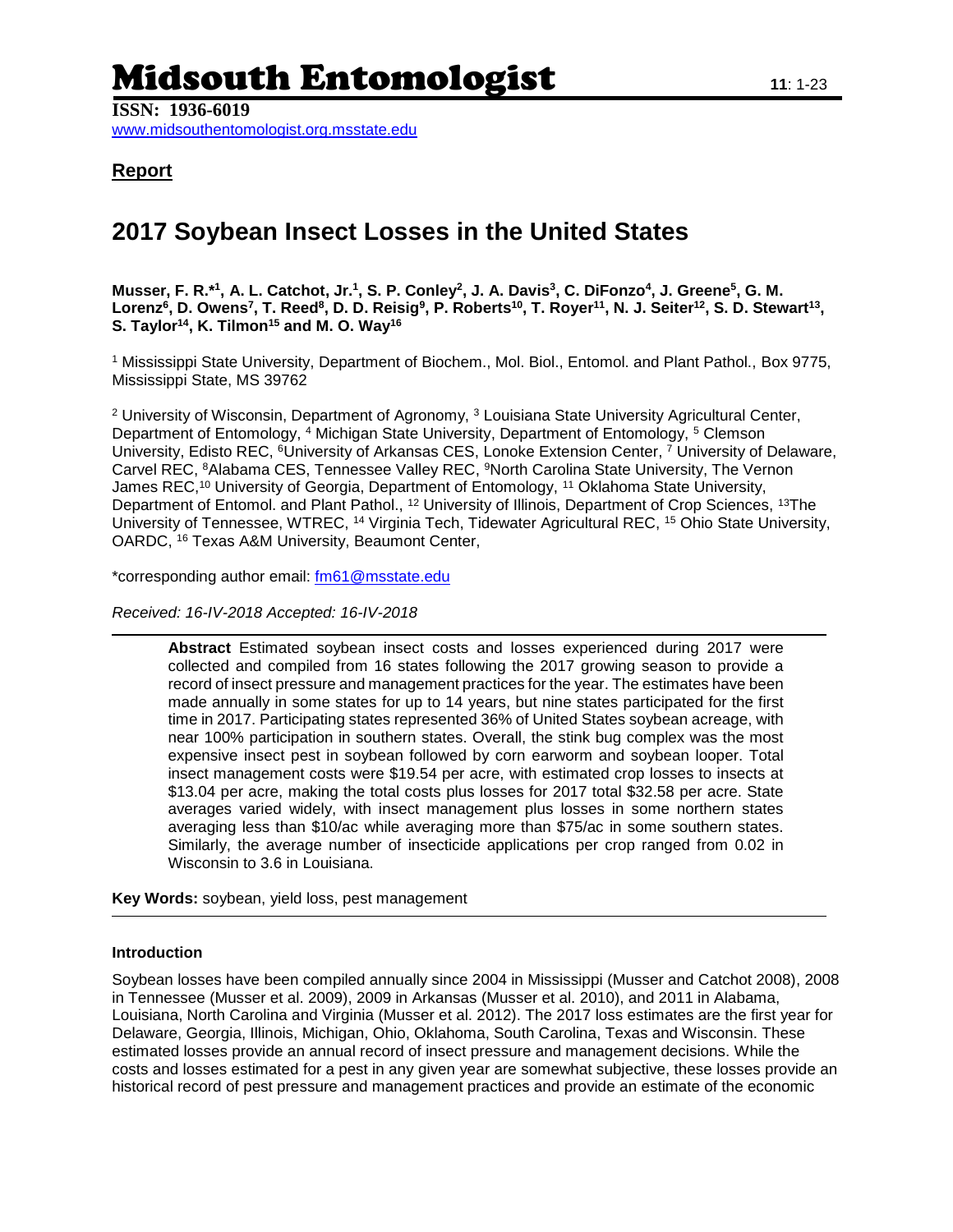impact of the various soybean pests. Over time, the changes in estimated losses and insecticide applications provide a record of shifts in pest spectrums and grower management.

#### **Materials and Methods**

Statewide estimates were made based on informal communication of an author from each state with a number of university faculty, extension personnel, private crop consultants and/or industry professionals who were actively engaged in soybean production in that state to complete a table (see appendices for submitted data from each state). Acreage, yield and price data were drawn from Agricultural Statistics Service publications (USDA NASS) before final estimates were published, so values in the tables may differ from final NASS values. The estimates were placed in a spreadsheet to make the various calculations. Actual formulas used in the spreadsheet were published by Musser and Catchot (2008). Additional columns were added for the 2013 losses and these are defined in Musser et al (2014).

#### **Results and Discussion**

Harvested acreage in the surveyed states was 32.6 million acres (1 acre= 0.405 hectare), which represents 36% of the 89.5 million acres of soybean harvested in the United States during 2017. Nearly all Southern soybean producing states participated, while participation in the Midwestern states was less than 50%. As a result, the national averages of insect costs and losses in this report are likely greater than the true national averages since insect management costs and losses in the southern states are believed to be greater than in the northern states. On average for 2017, combined management costs and yield losses attributed to insects was estimated at \$32.58/ac, but this varied widely among states, ranging from \$6.43/ac in Michigan to \$106.03/ac in Texas. Average yield loss from insects was estimated at 2.6% (1.4 bu/ac or 91 kg/ha), but this also varied from 0.0% in Michigan to 14.0% in Texas. The adoption of insect management strategies also varied among states as shown in Table 1.

The seed-feeding complex of stink bugs (Hemiptera: Pentatomidae) was the most expensive insect pest of soybean overall during 2017 in terms of lost yield and control costs, comprising 38% of all insect costs + losses. The primary species in the complex were green (*Chinavia hilaris*), brown (*Euschistus* spp.) and redbanded (*Piezodorus guildinii*). Green and brown stink bugs were reported from every state with stink bugs, while redbanded stink bug was found primarily in Texas and the southern Mississippi River region where it was the dominant stink bug species. Twenty percent of acreage was sprayed for stink bugs overall, but this ranged from 0% in several states to 90% in Texas and Louisiana. Corn earworm, *Helicoverpa zea* (Lepidoptera: Noctuidae), was the second most damaging pest, responsible for 20% of all costs + losses. Corn earworm was particularly damaging in the Carolina-Virginia region. Soybean looper, *Chrysodeixis includens* (Lepidoptera, Noctuidae) was the third most damaging pest, responsible for 12% of all costs + losses. For control of corn earworm and soybean looper, 10% of soybean acreage was sprayed for each pest. Even though many more states made insect loss estimates in 2017, these same three pests continued to be the primary insect pests of soybeans as has been reported for most years of insect soybean loss estimates (Musser et al 2008-2017).

The practice of making foliar insecticide applications without knowing if any insects are present was common across much of the soybean production area (Table 1). In some cases, the application may have controlled some insects, but in most cases an insecticide was added to a planned fungicide or herbicide application as insurance against the risk of having insect damage. In 2017, a similar number of applications were made automatically for unknown insects (0.38 applications/crop) as for stink bugs (0.37 applications/crop), which was the leading insect target.

#### State Highlights

*Alabama.* Soybean looper and stink bugs were the primary pests, costing growers \$9.23/acre. Losses from both pests were much higher than in 2016.

*Arkansas.* Stink bugs, especially the redbanded stink bug emerged as a major pest in 2017. Stink bug cost + loss estimates increased from \$6.14/ac in 2016 to \$32.57/ac in 2017. Other 2017 pest levels were comparable to 2016 levels.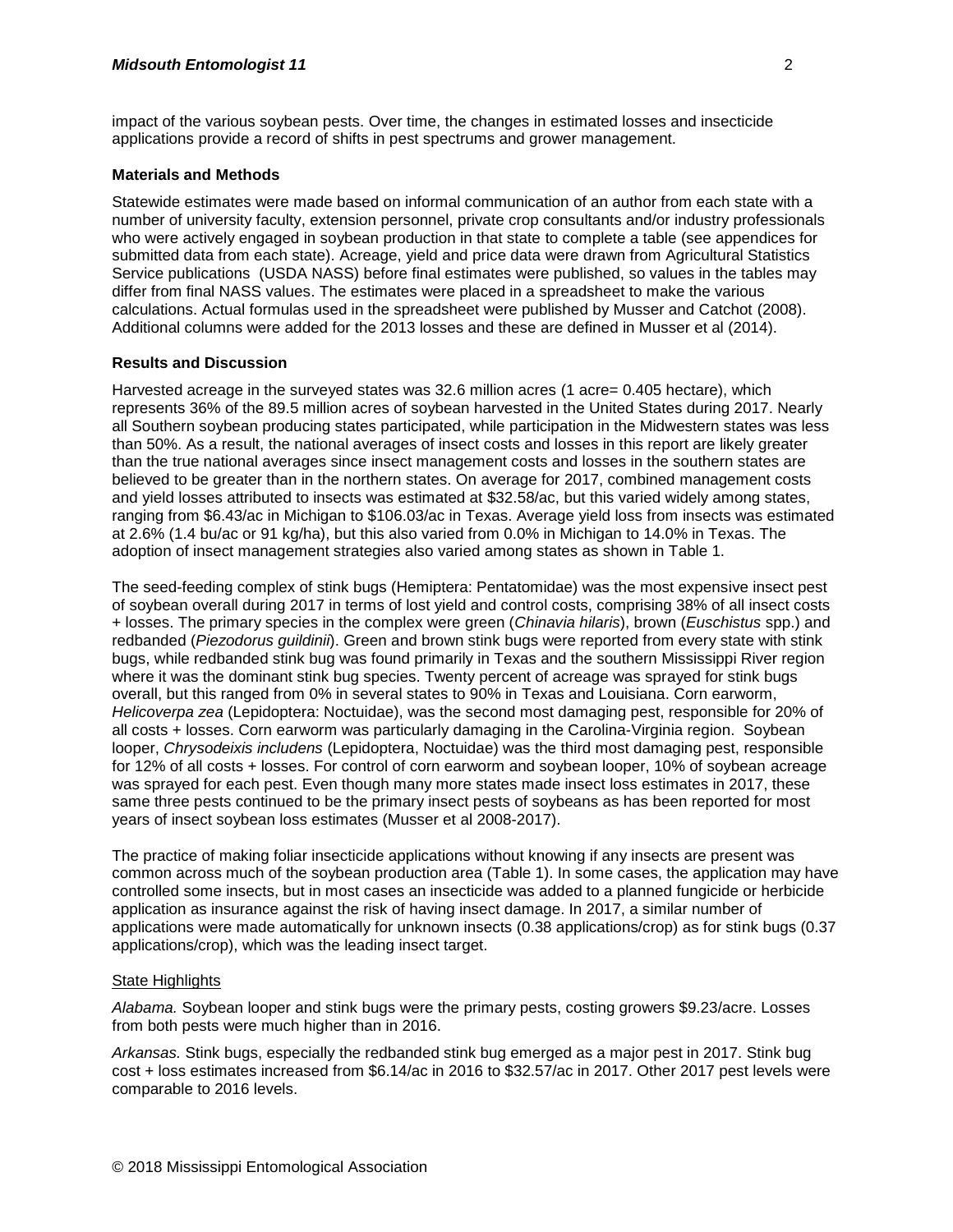*Delaware.* Green and brown stink bugs along with corn earworm were the primary pests, together responsible for 55% of insect costs and losses.

*Georgia.* Stink bugs, mainly southern green stink bug, and velvetbean caterpillar were the primary pests, jointly costing growers \$17.49/ac.

*Illinois.* 97% of all insecticide applications were automatic applications. Japanese beetle was the most damaging insect, but it only contributed \$0.15/ac to total insect costs + losses of \$8.89/ac.

*Louisiana.* Both stink bugs (mainly redbanded stink bug) and soybean looper were treated on >70% of acreage, and stink bugs often required multiple applications. However, overall insect damage was just slighter higher than in 2016.

*Michigan.* No insects were reported to be over an economic threshold and minimal insecticides were applied. The primary insect cost was for insecticide seed treatments, which were used on 50% of acreage.

*Mississippi.* Similar to Arkansas, insect pressure was primarily from redbanded stink bug, with stink bug costs + losses increasing from \$7.95/ac in 2016 to \$33.77/ac in 2017. Most other pest levels were similar to or lower than in 2016.

*North Carolina.* As in previous years, corn earworm was the primary pest, accounting for 64% of insect costs + losses. Overall losses in 2017 were comparable to 2016.

*Ohio.* The stink bug complex, a mixture of brown marmorated, brown and green species, was the dominant pest, accounting for 69% of insect costs + losses. The only other targets for foliar sprays were bean leaf beetle and automatic applications.

*Oklahoma*. The armyworm complex was the primary pest in the state with low overall insect costs plus losses of \$7.13/ac.

*South Carolina.* Stink bugs and soybean looper were the primary pests, with both being targeted with a foliar application on 50% or more of the acres.

*Tennessee.* Similar to previous years, the primary use of insecticides (67%) was an automatic application. Slugs were the primary pest (listed under "other"), causing numerous acres to be replanted.

*Texas.* Stink bug, mainly redbanded stink bug, was the primary pest (\$62.63/ac) in the state with the greatest estimated total insect costs + losses of \$106.03/ac. Soybean looper, velvetbean caterpillar and green cloverworm also were substantial contributors to insect costs.

*Virginia.* A sharp increase in insect losses was reported in 2017 compared to 2016, although the state was still below the national average for insect losses. Corn earworm was the primary pest and the target of a foliar application on 30% of the acreage.

*Wisconsin.* Soybean aphid and Japanese beetle were the primary pests in a light insect pressure state. Total costs plus losses were \$9.32/ac, including \$5.20/ac for insecticide seed treatments.

The complete data for each state and all states combined are in the appendices following this report.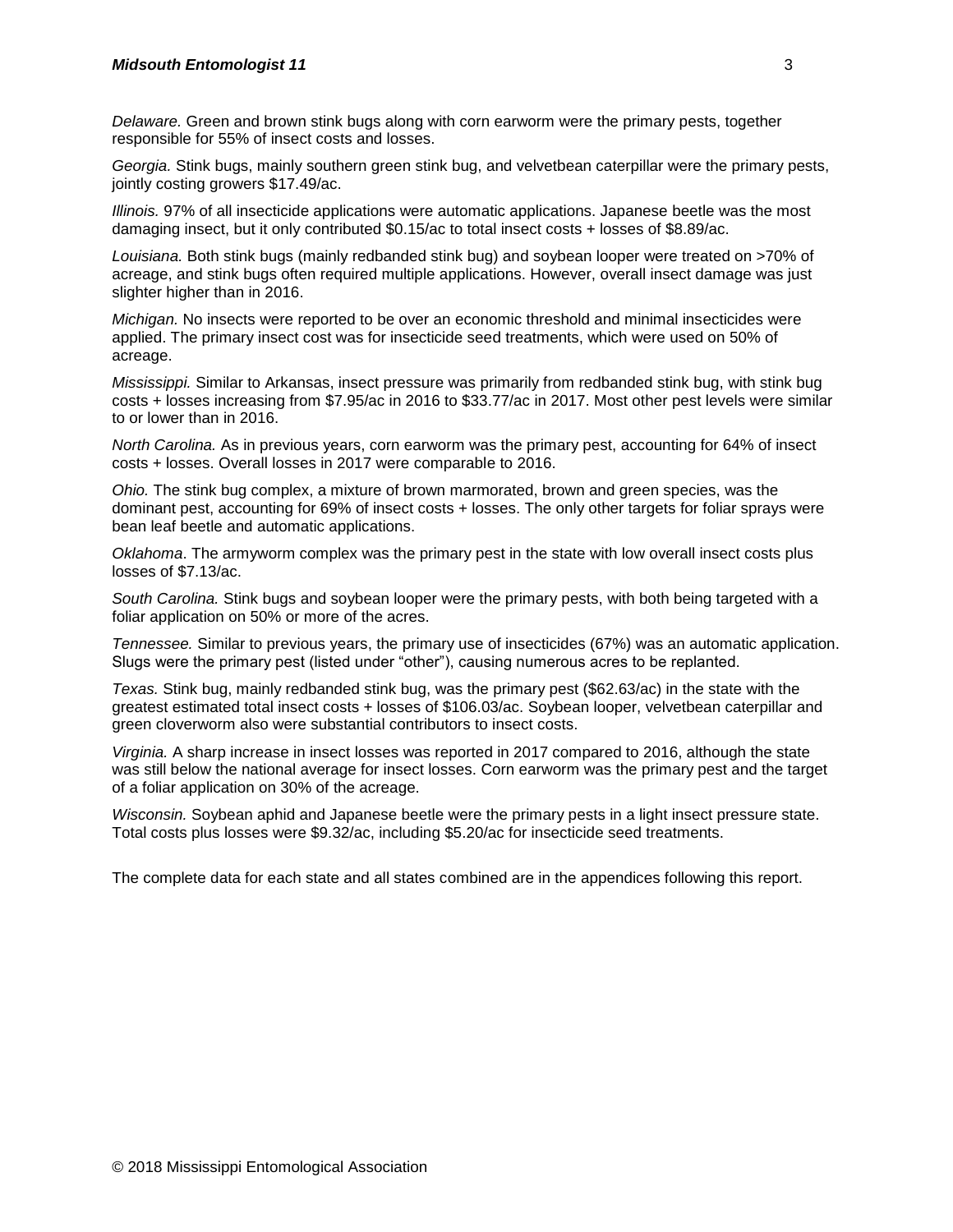|                       | % soybean acres <sup>1</sup><br>Total Foliar<br><b>Insecticide Seed</b><br>Foliar Insecticide w/o |           |                          |                   |  |  |  |  |  |  |  |  |  |
|-----------------------|---------------------------------------------------------------------------------------------------|-----------|--------------------------|-------------------|--|--|--|--|--|--|--|--|--|
|                       |                                                                                                   |           |                          |                   |  |  |  |  |  |  |  |  |  |
| <b>State</b>          | Scouted                                                                                           | Treatment | known target (automatic) | Applications/crop |  |  |  |  |  |  |  |  |  |
| Alabama               | 70                                                                                                | 35        | 0                        | 0.42              |  |  |  |  |  |  |  |  |  |
| Arkansas              | 75                                                                                                | 75        | 30                       | 2.89              |  |  |  |  |  |  |  |  |  |
| Delaware              | 70                                                                                                | 40        | 32                       | 1.05              |  |  |  |  |  |  |  |  |  |
| Georgia               | 40                                                                                                | 20        | 0                        | 1.51              |  |  |  |  |  |  |  |  |  |
| <b>Illinois</b>       | 5                                                                                                 | 60        | 70                       | 0.72              |  |  |  |  |  |  |  |  |  |
| Louisiana             | 90                                                                                                | 95        | 0                        | 3.64              |  |  |  |  |  |  |  |  |  |
| Michigan              | 5                                                                                                 | 50        | 0                        | 0.15              |  |  |  |  |  |  |  |  |  |
| Mississippi           | 90                                                                                                | 80        | 0                        | 3.00              |  |  |  |  |  |  |  |  |  |
| North Carolina        | 15                                                                                                | 21        | 33                       | 1.67              |  |  |  |  |  |  |  |  |  |
| Ohio                  | 30                                                                                                | 70        | 50                       | 0.57              |  |  |  |  |  |  |  |  |  |
| Oklahoma              | 20                                                                                                | 30        | 0                        | 0.03              |  |  |  |  |  |  |  |  |  |
| South Carolina        | 30                                                                                                | 50        | 0                        | 2.63              |  |  |  |  |  |  |  |  |  |
| Tennessee             | 42                                                                                                | 48        | 41                       | 0.62              |  |  |  |  |  |  |  |  |  |
| Texas                 | 50                                                                                                | 90        | 0                        | 1.89              |  |  |  |  |  |  |  |  |  |
| Virginia              | 10                                                                                                | 10        | 0                        | 0.33              |  |  |  |  |  |  |  |  |  |
| Wisconsin             | 15                                                                                                | 40        | 0                        | 0.02              |  |  |  |  |  |  |  |  |  |
| Average               | 30                                                                                                | 59        | 38                       | 1.16              |  |  |  |  |  |  |  |  |  |
| (weighted by acreage) |                                                                                                   |           |                          |                   |  |  |  |  |  |  |  |  |  |

**Table 1.** Soybean insect management practices in surveyed states, 2017.

 $11$  acre = 0.405 ha

#### **Acknowledgements**

The authors thank the United Soybean Board for partial funding and numerous faculty, crop consultants and extension service personnel in each state who provided input into these estimates. Without their input, these estimates would not have as much credibility.

#### **References**

**Musser, F. R., and A. Catchot. 2008.** Mississippi soybean insect losses. Midsouth Entomol. 1: 29-36.

- **Musser, F. R., S. D. Stewart, and A. L. Catchot, Jr. 2009.** 2008 soybean insect losses for Mississippi and Tennessee. Midsouth Entomol. 2: 42-46.
- **Musser, F. R., G. M. Lorenz, S. D. Stewart, and A. L. Catchot, Jr. 2010.** 2009 soybean insect losses for Mississippi, Tennessee, and Arkansas. Midsouth Entomol. 3: 48-54.
- **Musser, F. R., G. M. Lorenz, S. D. Stewart and A. L. Catchot, Jr. 2011.** 2010 soybean insect losses for Mississippi, Tennessee and Arkansas. Midsouth Entomol. 4: 22-28.
- **Musser, F. R., A. L. Catchot, Jr., J. A. Davis, D. A. Herbert, Jr., B. R. Leonard, G. M. Lorenz, T. Reed, D. D. Reisig, and S. D. Stewart. 2012.** 2011 soybean insect losses in the southern US. Midsouth Entomol. 5: 11-22.
- **Musser, F. R., A. L. Catchot, Jr., J. A. Davis, D. A. Herbert, Jr., G. M. Lorenz, T. Reed, D. D. Reisig, and S. D. Stewart. 2013.** 2012 soybean insect losses in the southern US. Midsouth Entomol. 6: 12-24.
- **Musser, F. R., A. L. Catchot, Jr., J. A. Davis, D. A. Herbert, Jr., G. M. Lorenz, T. Reed, D. D. Reisig, and S. D. Stewart. 2014.** 2013 soybean insect losses in the southern US. Midsouth Entomol. 7: 15-28.
- **Musser, F. R., A. L. Catchot, Jr., J. A. Davis, D. A. Herbert, Jr., G. M. Lorenz, T. Reed, D. D. Reisig, and S. D. Stewart. 2015.** 2014 soybean insect losses in the southern US. Midsouth Entomol. 8: 35-48.
- **Musser, F., A. Catchot, J. Davis, D. A. Herbert, G. Lorenz, T. Reed, D. Reisig, and S. Stewart. 2016.**  2015 soybean insect losses in the southern US. Midsouth Entomol. 9: 5-17.
- **Musser, F., A. Catchot, J. Davis, G. Lorenz, T. Reed, D. Reisig, S. Stewart and S. Taylor. 2017.** 2016 soybean insect losses in the southern US. Midsouth Entomol. 10:1-13.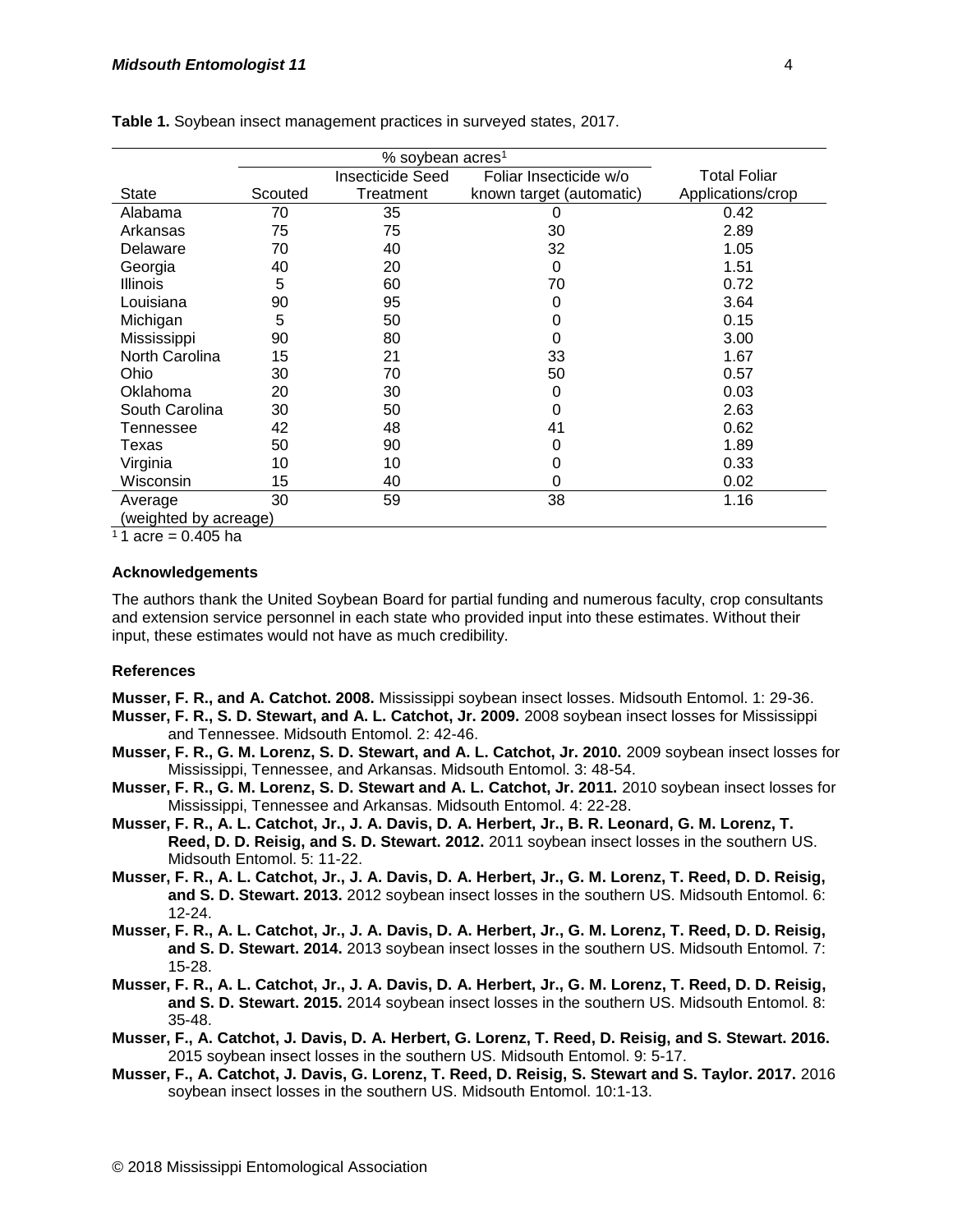**USDA NASS.** United States Department of Agriculture National Agricultural Statistics Service, Data and Statistics, https://quickstats.nass.usda.gov/

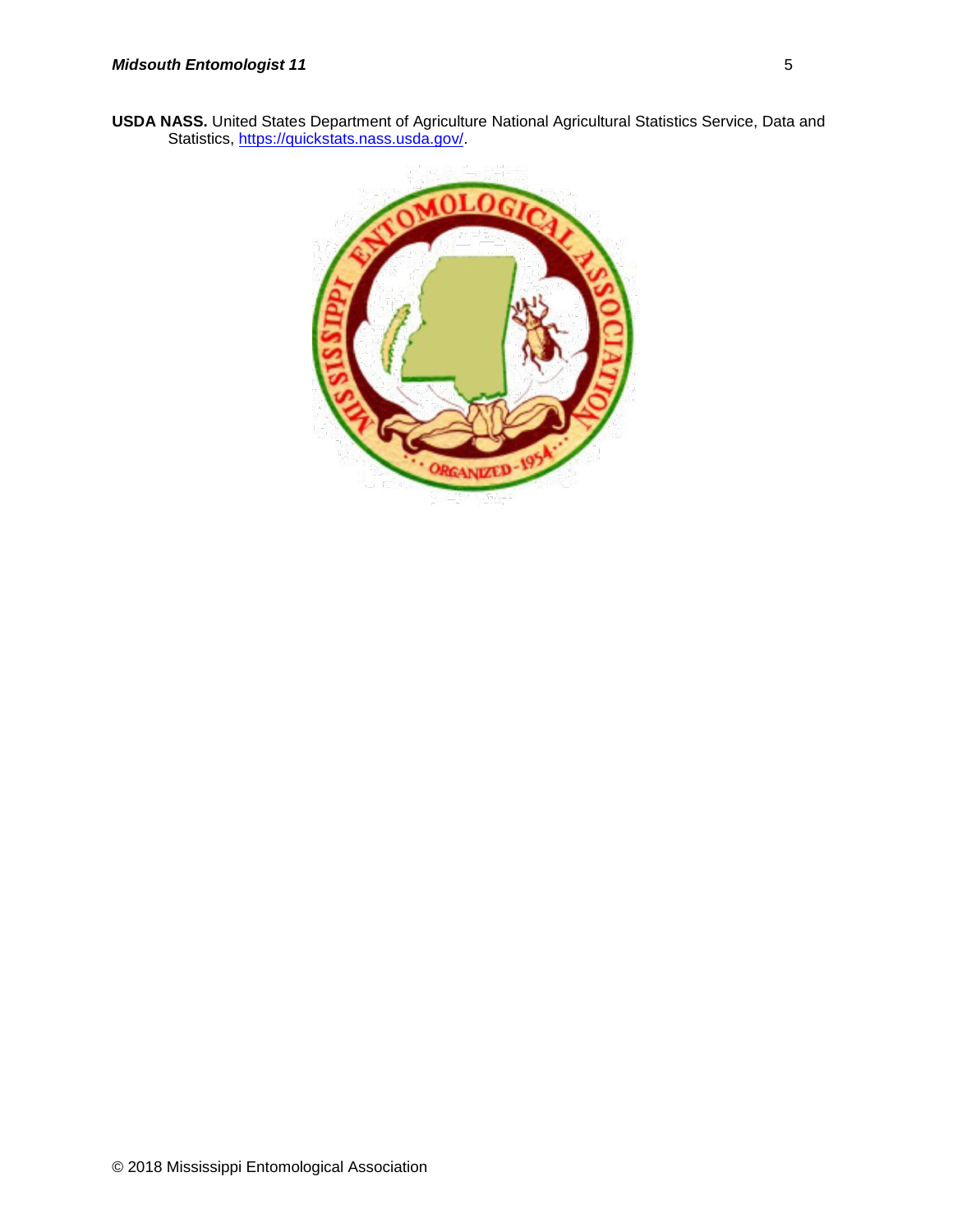#### **List of Appendices**

**Appendix 1.** Overall soybean insect losses from 16 surveyed states, 2017. **Appendix 2.** Alabama soybean insect losses, 2017. **Appendix 3.** Arkansas soybean insect losses, 2017. **Appendix 4.** Delaware soybean insect losses, 2017. **Appendix 5.** Georgia soybean insect losses, 2017. **Appendix 6.** Illinois soybean insect losses, 2017. **Appendix 7.** Louisiana soybean insect losses, 2017. **Appendix 8.** Michigan soybean insect losses, 2017. **Appendix 9.** Mississippi soybean insect losses, 2017. **Appendix 10.** North Carolina soybean insect losses, 2017. **Appendix 11.** Ohio soybean insect losses, 2017. **Appendix 12.** Oklahoma soybean insect losses, 2017. **Appendix 13.** South Carolina soybean insect losses, 2017. **Appendix 14.** Tennessee soybean insect losses, 2017. **Appendix 15.** Texas soybean insect losses, 2017. **Appendix 16.** Virginia soybean insect losses, 2017. **Appendix 17.** Wisconsin soybean insect losses, 2017.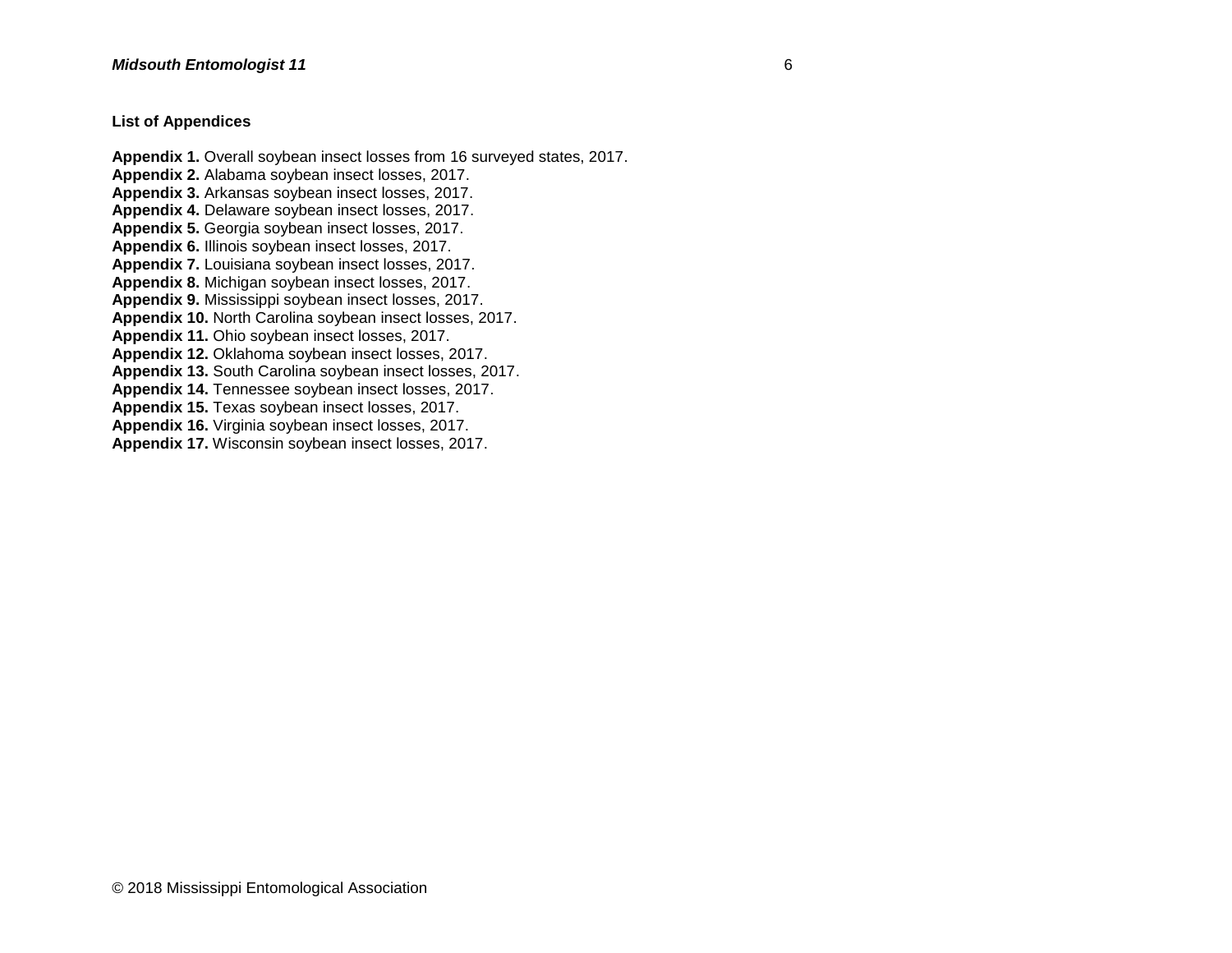|                               |                |          |             |          |            |         | # of       |             | % loss   |                 |           |           |             |                          |          |                       |
|-------------------------------|----------------|----------|-------------|----------|------------|---------|------------|-------------|----------|-----------------|-----------|-----------|-------------|--------------------------|----------|-----------------------|
|                               |                | % Acres  | Acres above | % Acres  | Acres      | % Acres | apps/acres | Cost of 1   | per acre | # of apps per   |           | Overall % | bushel lost |                          | $Loss +$ | % Total               |
| Pest                          | Acres Infested | Infested | EТ          | above ET | Treated    | Treated | treated    | Insecticide | infested | total soy acres | cost/acre | reduction | per pest    | Loss + Cost              |          | Cost/acre Loss + Cost |
| Armyw orm complex             | 5,476,755      | 16.8%    | 926,246     | 2.8%     | 1,004,646  | 3.1%    | 1.01       | \$10.75     | 0.746    | 0.031           | \$0.33    | 0.13%     | 2,136,284   | \$31,301,170             | \$0.96   | 3.8%                  |
| <b>Banded Cucumber Beetle</b> | 2,458,000      | 7.5%     | 1,600       | 0.0%     | $\Omega$   | 0.0%    | 0.00       | \$0.00      | 0.002    | 0.000           | \$0.00    | 0.00%     | 2,353       | \$22,490                 | \$0.00   | 0.0%                  |
| Bean Leaf Beetle              | 15, 167, 756   | 46.5%    | 1,261,381   | 3.9%     | ,283,846   | 3.9%    | 1.02       | \$11.37     | 0.428    | 0.040           | \$0.46    | 0.20%     | 3.391.640   | \$47,366,403             | \$1.45   | 5.7%                  |
| <b>Blister Beetle</b>         | 1,788,840      | 5.5%     | 100,000     | 0.3%     | 105,000    | 0.3%    | 1.00       | \$10.50     | 0.010    | 0.003           | \$0.03    | 0.00%     | 9,162       | \$1,190,061              | \$0.04   | 0.1%                  |
| Corn Earw orm                 | 6.601.581      | 20.2%    | 3.199.774   | 9.8%     | 3,299,460  | 10.1%   | 1.11       | \$14.93     | 3.267    | 0.112           | \$1.67    | 0.66%     | 11.278.474  | \$162,222,376            | \$4.97   | 19.6%                 |
| Cutw orms                     | 1.464.100      | 4.5%     | 250,000     | 0.8%     | 355,000    | 1.1%    | 1.10       | \$9.96      | 0.240    | 0.012           | \$0.12    | 0.01%     | 184,074     | \$5.632.778              | \$0.17   | 0.7%                  |
| Dectes Stem Borer             | 7,132,916      | 21.9%    | 3,500       | 0.0%     | 60,500     | 0.2%    | 1.00       | \$9.63      | 0.098    | 0.002           | \$0.02    | 0.02%     | 364,520     | \$4,066,251              | \$0.12   | 0.5%                  |
| Garden Webw orms              | 303,800        | 0.9%     | $\Omega$    | 0.0%     | $\Omega$   | 0.0%    | 0.00       | \$0.00      | 0.037    | 0.000           | \$0.00    | 0.00%     | 5,883       | \$56,225                 | \$0.00   | 0.0%                  |
| <b>Grape Colaspis</b>         | 13,585,688     | 41.6%    | $\Omega$    | 0.0%     | 2,000      | 0.0%    | 1.00       | \$7.00      | 0.004    | 0.000           | \$0.00    | 0.00%     | 31,376      | \$313,866                | \$0.01   | 0.0%                  |
| Grasshopper                   | 17,655,189     | 54.1%    | 98,100      | 0.3%     | 96,000     | 0.3%    | 1.03       | \$8.44      | 0.036    | 0.003           | \$0.03    | 0.02%     | 332,845     | \$4,012,636              | \$0.12   | 0.5%                  |
| Green Cloverw orm             | 21,132,391     | 64.8%    | 1,300,021   | 4.0%     | 010,603    | 3.1%    | 0.92       | \$9.86      | 0.115    | 0.029           | \$0.28    | 0.07%     | 1,267,126   | \$21,286,377             | \$0.65   | 2.6%                  |
| Japanese Beetle               | 12,524,500     | 38.4%    | 75,750      | 0.2%     | 240,000    | 0.7%    | 1.10       | \$12.47     | 0.038    | 0.008           | \$0.10    | 0.01%     | 250,694     | \$5,700,400              | \$0.17   | 0.7%                  |
| Kudzu Bug                     | 3,656,723      | 11.2%    | 202,200     | 0.6%     | 105,500    | 0.3%    | 1.05       | \$8.18      | 0.127    | 0.003           | \$0.03    | 0.01%     | 243,732     | \$3,237,625              | \$0.10   | 0.4%                  |
| Lesser Cornstalk Borer        | 147.100        | 0.5%     | 20,000      | 0.1%     | $\Omega$   | 0.0%    | 0.00       | \$0.00      | 0.863    | 0.000           | \$0.00    | 0.00%     | 66.413      | \$634.717                | \$0.02   | 0.1%                  |
| Mexican Bean Beetle           | 173,692        | 0.5%     | 52,986      | 0.2%     | 39,890     | 0.1%    | 1.01       | \$8.10      | 0.421    | 0.001           | \$0.01    | 0.00%     | 38,199      | \$691,377                | \$0.02   | 0.1%                  |
| Potato Leafhopper             | 7,538,446      | 23.1%    | 154,700     | 0.5%     | 78,300     | 0.2%    | 0.52       | \$8.03      | 0.012    | 0.001           | \$0.01    | 0.00%     | 49,156      | \$797,285                | \$0.02   | 0.1%                  |
| Saltmarsh Caterpillar         | 4,947,766      | 15.2%    | 88,300      | 0.3%     | 50,300     | 0.2%    | 1.00       | \$12.97     | 0.094    | 0.002           | \$0.02    | 0.01%     | 242,120     | \$2,966,367              | \$0.09   | 0.4%                  |
| Soybean Aphid                 | 3,891,600      | 11.9%    | 28.400      | 0.1%     | 251,000    | 0.8%    | 1.00       | \$14.50     | 0.209    | 0.008           | \$0.11    | 0.02%     | 424,595     | \$7,697,889              | \$0.24   | 0.9%                  |
| Soybean Looper                | 6,899,300      | 21.1%    | 3,382,900   | 10.4%    | 3,385,000  | 10.4%   | 0.97       | \$17.09     | 1.148    | 0.101           | \$1.72    | 0.24%     | 4,142,900   | \$95,716,220             | \$2.93   | 11.6%                 |
| <b>Spider Mites</b>           | 1,850,406      | 5.7%     | 54,000      | 0.2%     | 42,700     | 0.1%    | 1.12       | \$10.06     | 0.081    | 0.001           | \$0.01    | 0.00%     | 78,071      | \$1,226,036              | \$0.04   | 0.1%                  |
| Spotted Cucumber Beetle       | 10,161,145     | 31.1%    | 50,386      | 0.2%     | 37,790     | 0.1%    | 1.00       | \$8.00      | 0.026    | 0.001           | \$0.01    | 0.01%     | 136,181     | \$1,603,812              | \$0.05   | 0.2%                  |
| Stink Bugs (see box below)    | 17,575,149     | 53.9%    | 6,669,600   | 20.4%    | 6,707,722  | 20.6%   | 1.79       | \$12.33     | 1.899    | 0.367           | \$4.53    | 1.02%     | 17.455.123  | \$314,557,108            | \$9.64   | 38.1%                 |
| Threecornered Alfalfa Hopper  | 10,026,363     | 30.7%    | 417,954     | 1.3%     | 258,554    | 0.8%    | 0.71       | \$7.98      | 0.081    | 0.006           | \$0.04    | 0.02%     | 424.721     | \$5,524,191              | \$0.17   | 0.7%                  |
| Thrips                        | 11,213,407     | 34.4%    | 200         | 0.0%     | 15,000     | 0.0%    | 1.00       | \$5.00      | 0.004    | 0.000           | \$0.00    | 0.00%     | 22,696      | \$291,903                | \$0.01   | 0.0%                  |
| <b>Trochanter Mealybug</b>    | $\Omega$       | 0.0%     | $\Omega$    | 0.0%     | $\Omega$   | 0.0%    | 0.00       | \$0.00      | 0.000    | 0.000           | \$0.00    | 0.00%     | $\Omega$    | \$0                      | \$0.00   | 0.0%                  |
| Velvetbean Caterpillar        | 5,701,615      | 17.5%    | 2,119,000   | 6.5%     | ,934,000   | 5.9%    | 0.95       | \$10.36     | 0.351    | 0.056           | \$0.58    | 0.06%     | 1.047.972   | \$28,983,139             | \$0.89   | 3.5%                  |
| Other                         | 1,066,886      | 3.3%     | 49,900      | 0.2%     | 11,400     | 0.0%    | 1.00       | \$4.65      | 1.572    | 0.000           | \$0.00    | 0.05%     | 877.229     | \$8,436,758              | \$0.26   | 1.0%                  |
| Automatic (no insects)        | $\Omega$       | 0.0%     | $\Omega$    | 0.0%     | 12,251,000 | 37.6%   | 1.00       | \$5.75      | 0.000    | 0.376           | \$2.16    | 0.00%     |             | \$70,458,000             | \$2.16   | 8.5%                  |
|                               |                |          |             |          |            |         |            |             |          | 1.164           | \$12.28   | 2.61%     |             | 44.503.538 \$825.993.458 | \$25.32  | 100.0%                |

| Utiler                    | 1,000,000  | 3.3% | 49,900                         | $0.2\%$ | 11.400                     | U.U'          | <b>1.UU</b> | - CO. PC                         | 1.57Z | <b>U.UUU</b>            | <b>JU.UU</b> | U.U <sub>2</sub> % | 011.ZZY           | \$8,430,738                  | JU.ZO   |
|---------------------------|------------|------|--------------------------------|---------|----------------------------|---------------|-------------|----------------------------------|-------|-------------------------|--------------|--------------------|-------------------|------------------------------|---------|
| Automatic (no insects)    |            | 0.0% | $\mathbf{0}$                   | $0.0\%$ | 12.251.000                 | 37.6%         | 1.00        | \$5.75                           | 0.000 | 0.376                   | \$2.16       | 0.00%              |                   | \$70,458,000                 | \$2.16  |
|                           |            |      |                                |         |                            |               |             |                                  |       | 1.164                   | \$12.28      | 2.61%              | 44.503.538        | \$825.993.458                | \$25.32 |
| <b>SUMMARY DATA</b>       |            |      |                                |         |                            |               |             |                                  |       |                         |              |                    |                   |                              |         |
| Data Input                |            |      |                                |         | Yield & Management Results |               |             |                                  |       | <b>Economic Results</b> |              |                    |                   | <b>Stink Bug Composition</b> |         |
| State                     | Combined   |      | <b>Total Bushels Harvested</b> |         |                            | 1.661.478.000 |             |                                  |       | Total                   | Per Acre     |                    | Species           |                              | % of SB |
| Year                      | 2017       |      | Total Bushels Lost to Insects  |         |                            | 44,503,538    |             | <b>Foliar Insecticides Costs</b> |       | \$400,669,064           | \$12.28      |                    | Brow n            |                              | 25.0    |
| <b>Total Acres</b>        | 32,623,000 |      | Percent Yield Loss             |         |                            | 2.61%         |             | Seed Treatment Costs             |       | \$166,568,022           | \$5.11       |                    | Brow n Marmorated |                              | 6.2     |
| Yield/acre                | 50.93      |      | Yield w/o Insects              |         |                            | 52.29         |             | Scouting costs                   |       | \$70,357,381            | \$2.16       |                    | Green             |                              | 39.0    |
| Price/Bushel              | \$9.56     |      | Ave. # Spray Applications      |         |                            | 1.164         |             | <b>Total Costs</b>               |       | \$637.594.466           | \$19.54      |                    | Redbanded         |                              | 20.0    |
| % Acres Scouted           | 30         |      | Seed Treated Acres             |         |                            | 19.314.800    |             | Yield Lost to insects            |       | \$425,324,394           | \$13.04      |                    | Redshouldered     |                              | 1.6     |
| Scouting Fee/scouted acre | \$7.13     |      | <b>Scouted Acres</b>           |         |                            | 9,865,000     |             | Total Losses + Costs             |       | \$1,062,918,861         | \$32.58      |                    | Southern Green    |                              | 8.2     |
| % Acres Insect Seed Trt.  | 59         |      |                                |         |                            |               |             |                                  |       |                         |              |                    | Total             |                              | 100     |
| Seed Trt Cost/treated ac  | \$8.62     |      |                                |         |                            |               |             |                                  |       |                         |              |                    |                   |                              |         |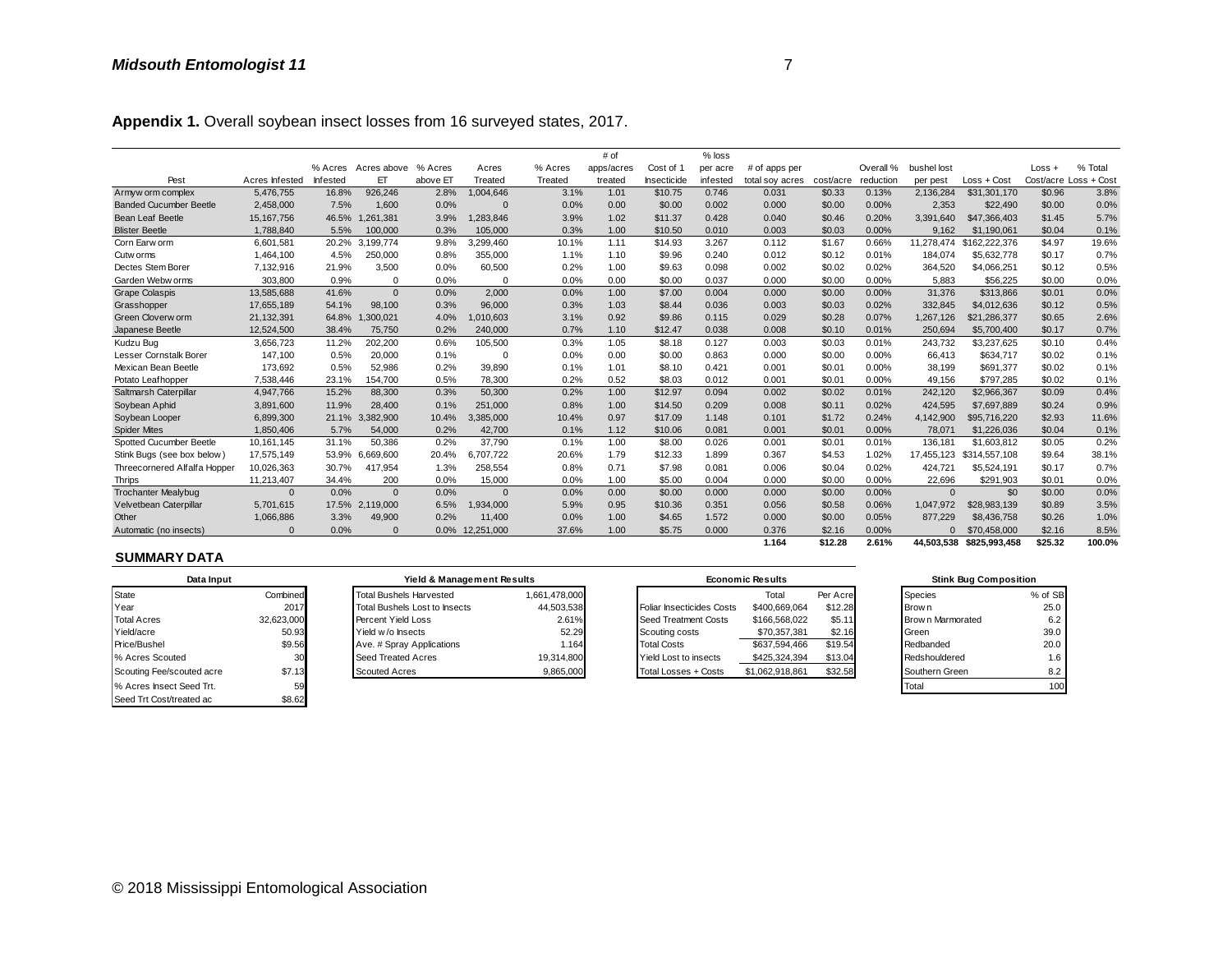| Appendix 2. Alabama soybean insect losses, 2017. |                |          |              |                                |              |            |                |                           |          |                  |           |           |                       |                              |          |                       |
|--------------------------------------------------|----------------|----------|--------------|--------------------------------|--------------|------------|----------------|---------------------------|----------|------------------|-----------|-----------|-----------------------|------------------------------|----------|-----------------------|
|                                                  |                |          |              |                                |              |            | # of           |                           | $%$ loss | # of apps per    |           |           |                       |                              |          |                       |
|                                                  |                | % Acres  | Acres        | % Acres                        | Acres        | % Acres    | apps/acres     | Cost of 1                 | per acre | total soy        |           |           | Overall % bushel lost |                              | $Loss +$ | % Total               |
| Pest                                             | Acres Infested | Infested | above ET     | above ET                       | Treated      | Treated    | treated        | Insecticide               | infested | acres            | cost/acre | reduction | per pest              | Loss + Cost                  |          | Cost/acre Loss + Cost |
| Armyw orm complex                                | 20,000         | 5.7%     | $\mathbf{0}$ | 0.0%                           | $\Omega$     | 0.0%       | $\mathbf 0$    | \$0.00                    | 0.00     | 0.000            | \$0.00    | 0.00%     | $\Omega$              | \$0                          | \$0.00   | 0.0%                  |
| <b>Banded Cucumber Beetle</b>                    | 120,000        | 34.3%    | $\mathbf 0$  | 0.0%                           | $\mathbf{0}$ | 0.0%       | $\mathbf{0}$   | \$0.00                    | 0.00     | 0.000            | \$0.00    | 0.00%     | $\Omega$              | \$0                          | \$0.00   | 0.0%                  |
| Bean Leaf Beetle                                 | 80,000         | 22.9%    | $\mathbf{0}$ | 0.0%                           | $\Omega$     | 0.0%       | $\mathbf{0}$   | \$0.00                    | 0.00     | 0.000            | \$0.00    | 0.00%     | $\Omega$              | \$0                          | \$0.00   | 0.0%                  |
| <b>Blister Beetle</b>                            | 80,000         | 22.9%    | $\mathbf{0}$ | 0.0%                           | $\Omega$     | 0.0%       | $\mathbf{0}$   | \$0.00                    | 0.00     | 0.000            | \$0.00    | 0.00%     | $\Omega$              | \$0                          | \$0.00   | 0.0%                  |
| Corn Earw orm                                    | 125,000        | 35.7%    | $\Omega$     | 0.0%                           | $\Omega$     | 0.0%       | $\mathbf 0$    | \$0.00                    | 0.00     | 0.000            | \$0.00    | 0.00%     | $\Omega$              | \$0                          | \$0.00   | 0.0%                  |
| Cutw orms                                        | 25,000         | 7.1%     | 0            | 0.0%                           | $\Omega$     | 0.0%       | $\mathbf 0$    | \$0.00                    | 0.00     | 0.000            | \$0.00    | 0.00%     | $\Omega$              | \$0                          | \$0.00   | 0.0%                  |
| Dectes Stem Borer                                | 80,000         | 22.9%    | 0            | 0.0%                           | 0            | 0.0%       | 0              | \$0.00                    | 0.00     | 0.000            | \$0.00    | 0.00%     | $\Omega$              | \$0                          | \$0.00   | 0.0%                  |
| Garden Webw orms                                 | $\Omega$       | 0.0%     | 0            | 0.0%                           | 0            | 0.0%       | $\mathbf 0$    | \$0.00                    | 0.00     | 0.000            | \$0.00    | 0.00%     | $\Omega$              | \$0                          | \$0.00   | 0.0%                  |
| <b>Grape Colaspis</b>                            | $\Omega$       | 0.0%     | $\mathbf{0}$ | 0.0%                           | $\Omega$     | 0.0%       | $\mathbf{0}$   | \$0.00                    | 0.00     | 0.000            | \$0.00    | 0.00%     | $\Omega$              | \$0                          | \$0.00   | 0.0%                  |
| Grasshopper                                      | 140,000        | 40.0%    | 1.000        | 0.3%                           | 500          | 0.1%       | $\mathbf{1}$   | \$7.00                    | 0.05     | 0.001            | \$0.01    | 0.02%     | 3.266                 | \$36,157                     | \$0.10   | 1.0%                  |
| Green Cloverw orm                                | 140,000        | 40.0%    | 2,500        | 0.7%                           | 1.000        | 0.3%       | $\mathbf{1}$   | \$7.00                    | 0.05     | 0.003            | \$0.02    | 0.02%     | 3.266                 | \$39,657                     | \$0.11   | 1.1%                  |
| Japanese Beetle                                  | 25,000         | 7.1%     | $\Omega$     | 0.0%                           | $\Omega$     | 0.0%       | $\mathbf{0}$   | \$0.00                    | 0.00     | 0.000            | \$0.00    | $0.00\%$  | $\Omega$              | \$0                          | \$0.00   | 0.0%                  |
| Kudzu Bug                                        | 175,000        | 50.0%    | 2,000        | 0.6%                           | 1,000        | 0.3%       | $\mathbf{1}$   | \$6.00                    | 0.10     | 0.003            | \$0.02    | 0.05%     | 8,164                 | \$87,644                     | \$0.25   | 2.3%                  |
| Lesser Cornstalk Borer                           | 10,000         | 2.9%     | 0            | 0.0%                           | $\Omega$     | 0.0%       | $\mathbf 0$    | \$0.00                    | 0.00     | 0.000            | \$0.00    | 0.00%     | $\Omega$              | \$0                          | \$0.00   | 0.0%                  |
| Mexican Bean Beetle                              | 10,000         | 2.9%     | 0            | 0.0%                           | 0            | 0.0%       | $\mathbf 0$    | \$0.00                    | 0.00     | 0.000            | \$0.00    | 0.00%     | $\Omega$              | \$0                          | \$0.00   | 0.0%                  |
| Potato Leaf hopper                               | $\Omega$       | 0.0%     | $\Omega$     | 0.0%                           | $\Omega$     | 0.0%       | $\mathbf 0$    | \$0.00                    | 0.00     | 0.000            | \$0.00    | 0.00%     | $\Omega$              | \$0                          | \$0.00   | 0.0%                  |
| Saltmarsh Caterpillar                            | $\mathbf{0}$   | 0.0%     | $\mathbf{0}$ | 0.0%                           | $\mathbf{0}$ | 0.0%       | $\mathbf{0}$   | \$0.00                    | 0.00     | 0.000            | \$0.00    | 0.00%     | $\Omega$              | \$0                          | \$0.00   | 0.0%                  |
| Soybean Aphid                                    | $\Omega$       | 0.0%     | $\mathbf{0}$ | 0.0%                           | $\mathbf{0}$ | 0.0%       | $\mathbf{0}$   | \$0.00                    | 0.00     | 0.000            | \$0.00    | 0.00%     | $\Omega$              | \$0                          | \$0.00   | 0.0%                  |
| Soybean Looper                                   | 235,000        | 67.1%    | 115,000      | 32.9%                          | 100,000      | 28.6%      | $\mathbf{1}$   | \$11.00                   | 0.75     | 0.286            | \$3.14    | 0.50%     | 82,227                | \$1,922,268                  | \$5.49   | 51.1%                 |
| <b>Spider Mites</b>                              | $\Omega$       | 0.0%     | $\mathbf{0}$ | 0.0%                           | $\Omega$     | 0.0%       | $\mathbf{0}$   | \$0.00                    | 0.00     | 0.000            | \$0.00    | 0.00%     | $\Omega$              | \$0                          | \$0.00   | 0.0%                  |
| Spotted Cucumber Beetle                          | 120,000        | 34.3%    | $\mathbf 0$  | 0.0%                           | $\Omega$     | 0.0%       | $\Omega$       | \$0.00                    | 0.00     | 0.000            | \$0.00    | 0.00%     | $\Omega$              | \$0                          | \$0.00   | 0.0%                  |
| Stink Bugs (see box below)                       | 235,000        | 67.1%    | 50,000       | 14.3%                          | 25,000       | 7.1%       | $\overline{1}$ | \$8.50                    | 1.00     | 0.071            | \$0.61    | 0.67%     | 109,636               | \$1,308,857                  | \$3.74   | 34.8%                 |
| Threecornered Alfalfa Hopper                     | 235,000        | 67.1%    | 0            | 0.0%                           | 1,000        | 0.3%       | $\overline{1}$ | \$7.00                    | 0.10     | 0.003            | \$0.02    | 0.07%     | 10,964                | \$116,636                    | \$0.33   | 3.1%                  |
| <b>Thrips</b>                                    | 315,000        | 90.0%    | 0            | 0.0%                           | $\Omega$     | 0.0%       | $\mathbf 0$    | \$0.00                    | 0.00     | 0.000            | \$0.00    | 0.00%     | $\Omega$              | \$0                          | \$0.00   | 0.0%                  |
| <b>Trochanter Mealybug</b>                       | $\Omega$       | 0.0%     | $\mathbf{0}$ | 0.0%                           | $\mathbf{0}$ | 0.0%       | $\mathbf{0}$   | \$0.00                    | 0.00     | 0.000            | \$0.00    | 0.00%     | $\mathbf{0}$          | \$0                          | \$0.00   | 0.0%                  |
| Velvetbean Caterpillar                           | 120,000        | 34.3%    | 25,000       | 7.1%                           | 20.000       | 5.7%       | $\mathbf{1}$   | \$7.00                    | 0.20     | 0.057            | \$0.40    | 0.07%     | 11.197                | \$251.968                    | \$0.72   | 6.7%                  |
| Other                                            | $\Omega$       | 0.0%     | $\mathbf 0$  | 0.0%                           | $\Omega$     | 0.0%       | $\mathbf 0$    | \$0.00                    | 0.00     | 0.000            | \$0.00    | 0.00%     | $\Omega$              | \$0                          | \$0.00   | 0.0%                  |
| Automatic (no insects)                           | $\Omega$       | 0.0%     | $\mathbf{0}$ | 0.0%                           | $\Omega$     | 0.0%       | $\mathbf{0}$   | \$0.00                    | 0.00     | 0.000            | \$0.00    | 0.00%     | $\Omega$              | \$0                          | \$0.00   | 0.0%                  |
| <b>SUMMARY DATA</b>                              |                |          |              |                                |              |            |                |                           |          | 0.424            | \$4.22    | 1.40%     | 228.719               | \$3,763,187                  | \$10.75  | 100.0%                |
| Data Input                                       |                |          |              | Yield & Management Results     |              |            |                |                           |          | Economic Results |           |           |                       | <b>Stink Bug Composition</b> |          |                       |
| State                                            | AL             |          |              | <b>Total Bushels Harvested</b> |              | 16,100,000 |                |                           |          | Total            | Per Acre  |           | <b>Species</b>        |                              | % of SB  |                       |
| Year                                             | 2017           |          |              | Total Bushels Lost to Insects  |              | 228,719    |                | Foliar Insecticides Costs |          | \$1,476,000      | \$4.22    |           | Brow n                |                              | 10       |                       |
|                                                  |                |          |              |                                |              |            |                |                           |          |                  |           |           |                       |                              |          |                       |

#### **SUMMARY DATA**

| Data Input                |         | Yield & Management Results     |            | <b>Economic Results</b>   |             |          | <b>Stink Bug Composition</b> |         |  |
|---------------------------|---------|--------------------------------|------------|---------------------------|-------------|----------|------------------------------|---------|--|
| State                     | ΑL      | <b>Total Bushels Harvested</b> | 16,100,000 |                           | Total       | Per Acre | <b>Species</b>               | % of SB |  |
| Year                      | 2017    | Total Bushels Lost to Insects  | 228,719    | Foliar Insecticides Costs | \$1,476,000 | \$4.22   | Brow n                       | 10      |  |
| <b>Total Acres</b>        | 350,000 | Percent Yield Loss             | 1.40%      | Seed Treatment Costs      | \$1,225,000 | \$3.50   | Brow n Marmorated            |         |  |
| Yield/acre                | 461     | Yield w/o Insects              | 46.65      | Scouting costs            | \$1,470,000 | \$4.20   | Green                        | 15      |  |
| <b>Price/Bushel</b>       | \$10.00 | Ave. # Spray Applications      | 0.424      | <b>Total Costs</b>        | \$4,171,000 | \$11.92  | Redbanded                    | 10      |  |
| % Acres Scouted           |         | <b>Seed Treated Acres</b>      | 122,500    | Yield Lost to insects     | \$2,287,187 | \$6.53   | Redshouldered                |         |  |
| Scouting Fee/scouted acre | \$6.00  | <b>Scouted Acres</b>           | 245,000    | Total Losses + Costs      | \$6,458,187 | \$18.45  | Southern Green               | 63      |  |
| % Acres Insect Seed Trt.  | 35      |                                |            |                           |             |          | Total                        | 100     |  |
| Seed Trt Cost/treated ac  | \$10.00 |                                |            |                           |             |          |                              |         |  |

### Total Bushels Lost to Insects 228,719 Scouted Acres + Costs 245,000 Seed Treated Acres 122,500 Total Bushels Harvested 16,100,000 **Yield & Management Results**

| Automatic (no insects)    |         | $0.0\%$ | $0.0\%$                        | $0.0\%$    | \$0.00<br>0.00                   | 0.000                   | \$0.00   | $0.00\%$ |                   | \$0                          | \$0.00  |
|---------------------------|---------|---------|--------------------------------|------------|----------------------------------|-------------------------|----------|----------|-------------------|------------------------------|---------|
|                           |         |         |                                |            |                                  | 0.424                   | \$4.22   | 1.40%    | 228.719           | \$3,763,187                  | \$10.75 |
| <b>SUMMARY DATA</b>       |         |         |                                |            |                                  |                         |          |          |                   |                              |         |
| Data Input                |         |         | Yield & Management Results     |            |                                  | <b>Economic Results</b> |          |          |                   | <b>Stink Bug Composition</b> |         |
| State                     | AL      |         | <b>Total Bushels Harvested</b> | 16,100,000 |                                  | Total                   | Per Acre |          | Species           |                              | % of SB |
| Year                      | 2017    |         | Total Bushels Lost to Insects  | 228.719    | <b>Foliar Insecticides Costs</b> | \$1,476,000             | \$4.22   |          | Brow n            |                              | 10      |
| <b>Total Acres</b>        | 350,000 |         | Percent Yield Loss             | 1.40%      | Seed Treatment Costs             | \$1,225,000             | \$3.50   |          | Brow n Marmorated |                              |         |
| Yield/acre                | 46      |         | Yield w/o Insects              | 46.65      | Scouting costs                   | \$1,470,000             | \$4.20   |          | .Green            |                              | 15      |
| Price/Bushel              | \$10.00 |         | Ave. # Spray Applications      | 0.424      | <b>Total Costs</b>               | \$4.171.000             | \$11.92  |          | Redbanded         |                              | 10      |
| % Acres Scouted           | 70      |         | Seed Treated Acres             | 122,500    | Yield Lost to insects            | \$2,287,187             | \$6.53   |          | Redshouldered     |                              |         |
| Scouting Fee/scouted acre | \$6.00  |         | <b>Scouted Acres</b>           | 245,000    | Total Losses + Costs             | \$6,458,187             | \$18.45  |          | Southern Green    |                              | 63      |
|                           |         |         |                                |            |                                  |                         |          |          |                   |                              |         |

| <b>Stink Bug Composition</b> |         |
|------------------------------|---------|
| Species                      | % of SB |
| Brow n                       | 10      |
| Brow n Marmorated            |         |
| Green                        | 15      |
| Redbanded                    | 10      |
| Redshouldered                |         |
| Southern Green               | 63      |
| otal                         |         |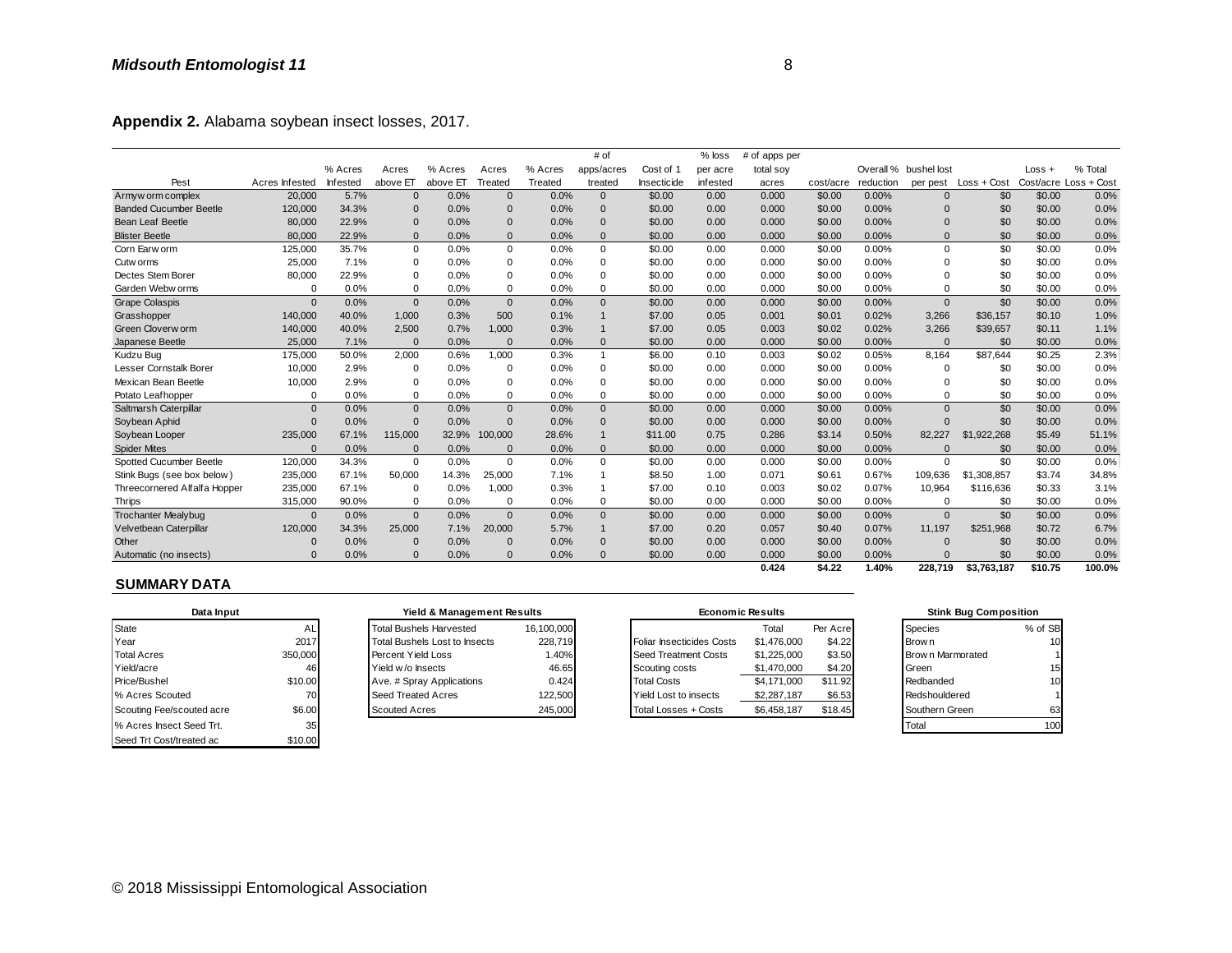| Appendix 3. Arkansas soybean insect losses, 2017. |                |          |              |                                      |                 |             |              |             |                      |                                         |           |           |                       |                              |          |                       |
|---------------------------------------------------|----------------|----------|--------------|--------------------------------------|-----------------|-------------|--------------|-------------|----------------------|-----------------------------------------|-----------|-----------|-----------------------|------------------------------|----------|-----------------------|
|                                                   |                |          |              |                                      |                 |             | # of         |             | $%$ loss             | # of apps per                           |           |           |                       |                              |          |                       |
|                                                   |                | % Acres  | Acres        | % Acres                              | Acres           | % Acres     | apps/acres   | Cost of 1   | per acre             | total soy                               |           |           | Overall % bushel lost |                              | $Loss +$ | % Total               |
| Pest                                              | Acres Infested | Infested | above ET     | above ET                             | Treated         | Treated     | treated      | Insecticide | infested             | acres                                   | cost/acre | reduction | per pest              | Loss + Cost                  |          | Cost/acre Loss + Cost |
| Armyw orm complex                                 | 3,120,000      | 89.1%    | 550,000      | 15.7%                                | 630,000         | 18.0%       | $\mathbf{1}$ | \$12.00     | 1.00                 | 0.180                                   | \$2.16    | 0.89%     | 1,744,423             | \$23,957,572                 | \$6.85   | 7.9%                  |
| <b>Banded Cucumber Beetle</b>                     | 125,000        | 3.6%     | $\mathbf{0}$ | 0.0%                                 | $\mathbf{0}$    | 0.0%        | $\mathbf{0}$ | \$0.00      | 0.00                 | 0.000                                   | \$0.00    | 0.00%     | $\Omega$              | \$0                          | \$0.00   | 0.0%                  |
| <b>Bean Leaf Beetle</b>                           | 3,500,000      | 100.0%   | 450,000      | 12.9%                                | 525,000         | 15.0%       | $\mathbf{1}$ | \$12.00     | 1.00                 | 0.150                                   | \$1.80    | 1.00%     | 1,956,884             | \$24,694,713                 | \$7.06   | 8.2%                  |
| <b>Blister Beetle</b>                             | 350,000        | 10.0%    | 100,000      | 2.9%                                 | 105,000         | 3.0%        | $\mathbf{1}$ | \$10.50     | 0.05                 | 0.030                                   | \$0.32    | 0.01%     | 9.784                 | \$1,194,474                  | \$0.34   | 0.4%                  |
| Corn Earw orm                                     | 2,900,000      | 82.9%    | 975,000      | 27.9%                                | 1,100,000       | 31.4%       | 1.2          | \$17.50     | 3.50                 | 0.377                                   | \$6.60    | 2.90%     | 5,674,965             | \$76,444,667                 | \$21.84  | 25.2%                 |
| Cutw orms                                         | 650,000        | 18.6%    | 225,000      | 6.4%                                 | 340,000         | 9.7%        | 1.1          | \$10.00     | 0.50                 | 0.107                                   | \$1.07    | 0.09%     | 181.711               | \$5,448,080                  | \$1.56   | 1.8%                  |
| Dectes Stem Borer                                 | 2,200,000      | 62.9%    | $\mathbf 0$  | 0.0%                                 | 50,000          | 1.4%        | $\mathbf{1}$ | \$10.00     | 0.00                 | 0.014                                   | \$0.14    | 0.00%     | $\Omega$              | \$500,000                    | \$0.14   | 0.2%                  |
| Garden Webw orms                                  | 100,000        | 2.9%     | 0            | 0.0%                                 | $\Omega$        | 0.0%        | $\mathbf 0$  | \$0.00      | 0.00                 | 0.000                                   | \$0.00    | 0.00%     | $\Omega$              | \$0                          | \$0.00   | 0.0%                  |
| <b>Grape Colaspis</b>                             | 3,500,000      | 100.0%   | $\mathbf{0}$ | 0.0%                                 | $\mathbf{0}$    | 0.0%        | $\mathbf{0}$ | \$0.00      | 0.00                 | 0.000                                   | \$0.00    | 0.00%     | $\mathbf{0}$          | \$0                          | \$0.00   | 0.0%                  |
| Grasshopper                                       | 3,500,000      | 100.0%   | $\Omega$     | 0.0%                                 | 20,000          | 0.6%        | $\mathbf{1}$ | \$12.00     | 0.10                 | 0.006                                   | \$0.07    | 0.10%     | 195,688               | \$2,079,471                  | \$0.59   | 0.7%                  |
| Green Cloverw orm                                 | 3,500,000      | 100.0%   | $\Omega$     | 0.0%                                 | 20,000          | 0.6%        | $\mathbf{1}$ | \$10.00     | 0.00                 | 0.006                                   | \$0.06    | 0.00%     | $\Omega$              | \$200,000                    | \$0.06   | 0.1%                  |
| Japanese Beetle                                   | $\Omega$       | 0.0%     | $\Omega$     | 0.0%                                 | $\Omega$        | 0.0%        | $\Omega$     | \$0.00      | 0.00                 | 0.000                                   | \$0.00    | 0.00%     | $\Omega$              | \$0                          | \$0.00   | 0.0%                  |
| Kudzu Bug                                         | 1.200.000      | 34.3%    | $\mathbf 0$  | 0.0%                                 | $\mathbf 0$     | 0.0%        | $\mathbf 0$  | \$0.00      | 0.00                 | 0.000                                   | \$0.00    | 0.00%     | $\mathbf 0$           | \$0                          | \$0.00   | 0.0%                  |
| Lesser Cornstalk Borer                            | 1,100          | 0.0%     | 0            | 0.0%                                 | $\Omega$        | 0.0%        | $\mathbf 0$  | \$0.00      | 0.00                 | 0.000                                   | \$0.00    | 0.00%     | $\Omega$              | \$0                          | \$0.00   | 0.0%                  |
| Mexican Bean Beetle                               | $\Omega$       | 0.0%     | $\Omega$     | 0.0%                                 | $\Omega$        | 0.0%        | $\mathbf 0$  | \$0.00      | 0.00                 | 0.000                                   | \$0.00    | 0.00%     | $\Omega$              | \$0                          | \$0.00   | 0.0%                  |
| Potato Leafhopper                                 | 3,500,000      | 100.0%   | $\Omega$     | 0.0%                                 | $\Omega$        | 0.0%        | $\mathbf 0$  | \$0.00      | 0.00                 | 0.000                                   | \$0.00    | 0.00%     | $\Omega$              | \$0                          | \$0.00   | 0.0%                  |
| Saltmarsh Caterpillar                             | 3.000.000      | 85.7%    | 38,000       | 1.1%                                 | $\mathbf{0}$    | 0.0%        | $\mathbf{0}$ | \$0.00      | 0.10                 | 0.000                                   | \$0.00    | 0.09%     | 167.733               | \$1,576,690                  | \$0.45   | 0.5%                  |
| Soybean Aphid                                     | 220,000        | 6.3%     | $\mathbf{0}$ | 0.0%                                 | $\Omega$        | 0.0%        | $\mathbf{0}$ | \$0.00      | 0.00                 | 0.000                                   | \$0.00    | 0.00%     | $\Omega$              | \$0                          | \$0.00   | 0.0%                  |
| Soybean Looper                                    | 2,350,000      | 67.1%    | 930,000      | 26.6%                                | 985,000         | 28.1%       | $\mathbf{1}$ | \$17.50     | 1.00                 | 0.281                                   | \$4.93    | 0.67%     | 1,313,908             | \$29,588,236                 | \$8.45   | 9.8%                  |
| <b>Spider Mites</b>                               | 20,000         | 0.6%     | $\Omega$     | 0.0%                                 | $\Omega$        | 0.0%        | $\mathbf{0}$ | \$0.00      | 0.00                 | 0.000                                   | \$0.00    | 0.00%     | $\Omega$              | \$0                          | \$0.00   | 0.0%                  |
| Spotted Cucumber Beetle                           | 3,500,000      | 100.0%   | $\mathbf 0$  | 0.0%                                 | $\mathbf 0$     | 0.0%        | $\mathbf 0$  | \$0.00      | 0.00                 | 0.000                                   | \$0.00    | 0.00%     | $\Omega$              | \$0                          | \$0.00   | 0.0%                  |
| Stink Bugs (see box below)                        | 3,500,000      | 100.0%   | 2,100,000    |                                      | 60.0% 2,400,000 | 68.6%       | 1.75         | \$14.00     | 3.00                 | 1.200                                   | \$16.80   | 3.00%     | 5,870,653             | \$113,984,138                | \$32.57  | 37.6%                 |
| Threecornered Alfalfa Hopper                      | 3,500,000      | 100.0%   | $\mathbf 0$  | 0.0%                                 | 0               | 0.0%        | $\mathbf 0$  | \$0.00      | 0.00                 | 0.000                                   | \$0.00    | 0.00%     | $\Omega$              | \$0                          | \$0.00   | 0.0%                  |
| Thrips                                            | 3,500,000      | 100.0%   | $\mathbf 0$  | 0.0%                                 | 0               | 0.0%        | $\mathbf 0$  | \$0.00      | 0.00                 | 0.000                                   | \$0.00    | 0.00%     | $\Omega$              | \$0                          | \$0.00   | 0.0%                  |
| <b>Trochanter Mealybug</b>                        | $\mathbf{0}$   | 0.0%     | $\mathbf{0}$ | 0.0%                                 | $\mathbf{0}$    | 0.0%        | $\mathbf{0}$ | \$0.00      | 0.00                 | 0.000                                   | \$0.00    | 0.00%     | $\mathbf{0}$          | \$0                          | \$0.00   | 0.0%                  |
| Velvetbean Caterpillar                            | 2,600,000      | 74.3%    | 825,000      | 23.6%                                | 825,000         | 23.6%       | $\mathbf{1}$ | \$10.00     | 0.05                 | 0.236                                   | \$2.36    | 0.04%     | 72,684                | \$8,933,232                  | \$2.55   | 3.0%                  |
| Other                                             | $\Omega$       | 0.0%     | $\Omega$     | 0.0%                                 | $\mathbf{0}$    | 0.0%        | $\mathbf{0}$ | \$0.00      | 0.00                 | 0.000                                   | \$0.00    | 0.00%     | $\Omega$              | \$0                          | \$0.00   | 0.0%                  |
| Automatic (no insects)                            | $\Omega$       | 0.0%     | $\Omega$     |                                      | 0.0% 1,050,000  | 30.0%       | $\mathbf{1}$ | \$13.50     | 0.00                 | 0.300                                   | \$4.05    | 0.00%     |                       | \$14,175,000                 | \$4.05   | 4.7%                  |
| <b>SUMMARY DATA</b>                               |                |          |              |                                      |                 |             |              |             |                      | 2.887                                   | \$40.34   | 8.78%     | 17,188,433            | \$302,776,273                | \$86.51  | 100.0%                |
| Data Input                                        |                |          |              | Yield & Management Results           |                 |             |              |             |                      | <b>Economic Results</b>                 |           |           |                       | <b>Stink Bug Composition</b> |          |                       |
| State                                             | AR             |          |              | <b>Total Bushels Harvested</b>       |                 | 178,500,000 |              |             |                      | Total                                   | Per Acre  |           | Species               |                              | % of SB  |                       |
| Year                                              | 2017           |          |              | <b>Total Bushels Lost to Insects</b> |                 | 17,188,433  |              |             |                      | Foliar Insecticides Costs \$141,205,000 | \$40.34   |           | Brow n                |                              | 25       |                       |
|                                                   |                |          |              | $\mathbf{v}$ and $\mathbf{v}$        |                 |             |              |             | $\sim$ $\sim$ $\sim$ | 000010000                               | $\sim$    |           |                       |                              |          |                       |

#### **SUMMARY DATA**

| Data Input                |           | Yield & Management Results           |             | <b>Economic Results</b>                 |               | <b>Stink Bug Composition</b> |                         |         |
|---------------------------|-----------|--------------------------------------|-------------|-----------------------------------------|---------------|------------------------------|-------------------------|---------|
| State                     | AR        | <b>Total Bushels Harvested</b>       | 178.500.000 |                                         | Total         | Per Acre                     | Species                 | % of SB |
| Year                      | 2017      | <b>Total Bushels Lost to Insects</b> | 17,188,433  | Foliar Insecticides Costs \$141,205,000 |               | \$40.34                      | <b>Brown</b>            | 25      |
| <b>Total Acres</b>        | 3,500,000 | Percent Yield Loss                   | 8.78%       | Seed Treatment Costs                    | \$22,312,500  | \$6.38                       | <b>Brown Marmorated</b> |         |
| Yield/acre                |           | Yield w/o Insects                    | 55.91       | Scouting costs                          | \$18,375,000  | \$5.25                       | Green                   | 25      |
| Price/Bushel              | \$9.40    | Ave. # Spray Applications            | 2.887       | <b>Total Costs</b>                      | \$181.892.500 | \$51.97                      | Redbanded               | 35      |
| % Acres Scouted           | 75.       | Seed Treated Acres                   | 2,625,000   | Yield Lost to insects                   | \$161.571.273 | \$46.16                      | Redshouldered           |         |
| Scouting Fee/scouted acre | \$7.00    | <b>Scouted Acres</b>                 | 2,625,000   | Total Losses + Costs                    | \$343,463,773 | \$98.13                      | Southern Green          | 10      |
| % Acres Insect Seed Trt.  |           |                                      |             |                                         |               |                              | Total                   | 100     |
| Seed Trt Cost/treated ac  | \$8.50    |                                      |             |                                         |               |                              |                         |         |

### Total Bushels Lost to Insects 17,188,433<br>Percent Yield Loss 8.78% Scouted Acres + Costs 2,625,000 **Yield & Management Results** Seed Treated Acres 2,625,000 Total Bushels Harvested 178,500,000

| Automatic (no insects)    |           | 0.0%                                 | 0.0% 1.050.000             | 30.0%       | \$13.50<br>0.00                         | 0.300                   | \$4.05   | 0.00% | $\Omega$          | \$14,175,000                 | \$4.05  |
|---------------------------|-----------|--------------------------------------|----------------------------|-------------|-----------------------------------------|-------------------------|----------|-------|-------------------|------------------------------|---------|
| <b>SUMMARY DATA</b>       |           |                                      |                            |             |                                         | 2.887                   | \$40.34  | 8.78% |                   | 17,188,433 \$302,776,273     | \$86.51 |
| Data Input                |           |                                      | Yield & Management Results |             |                                         | <b>Economic Results</b> |          |       |                   | <b>Stink Bug Composition</b> |         |
| State                     | AR        | <b>Total Bushels Harvested</b>       |                            | 178,500,000 |                                         | Total                   | Per Acre |       | <b>Species</b>    |                              | % of SB |
| Year                      | 2017      | <b>Total Bushels Lost to Insects</b> |                            | 17.188.433  | Foliar Insecticides Costs \$141,205,000 |                         | \$40.34  |       | <b>Brown</b>      |                              | 25      |
| <b>Total Acres</b>        | 3,500,000 | Percent Yield Loss                   |                            | 8.78%       | Seed Treatment Costs                    | \$22,312,500            | \$6.38   |       | Brow n Marmorated |                              |         |
| Yield/acre                |           | Yield w/o Insects                    |                            | 55.91       | Scouting costs                          | \$18,375,000            | \$5.25   |       | Green             |                              | 25      |
| Price/Bushel              | \$9.40    | Ave. # Spray Applications            |                            | 2.887       | <b>Total Costs</b>                      | \$181,892,500           | \$51.97  |       | Redbanded         |                              | 35      |
| % Acres Scouted           | 75        | Seed Treated Acres                   |                            | 2,625,000   | Yield Lost to insects                   | \$161,571,273           | \$46.16  |       | Redshouldered     |                              |         |
| Scouting Fee/scouted acre | \$7.00    | <b>Scouted Acres</b>                 |                            | 2,625,000   | Total Losses + Costs                    | \$343,463,773           | \$98.13  |       | Southern Green    |                              | 10      |
| .                         |           |                                      |                            |             |                                         |                         |          |       |                   |                              |         |

| <b>Stink Bug Composition</b> |         |
|------------------------------|---------|
| Species                      | % of SB |
| Brow n                       | 25      |
| Brown Marmorated             |         |
| Green                        | 25      |
| Redbanded                    | 35      |
| Redshouldered                | 5       |
| Southern Green               | 10      |
| otal                         |         |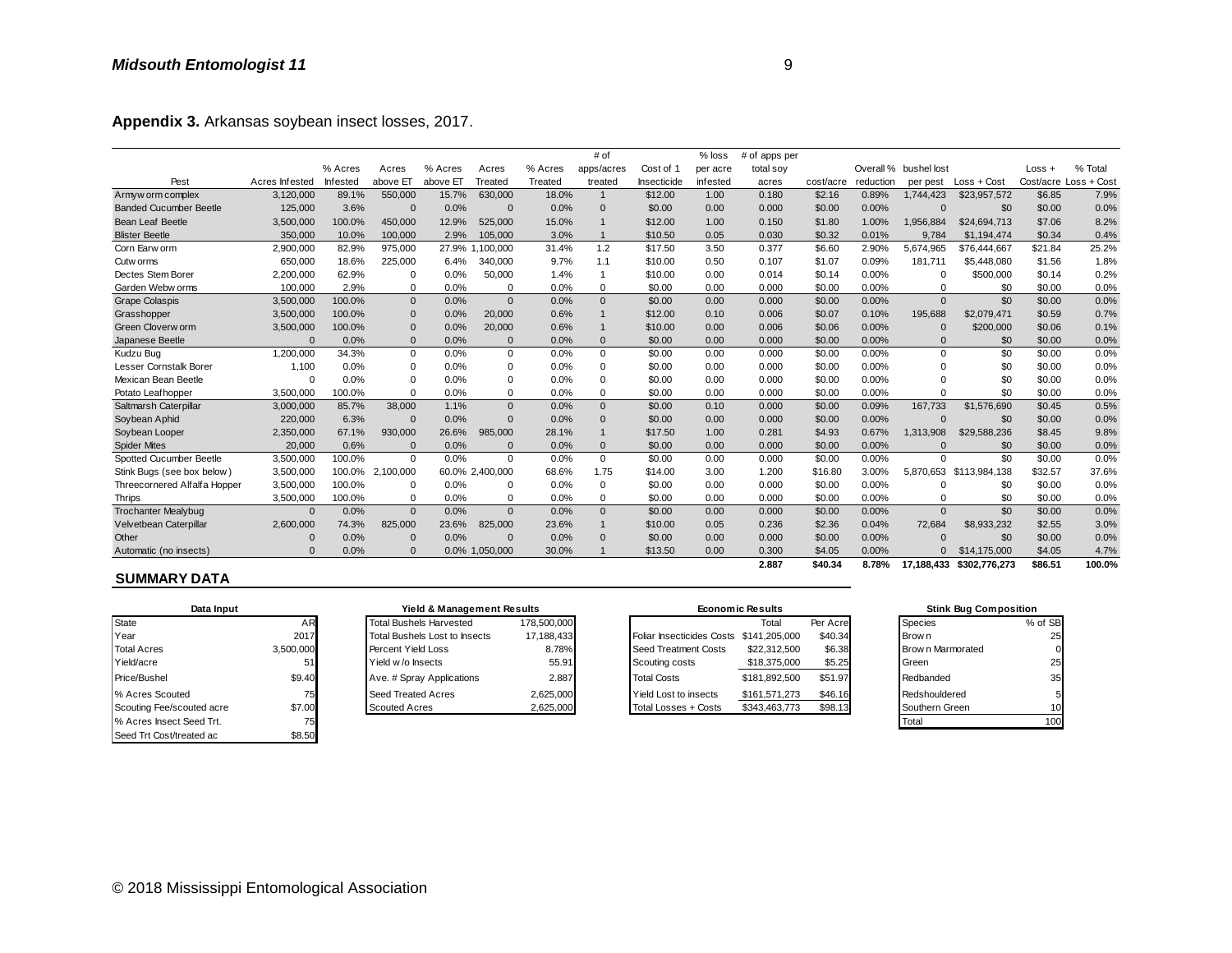| Appendix 4. Delaware soybean insect losses, 2017. |                |                 |             |          |              |         |                |             |              |               |           |           |              |             |          |                       |
|---------------------------------------------------|----------------|-----------------|-------------|----------|--------------|---------|----------------|-------------|--------------|---------------|-----------|-----------|--------------|-------------|----------|-----------------------|
|                                                   |                |                 |             |          |              |         | # of           |             | $%$ loss     | # of apps per |           |           |              |             |          |                       |
|                                                   |                | % Acres         | Acres       | % Acres  | Acres        | % Acres | apps/acres     | Cost of 1   | per acre     | total soy     |           | Overall % | bushel lost  |             | $Loss +$ | % Total               |
| Pest                                              | Acres Infested | <b>Infested</b> | above ET    | above ET | Treated      | Treated | treated        | Insecticide | infested     | acres         | cost/acre | reduction | per pest     | Loss + Cost |          | Cost/acre Loss + Cost |
| Armyw orm complex                                 | 35,000         | 22.2%           | 3,100       | 2.0%     | 500          | 0.3%    | $\mathbf{1}$   | \$8.00      | 0.10         | 0.003         | \$0.03    | 0.02%     | 1,899        | \$22,515    | \$0.14   | 0.4%                  |
| <b>Banded Cucumber Beetle</b>                     | $\mathbf 0$    | 0.0%            | $\Omega$    | 0.0%     | $\mathbf{0}$ | 0.0%    | $\mathbf{0}$   | \$0.00      | 0.00         | 0.000         | \$0.00    | 0.00%     | $\mathbf{0}$ | \$0         | \$0.00   | 0.0%                  |
| <b>Bean Leaf Beetle</b>                           | 67,000         | 42.4%           | 31,600      | 20.0%    | 13.400       | 8.5%    | 1.2            | \$10.00     | 0.75         | 0.102         | \$1.02    | 0.32%     | 27.264       | \$426,620   | \$2.70   | 6.7%                  |
| <b>Blister Beetle</b>                             | 49,300         | 31.2%           | $\Omega$    | 0.0%     | $\Omega$     | 0.0%    | $\mathbf{0}$   | \$0.00      | 0.00         | 0.000         | \$0.00    | 0.00%     | $\Omega$     | \$0         | \$0.00   | 0.0%                  |
| Corn Earw orm                                     | 61,400         | 38.9%           | 11,800      | 7.5%     | 13,000       | 8.2%    | $\mathbf{1}$   | \$11.00     | 4.50         | 0.082         | \$0.91    | 1.75%     | 149,909      | \$1,604,611 | \$10.16  | 25.2%                 |
| Cutw orms                                         | 4.100          | 2.6%            | $\Omega$    | 0.0%     | $\mathbf 0$  | 0.0%    | $\mathbf 0$    | \$0.00      | 0.00         | 0.000         | \$0.00    | 0.00%     | 0            | \$0         | \$0.00   | 0.0%                  |
| Dectes Stem Borer                                 | 24.800         | 15.7%           | 3.500       | 2.2%     | 1.500        | 0.9%    | $\overline{1}$ | \$10.00     | 4.00         | 0.009         | \$0.09    | 0.63%     | 53.822       | \$539.762   | \$3.42   | 8.5%                  |
| Garden Webw orms                                  | $\Omega$       | 0.0%            | $\Omega$    | 0.0%     | $\mathbf 0$  | 0.0%    | $\mathbf 0$    | \$0.00      | 0.00         | 0.000         | \$0.00    | 0.00%     | $\mathbf 0$  | \$0         | \$0.00   | 0.0%                  |
| <b>Grape Colaspis</b>                             | $\Omega$       | 0.0%            | $\Omega$    | 0.0%     | $\Omega$     | 0.0%    | $\mathbf{0}$   | \$0.00      | 0.00         | 0.000         | \$0.00    | 0.00%     | $\Omega$     | \$0         | \$0.00   | 0.0%                  |
| Grasshopper                                       | 102,700        | 65.0%           | 30,000      | 19.0%    | 20,000       | 12.7%   | 1.2            | \$8.00      | 0.15         | 0.152         | \$1.22    | 0.10%     | 8,358        | \$273,492   | \$1.73   | 4.3%                  |
| Green Cloverw orm                                 | 100,200        | 63.4%           | 11.900      | 7.5%     | 8.000        | 5.1%    | $\overline{1}$ | \$10.00     | 0.10         | 0.051         | \$0.51    | 0.06%     | 5.436        | \$133,005   | \$0.84   | 2.1%                  |
| Japanese Beetle                                   | $\Omega$       | 0.0%            | $\Omega$    | 0.0%     | $\Omega$     | 0.0%    | $\mathbf{0}$   | \$0.00      | 0.00         | 0.000         | \$0.00    | 0.00%     | $\mathbf{0}$ | \$0         | \$0.00   | 0.0%                  |
| Kudzu Bug                                         | 300            | 0.2%            | $\mathbf 0$ | 0.0%     | $\mathbf 0$  | 0.0%    | $\mathbf 0$    | \$0.00      | 0.00         | 0.000         | \$0.00    | 0.00%     | $\mathbf 0$  | \$0         | \$0.00   | 0.0%                  |
| Lesser Cornstalk Borer                            | $\Omega$       | 0.0%            | $\Omega$    | 0.0%     | $\Omega$     | 0.0%    | $\mathbf 0$    | \$0.00      | 0.00         | 0.000         | \$0.00    | 0.00%     | $\Omega$     | \$0         | \$0.00   | 0.0%                  |
| Mexican Bean Beetle                               | 20,400         | 12.9%           | 2,500       | 1.6%     | 2.000        | 1.3%    | 1.2            | \$10.00     | 0.15         | 0.015         | \$0.15    | 0.02%     | 1.660        | \$40,187    | \$0.25   | 0.6%                  |
| Potato Leafhopper                                 | 35,800         | 22.7%           | 700         | 0.4%     | 700          | 0.4%    | $\mathbf{1}$   | \$10.00     | 0.00         | 0.004         | \$0.04    | 0.00%     | $\mathbf 0$  | \$7,000     | \$0.04   | 0.1%                  |
| Saltmarsh Caterpillar                             | 18,100         | 11.5%           | $\Omega$    | 0.0%     | $\mathbf{0}$ | 0.0%    | $\mathbf{0}$   | \$0.00      | 0.00         | 0.000         | \$0.00    | 0.00%     | $\mathbf{0}$ | \$0         | \$0.00   | 0.0%                  |
| Soybean Aphid                                     | 1,500          | 0.9%            | $\Omega$    | 0.0%     | $\mathbf{0}$ | 0.0%    | $\mathbf{0}$   | \$0.00      | 0.00         | 0.000         | \$0.00    | 0.00%     | $\mathbf{0}$ | \$0         | \$0.00   | 0.0%                  |
| Soybean Looper                                    | 73,300         | 46.4%           | 11,600      | 7.3%     | 9,000        | 5.7%    | 1.1            | \$10.50     | 0.10         | 0.063         | \$0.66    | 0.05%     | 3,977        | \$142,725   | \$0.90   | 2.2%                  |
| <b>Spider Mites</b>                               | 61,000         | 38.6%           | 15,000      | 9.5%     | 13,700       | 8.7%    | $\overline{1}$ | \$8.00      | 0.15         | 0.087         | \$0.69    | 0.06%     | 4,964        | \$158,003   | \$1.00   | 2.5%                  |
| Spotted Cucumber Beetle                           | 79,000         | 50.0%           | $\mathbf 0$ | 0.0%     | $\mathbf 0$  | 0.0%    | $\mathbf 0$    | \$0.00      | 0.00         | 0.000         | \$0.00    | 0.00%     | $\mathbf 0$  | \$0         | \$0.00   | 0.0%                  |
| Stink Bugs (see box below)                        | 137,300        | 86.9%           | 32,400      | 20.5%    | 26,000       | 16.5%   | $\overline{1}$ | \$11.00     | 2.25         | 0.165         | \$1.81    | 1.96%     | 167.610      | \$1,920,196 | \$12.15  | 30.1%                 |
| Threecornered Alfalfa Hopper                      | 15,000         | 9.5%            | $\Omega$    | 0.0%     | $\Omega$     | 0.0%    | $\Omega$       | \$0.00      | 0.00         | 0.000         | \$0.00    | 0.00%     | $\Omega$     | \$0         | \$0.00   | 0.0%                  |
| Thrips                                            | 125,500        | 79.4%           | 200         | 0.1%     | $\Omega$     | 0.0%    | $\Omega$       | \$0.00      | 0.00         | 0.000         | \$0.00    | 0.00%     | $\Omega$     | \$0         | \$0.00   | 0.0%                  |
| <b>Trochanter Mealybug</b>                        | $\overline{0}$ | 0.0%            | $\Omega$    | 0.0%     | $\mathbf{0}$ | 0.0%    | $\mathbf{0}$   | \$0.00      | 0.00         | 0.000         | \$0.00    | 0.00%     | $\Omega$     | \$0         | \$0.00   | 0.0%                  |
| Velvetbean Caterpillar                            | 9,100          | 5.8%            | $\Omega$    | 0.0%     | $\mathbf{0}$ | 0.0%    | $\mathbf{0}$   | \$0.00      | 0.00         | 0.000         | \$0.00    | 0.00%     | $\Omega$     | \$0         | \$0.00   | 0.0%                  |
| Other                                             | 16,500         | 10.4%           | 3,900       | 2.5%     | 400          | 0.3%    |                | \$20.00     | 10.00        | 0.003         | \$0.05    | 1.04%     | 89,522       | \$880,841   | \$5.57   | 13.8%                 |
| Automatic (no insects)                            |                | 0.0%            | $\Omega$    | 0.0%     | 50.000       | 31.6%   |                | \$4.50      | 0.00         | 0.316         | \$1.42    | 0.00%     | $\sqrt{ }$   | \$225,000   | \$1.42   | 3.5%                  |
|                                                   |                |                 |             |          |              |         |                |             | <b>TOTAL</b> | 1.052         | \$8.60    | 6.00%     | 514.421      | \$6,373,957 | \$40.34  | 100.0%                |

#### **SUMMARY DATA**

| ----                      | .0000    | .    | ----                                 | ---- | .                          | ---       | ,                         | .                       | -----       | -----    | .        | ------               | <b></b>                      | <b></b> |
|---------------------------|----------|------|--------------------------------------|------|----------------------------|-----------|---------------------------|-------------------------|-------------|----------|----------|----------------------|------------------------------|---------|
| Automatic (no insects)    | $\Omega$ | 0.0% | $\Omega$                             | 0.0% | 50,000                     | 31.6%     | \$4.50                    | 0.00                    | 0.316       | \$1.42   | 0.00%    |                      | \$225,000                    | \$1.42  |
|                           |          |      |                                      |      |                            |           |                           | <b>TOTAL</b>            | 1.052       | \$8.60   | $6.00\%$ | 514.421              | \$6,373,957                  | \$40.34 |
| <b>SUMMARY DATA</b>       |          |      |                                      |      |                            |           |                           |                         |             |          |          |                      |                              |         |
| Data Input                |          |      |                                      |      | Yield & Management Results |           |                           | <b>Economic Results</b> |             |          |          |                      | <b>Stink Bug Composition</b> |         |
| State                     | DE       |      | <b>Total Bushels Harvested</b>       |      |                            | 8,058,000 |                           |                         | Total       | Per Acre |          | <b>Species</b>       |                              | % of SB |
| Year                      | 2017     |      | <b>Total Bushels Lost to Insects</b> |      |                            | 514,421   | Foliar Insecticides Costs |                         | \$1,358,350 | \$8.60   |          | Brow n               |                              | 46      |
| <b>Total Acres</b>        | 158,000  |      | Percent Yield Loss                   |      |                            | 6.00%     | Seed Treatment Costs      |                         | \$758,400   | \$4.80   |          | Brow n Marmorated    |                              |         |
| Yield/acre                |          |      | Yield w/o Insects                    |      |                            | 54.26     | Scouting costs            |                         | \$663,600   | \$4.20   |          | Green                |                              | 46      |
| Price/Bushel              | \$9.75   |      | Ave. # Spray Applications            |      |                            | 1.052     | <b>Total Costs</b>        |                         | \$2,780,350 | \$17.60  |          | Redbanded            |                              |         |
| % Acres Scouted           | 70       |      | Seed Treated Acres                   |      |                            | 63,200    | Yield Lost to insects     |                         | \$5,015,607 | \$31.74  |          | Redshouldered        |                              |         |
| Scouting Fee/scouted acre | \$6.00   |      | <b>Scouted Acres</b>                 |      |                            | 110,600   | Total Losses + Costs      |                         | \$7,795,957 | \$49.34  |          | Southern Green       |                              |         |
| % Acres Insect Seed Trt.  | 40       |      |                                      |      |                            |           |                           |                         |             |          |          | Total (make it 100%) |                              | 100     |
| Seed Trt Cost/treated ac  | \$12.00  |      |                                      |      |                            |           |                           |                         |             |          |          |                      |                              |         |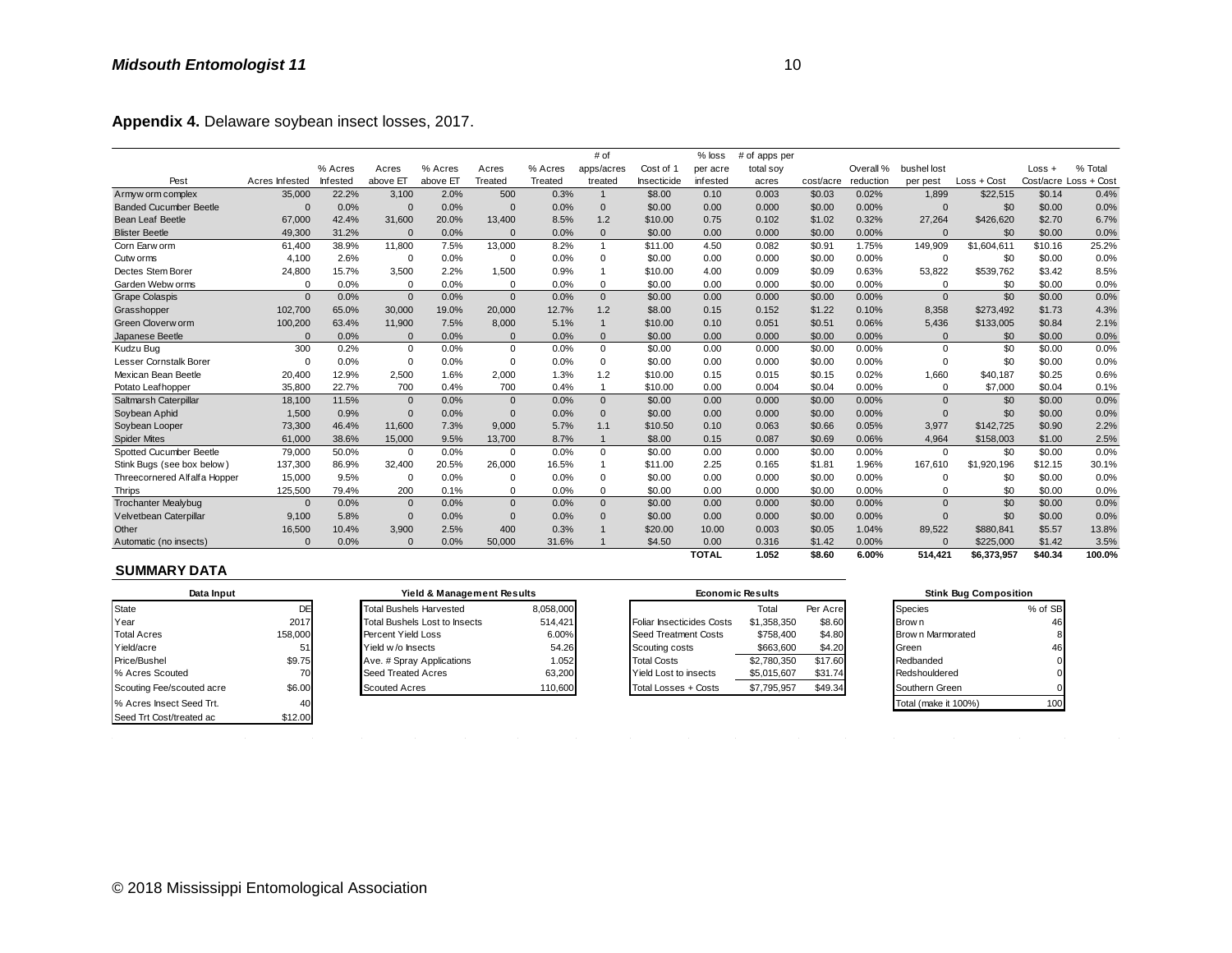| Appendix 5. Georgia soybean insect losses, 2017. |                |          |                |          |                |         |                |             |              |               |           |           |              |               |         |                       |
|--------------------------------------------------|----------------|----------|----------------|----------|----------------|---------|----------------|-------------|--------------|---------------|-----------|-----------|--------------|---------------|---------|-----------------------|
|                                                  |                |          |                |          |                |         | # of           |             | $%$ loss     | # of apps per |           |           |              |               |         |                       |
|                                                  |                | % Acres  | Acres          | % Acres  | Acres          | % Acres | apps/acres     | Cost of 1   | per acre     | total soy     |           | Overall % | bushel lost  |               | Loss +  | % Total               |
| Pest                                             | Acres Infested | Infested | above ET       | above ET | Treated        | Treated | treated        | Insecticide | infested     | acres         | cost/acre | reduction | per pest     | $Loss + Cost$ |         | Cost/acre Loss + Cost |
| Armyw orm complex                                | $\mathbf{0}$   | 0.0%     | $\mathbf{0}$   | 0.0%     | $\overline{0}$ | 0.0%    | $\mathbf{0}$   | \$0.00      | 0.00         | 0.000         | \$0.00    | 0.00%     | $\Omega$     | \$0           | \$0.00  | 0.0%                  |
| <b>Banded Cucumber Beetle</b>                    | 5.000          | 3.4%     | $\overline{0}$ | 0.0%     | $\mathbf 0$    | 0.0%    | $\mathbf{0}$   | \$0.00      | 0.00         | 0.000         | \$0.00    | 0.00%     | $\Omega$     | \$0           | \$0.00  | 0.0%                  |
| <b>Bean Leaf Beetle</b>                          | $\Omega$       | 0.0%     | $\Omega$       | 0.0%     | $\Omega$       | 0.0%    | $\mathbf{0}$   | \$0.00      | 0.00         | 0.000         | \$0.00    | 0.00%     | $\Omega$     | \$0           | \$0.00  | 0.0%                  |
| <b>Blister Beetle</b>                            | $\Omega$       | 0.0%     | $\Omega$       | 0.0%     | $\Omega$       | 0.0%    | $\Omega$       | \$0.00      | 0.00         | 0.000         | \$0.00    | 0.00%     | $\Omega$     | \$0           | \$0.00  | 0.0%                  |
| Corn Earw orm                                    | 2,500          | 1.7%     | $\Omega$       | 0.0%     | $\mathbf 0$    | 0.0%    | $\Omega$       | \$0.00      | 0.00         | 0.000         | \$0.00    | 0.00%     | $\Omega$     | \$0           | \$0.00  | 0.0%                  |
| Cutw orms                                        | $\Omega$       | 0.0%     | $\mathbf 0$    | 0.0%     | $\Omega$       | 0.0%    | $\mathbf 0$    | \$0.00      | 0.00         | 0.000         | \$0.00    | 0.00%     | $\Omega$     | \$0           | \$0.00  | 0.0%                  |
| Dectes Stem Borer                                | 10,000         | 6.9%     | $\mathbf 0$    | 0.0%     | $\Omega$       | 0.0%    | $\Omega$       | \$0.00      | 0.00         | 0.000         | \$0.00    | 0.00%     | $\Omega$     | \$0           | \$0.00  | 0.0%                  |
| Garden Webw orms                                 | $\Omega$       | 0.0%     | $\mathbf 0$    | 0.0%     | $\Omega$       | 0.0%    | $\mathbf 0$    | \$0.00      | 0.00         | 0.000         | \$0.00    | 0.00%     | $\Omega$     | \$0           | \$0.00  | 0.0%                  |
| <b>Grape Colaspis</b>                            | $\Omega$       | 0.0%     | $\mathbf{0}$   | 0.0%     | $\Omega$       | 0.0%    | $\mathbf{0}$   | \$0.00      | 0.00         | 0.000         | \$0.00    | 0.00%     | $\Omega$     | \$0           | \$0.00  | 0.0%                  |
| Grasshopper                                      | $\Omega$       | 0.0%     | $\mathbf{0}$   | 0.0%     | $\Omega$       | 0.0%    | $\mathbf 0$    | \$0.00      | 0.00         | 0.000         | \$0.00    | 0.00%     | $\Omega$     | \$0           | \$0.00  | 0.0%                  |
| Green Cloverw orm                                | 40,000         | 27.6%    | $\Omega$       | 0.0%     | $\Omega$       | 0.0%    | $\mathbf{0}$   | \$0.00      | 0.00         | 0.000         | \$0.00    | 0.00%     | $\Omega$     | \$0           | \$0.00  | 0.0%                  |
| Japanese Beetle                                  | $\Omega$       | 0.0%     | $\Omega$       | 0.0%     | $\Omega$       | 0.0%    | $\Omega$       | \$0.00      | 0.00         | 0.000         | \$0.00    | 0.00%     | $\Omega$     | \$0           | \$0.00  | 0.0%                  |
| Kudzu Bug                                        | 70,000         | 48.3%    | 5,000          | 3.4%     | 4,500          | 3.1%    | $\overline{1}$ | \$8.00      | 1.00         | 0.031         | \$0.25    | 0.48%     | 30,175       | \$307,575     | \$2.12  | 9.2%                  |
| Lesser Cornstalk Borer                           | 1,000          | 0.7%     | $\Omega$       | 0.0%     | $\mathbf 0$    | 0.0%    | $\mathbf 0$    | \$0.00      | 0.00         | 0.000         | \$0.00    | 0.00%     | $\Omega$     | \$0           | \$0.00  | 0.0%                  |
| Mexican Bean Beetle                              | $\Omega$       | 0.0%     | $\Omega$       | 0.0%     | $\Omega$       | 0.0%    | $\Omega$       | \$0.00      | 0.00         | 0.000         | \$0.00    | 0.00%     | $\Omega$     | \$0           | \$0.00  | 0.0%                  |
| Potato Leafhopper                                | 6,000          | 4.1%     | $\mathbf 0$    | 0.0%     | 0              | 0.0%    | $\mathbf 0$    | \$0.00      | 0.00         | 0.000         | \$0.00    | 0.00%     | $\mathbf 0$  | \$0           | \$0.00  | 0.0%                  |
| Saltmarsh Caterpillar                            | $\Omega$       | 0.0%     | $\mathbf{0}$   | 0.0%     | $\mathbf{0}$   | 0.0%    | $\mathbf{0}$   | \$0.00      | 0.00         | 0.000         | \$0.00    | 0.00%     | $\Omega$     | \$0           | \$0.00  | 0.0%                  |
| Soybean Aphid                                    | $\Omega$       | 0.0%     | $\Omega$       | 0.0%     | $\Omega$       | 0.0%    | $\mathbf{0}$   | \$0.00      | 0.00         | 0.000         | \$0.00    | 0.00%     | $\mathbf{0}$ | \$0           | \$0.00  | 0.0%                  |
| Soybean Looper                                   | 80,000         | 55.2%    | 20,000         | 13.8%    | 25,000         | 17.2%   | $\mathbf{1}$   | \$14.00     | 0.50         | 0.172         | \$2.41    | 0.28%     | 17,243       | \$505,186     | \$3.48  | 15.1%                 |
| <b>Spider Mites</b>                              | 2,000          | 1.4%     | $\Omega$       | 0.0%     | $\Omega$       | 0.0%    | $\Omega$       | \$0.00      | 0.20         | 0.000         | \$0.00    | 0.00%     | 172          | \$1,552       | \$0.01  | 0.0%                  |
| Spotted Cucumber Beetle                          | $\Omega$       | 0.0%     | $\Omega$       | 0.0%     | $\mathbf 0$    | 0.0%    | $\Omega$       | \$0.00      | 0.00         | 0.000         | \$0.00    | 0.00%     | $\Omega$     | \$0           | \$0.00  | 0.0%                  |
| Stink Bugs (see box below)                       | 125,000        | 86.2%    | 75,000         | 51.7%    | 90.000         | 62.1%   |                | \$8.00      | 2.00         | 0.621         | \$4.97    | 1.72%     | 107.768      | \$1,689,910   | \$11.65 | 50.4%                 |
| Threecornered Alfalfa Hopper                     | 35,000         | 24.1%    | $\Omega$       | 0.0%     | $\Omega$       | 0.0%    | $\mathbf 0$    | \$0.00      | 0.00         | 0.000         | \$0.00    | 0.00%     | $\Omega$     | \$0           | \$0.00  | 0.0%                  |
| <b>Thrips</b>                                    | 75,000         | 51.7%    | $\mathbf 0$    | 0.0%     | 0              | 0.0%    | $\mathbf 0$    | \$0.00      | 0.00         | 0.000         | \$0.00    | 0.00%     | $\Omega$     | \$0           | \$0.00  | 0.0%                  |
| <b>Trochanter Mealybug</b>                       | $\Omega$       | 0.0%     | $\Omega$       | 0.0%     | $\Omega$       | 0.0%    | $\mathbf{0}$   | \$0.00      | 0.00         | 0.000         | \$0.00    | 0.00%     | $\Omega$     | \$0           | \$0.00  | 0.0%                  |
| Velvetbean Caterpillar                           | 120,000        | 82.8%    | 25,000         | 17.2%    | 100,000        | 69.0%   | $\mathbf{1}$   | \$8.00      | 0.10         | 0.690         | \$5.52    | 0.08%     | 5,173        | \$846,556     | \$5.84  | 25.3%                 |
| Other                                            | 0              | 0.0%     | $\Omega$       | 0.0%     | 0              | 0.0%    | $\mathbf{0}$   | \$0.00      | 0.00         | 0.000         | \$0.00    | 0.00%     | $\Omega$     | \$0           | \$0.00  | 0.0%                  |
| Automatic (no insects)                           | O              | 0.0%     | $\Omega$       | 0.0%     | $\Omega$       | 0.0%    | $\Omega$       | \$0.00      | 0.00         | 0.000         | \$0.00    | 0.00%     | $\Omega$     | \$0           | \$0.00  | 0.0%                  |
|                                                  |                |          |                |          |                |         |                |             | <b>TOTAL</b> | 1.514         | \$13.14   | 2.57%     | 160.531      | \$3,350,778   | \$23.11 | 100.0%                |

|                           |          | $\cdots$ | <u></u>                              |          |           |   |                           | -.--                    |             |          |       |                      | ັ                            | <b></b> |
|---------------------------|----------|----------|--------------------------------------|----------|-----------|---|---------------------------|-------------------------|-------------|----------|-------|----------------------|------------------------------|---------|
| Automatic (no insects)    | $\Omega$ | 0.0%     | 0.0%<br>$\Omega$                     | $\Omega$ | 0.0%      | 0 | \$0.00                    | 0.00                    | 0.000       | \$0.00   | 0.00% |                      | \$0                          | \$0.00  |
|                           |          |          |                                      |          |           |   | <b>TOTAL</b>              |                         | 1.514       | \$13.14  | 2.57% | 160,531              | \$3,350,778                  | \$23.11 |
| <b>SUMMARY DATA</b>       |          |          |                                      |          |           |   |                           |                         |             |          |       |                      |                              |         |
| Data Input                |          |          | Yield & Management Results           |          |           |   |                           | <b>Economic Results</b> |             |          |       |                      | <b>Stink Bug Composition</b> |         |
| State                     | GA       |          | <b>Total Bushels Harvested</b>       |          | 6,090,000 |   |                           |                         | Total       | Per Acre |       | Species              |                              | % of SB |
| Year                      | 2017     |          | <b>Total Bushels Lost to Insects</b> |          | 160,531   |   | Foliar Insecticides Costs |                         | \$1,906,000 | \$13.14  |       | Brow n               |                              | 15      |
| <b>Total Acres</b>        | 145,000  |          | Percent Yield Loss                   |          | 2.57%     |   | Seed Treatment Costs      |                         | \$290,000   | \$2.00   |       | Brow n Marmorated    |                              | 0       |
| Yield/acre                | 42       |          | Yield w/o Insects                    |          | 43.11     |   | Scouting costs            |                         | \$348,000   | \$2.40   |       | Green                |                              |         |
| Price/Bushel              | \$9.00   |          | Ave. # Spray Applications            |          | 1.514     |   | <b>Total Costs</b>        |                         | \$2,544,000 | \$17.54  |       | Redbanded            |                              | 0       |
| % Acres Scouted           | 40       |          | Seed Treated Acres                   |          | 29,000    |   | Yield Lost to insects     |                         | \$1,444,778 | \$9.96   |       | Redshouldered        |                              | 15      |
| Scouting Fee/scouted acre | \$6.00   |          | <b>Scouted Acres</b>                 |          | 58,000    |   | Total Losses + Costs      |                         | \$3,988,778 | \$27.51  |       | Southern Green       |                              | 70      |
| % Acres Insect Seed Trt.  | 20       |          |                                      |          |           |   |                           |                         |             |          |       | Total (make it 100%) |                              | 100     |
| Seed Trt Cost/treated ac  | \$10.00  |          |                                      |          |           |   |                           |                         |             |          |       |                      |                              |         |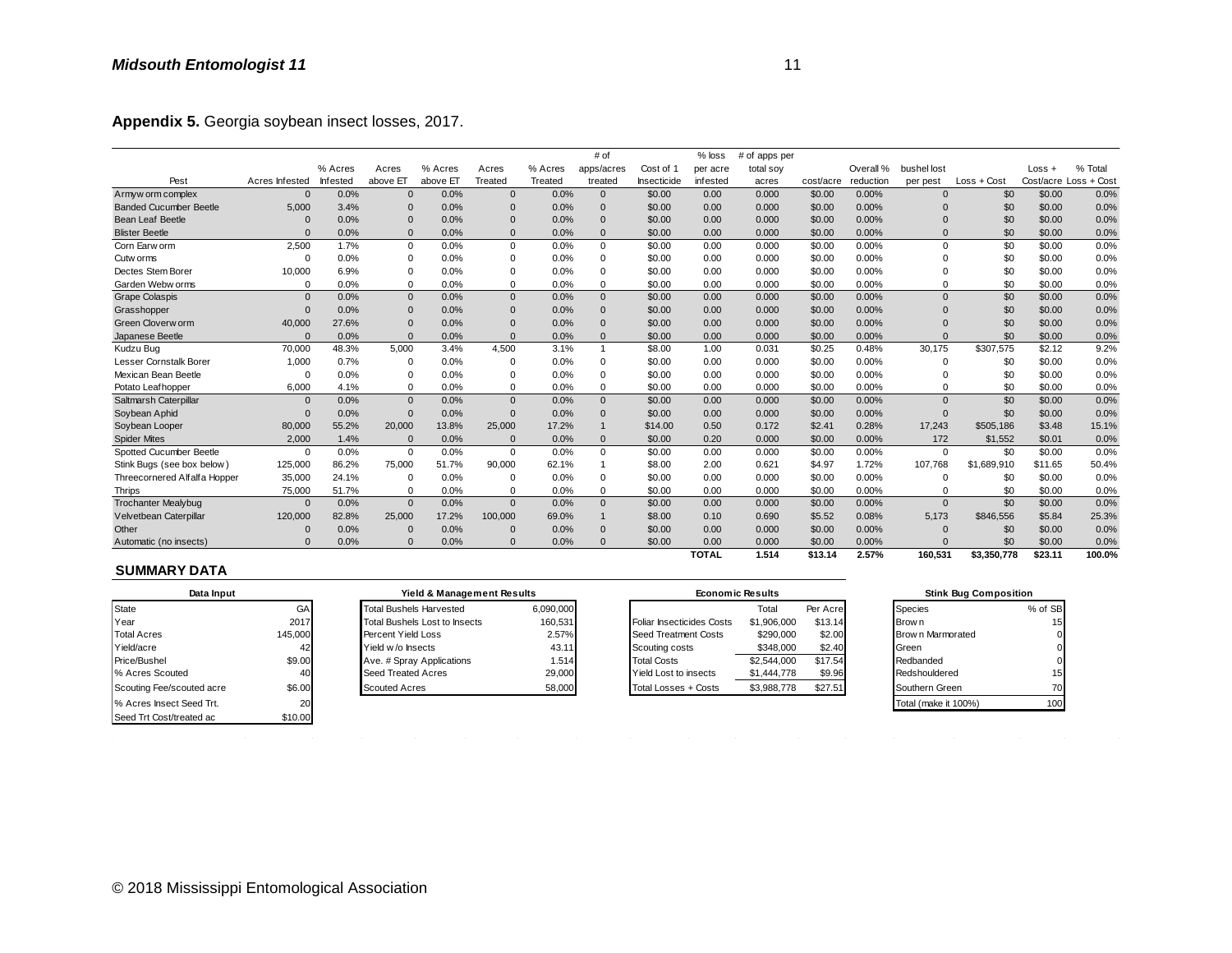| Appendix 6. Illinois soybean insect losses, 2017. |                |          |              |          |                |         |                |             |              |               |           |           |              |              |        |                       |
|---------------------------------------------------|----------------|----------|--------------|----------|----------------|---------|----------------|-------------|--------------|---------------|-----------|-----------|--------------|--------------|--------|-----------------------|
|                                                   |                |          |              |          |                |         | # of           |             | $%$ loss     | # of apps per |           |           |              |              |        |                       |
|                                                   |                | % Acres  | Acres        | % Acres  | Acres          | % Acres | apps/acres     | Cost of 1   | per acre     | total soy     |           | Overall % | bushel lost  |              | Loss + | % Total               |
| Pest                                              | Acres Infested | Infested | above ET     | above ET | Treated        | Treated | treated        | Insecticide | infested     | acres         | cost/acre | reduction | per pest     | Loss + Cost  |        | Cost/acre Loss + Cost |
| Armyw orm complex                                 | 527,000        | 5.0%     | 3,000        | 0.0%     | 500            | 0.0%    | $\mathbf{1}$   | \$7.00      | 0.00         | 0.000         | \$0.00    | 0.00%     | 306          | \$6,465      | \$0.00 | 0.0%                  |
| <b>Banded Cucumber Beetle</b>                     | $\Omega$       | 0.0%     | $\Omega$     | 0.0%     | $\mathbf{0}$   | 0.0%    | $\overline{0}$ | \$0.00      | 0.00         | 0.000         | \$0.00    | 0.00%     | $\mathbf{0}$ | \$0          | \$0.00 | 0.0%                  |
| <b>Bean Leaf Beetle</b>                           | 2,108,000      | 20.0%    | 5,000        | 0.0%     | 2,000          | 0.0%    | $\overline{1}$ | \$7.00      | 0.00         | 0.000         | \$0.00    | 0.00%     | 1,223        | \$25,861     | \$0.00 | 0.1%                  |
| <b>Blister Beetle</b>                             | 527,000        | 5.0%     | $\Omega$     | 0.0%     | $\Omega$       | 0.0%    | $\Omega$       | \$0.00      | 0.00         | 0.000         | \$0.00    | 0.00%     | $\Omega$     | \$0          | \$0.00 | 0.0%                  |
| Corn Earw orm                                     | 300,000        | 2.8%     | 1,000        | 0.0%     | 2,000          | 0.0%    | $\overline{1}$ | \$7.00      | 0.00         | 0.000         | \$0.00    | 0.00%     | 174          | \$15,688     | \$0.00 | 0.0%                  |
| Cutw orms                                         | 100,000        | 0.9%     | $\Omega$     | 0.0%     | $\mathbf 0$    | 0.0%    | $\mathbf{0}$   | \$0.00      | 0.00         | 0.000         | \$0.00    | 0.00%     | $\mathbf{0}$ | \$0          | \$0.00 | 0.0%                  |
| Dectes Stem Borer                                 | 400,000        | 3.8%     | $\Omega$     | 0.0%     | $\Omega$       | 0.0%    | $\mathbf 0$    | \$0.00      | 0.00         | 0.000         | \$0.00    | 0.00%     | $\Omega$     | \$0          | \$0.00 | 0.0%                  |
| Garden Webw orms                                  | $\Omega$       | 0.0%     | $\mathbf{0}$ | 0.0%     | $\Omega$       | 0.0%    | $\Omega$       | \$0.00      | 0.00         | 0.000         | \$0.00    | 0.00%     | $\mathbf{0}$ | \$0          | \$0.00 | 0.0%                  |
| <b>Grape Colaspis</b>                             | 7,378,000      | 70.0%    | $\mathbf{0}$ | 0.0%     | 2,000          | 0.0%    | $\mathbf{1}$   | \$7.00      | 0.00         | 0.000         | \$0.00    | 0.00%     | $\Omega$     | \$14,000     | \$0.00 | 0.0%                  |
| Grasshopper                                       | 9,486,000      | 90.0%    | 10,000       | 0.1%     | 500            | 0.0%    | $\mathbf{1}$   | \$7.00      | 0.00         | 0.000         | \$0.00    | 0.00%     | 5,503        | \$56,875     | \$0.01 | 0.1%                  |
| Green Cloverw orm                                 | 9,486,000      | 90.0%    | $\Omega$     | 0.0%     | 10,000         | 0.1%    | $\mathbf{1}$   | \$7.00      | 0.00         | 0.001         | \$0.01    | 0.00%     | $\Omega$     | \$70,000     | \$0.01 | 0.2%                  |
| Japanese Beetle                                   | 8,432,000      | 80.0%    | 50,000       | 0.5%     | 100,000        | 0.9%    | 1.25           | \$9.00      | 0.01         | 0.012         | \$0.11    | 0.01%     | 48,911       | \$1,599,441  | \$0.15 | 4.1%                  |
| Kudzu Bug                                         | $\mathbf{0}$   | 0.0%     | $\mathbf{0}$ | 0.0%     | $\Omega$       | 0.0%    | $\mathbf{0}$   | \$0.00      | 0.00         | 0.000         | \$0.00    | 0.00%     | $\Omega$     | \$0          | \$0.00 | 0.0%                  |
| Lesser Cornstalk Borer                            | $\Omega$       | 0.0%     | $\Omega$     | 0.0%     | $\Omega$       | 0.0%    | 0              | \$0.00      | 0.00         | 0.000         | \$0.00    | 0.00%     | $\Omega$     | \$0          | \$0.00 | 0.0%                  |
| Mexican Bean Beetle                               | $\Omega$       | 0.0%     | $\Omega$     | 0.0%     | $\Omega$       | 0.0%    | $\Omega$       | \$0.00      | 0.00         | 0.000         | \$0.00    | 0.00%     | $\Omega$     | \$0          | \$0.00 | 0.0%                  |
| Potato Leafhopper                                 | 527,000        | 5.0%     | $\mathbf 0$  | 0.0%     | $\Omega$       | 0.0%    | $\mathbf{0}$   | \$0.00      | 0.00         | 0.000         | \$0.00    | 0.00%     | $\mathbf{0}$ | \$0          | \$0.00 | 0.0%                  |
| Saltmarsh Caterpillar                             | 210,000        | 2.0%     | $\mathbf{0}$ | 0.0%     | $\mathbf{0}$   | 0.0%    | $\mathbf{0}$   | \$0.00      | 0.00         | 0.000         | \$0.00    | 0.00%     | $\Omega$     | \$0          | \$0.00 | 0.0%                  |
| Soybean Aphid                                     | 1,054,000      | 10.0%    | 20,000       | 0.2%     | 15.000         | 0.1%    | $\mathbf{1}$   | \$7.00      | 0.01         | 0.001         | \$0.01    | 0.00%     | 6,114        | \$164,305    | \$0.02 | 0.4%                  |
| Soybean Looper                                    | 527,000        | 5.0%     | 5,000        | 0.0%     | 5,000          | 0.0%    | $\overline{1}$ | \$7.00      | 0.01         | 0.000         | \$0.00    | 0.00%     | 3,057        | \$64,653     | \$0.01 | 0.2%                  |
| <b>Spider Mites</b>                               | 1,054,000      | 10.0%    | 30,000       | 0.3%     | 20,000         | 0.2%    | 1.25           | \$7.00      | 0.01         | 0.002         | \$0.02    | 0.00%     | 6,114        | \$234,305    | \$0.02 | 0.6%                  |
| Spotted Cucumber Beetle                           | 2,108,000      | 20.0%    | $\mathbf{0}$ | 0.0%     | $\mathbf{0}$   | 0.0%    | $\Omega$       | \$0.00      | 0.00         | 0.000         | \$0.00    | 0.00%     | $\Omega$     | \$0          | \$0.00 | 0.0%                  |
| Stink Bugs (see box below)                        | 3,162,000      | 30.0%    | 5,000        | 0.0%     | 18,000         | 0.2%    | $\mathbf{1}$   | \$7.00      | 0.00         | 0.002         | \$0.01    | 0.00%     | 1.834        | \$143,792    | \$0.01 | 0.4%                  |
| Threecornered Alfalfa Hopper                      | $\Omega$       | 0.0%     | $\Omega$     | 0.0%     | $\Omega$       | 0.0%    | $\mathbf 0$    | \$0.00      | 0.00         | 0.000         | \$0.00    | 0.00%     | $\mathbf{0}$ | \$0          | \$0.00 | 0.0%                  |
| <b>Thrips</b>                                     | 527,000        | 5.0%     | $\mathbf{0}$ | 0.0%     | $\mathbf 0$    | 0.0%    | $\mathbf{0}$   | \$0.00      | 0.00         | 0.000         | \$0.00    | 0.00%     | $\Omega$     | \$0          | \$0.00 | 0.0%                  |
| <b>Trochanter Mealybug</b>                        | $\Omega$       | 0.0%     | $\mathbf{0}$ | 0.0%     | $\mathbf{0}$   | 0.0%    | $\mathbf{0}$   | \$0.00      | 0.00         | 0.000         | \$0.00    | 0.00%     | $\Omega$     | \$0          | \$0.00 | 0.0%                  |
| Velvetbean Caterpillar                            | 527,000        | 5.0%     | $\mathbf{0}$ | 0.0%     | $\overline{0}$ | 0.0%    | $\mathbf 0$    | \$0.00      | 0.00         | 0.000         | \$0.00    | 0.00%     | $\Omega$     | \$0          | \$0.00 | 0.0%                  |
| Other                                             | 0              | 0.0%     | $\mathbf 0$  | 0.0%     | $\Omega$       | 0.0%    | $\mathbf 0$    | \$0.00      | 0.00         | 0.000         | \$0.00    | 0.00%     | $\Omega$     | \$0          | \$0.00 | 0.0%                  |
| Automatic (no insects)                            | O              | 0.0%     | $\Omega$     | 0.0%     | 7.400.000      | 70.2%   |                | \$5.00      | 0.00         | 0.702         | \$3.51    | 0.00%     |              | \$37,000,000 | \$3.51 | 93.9%                 |
|                                                   |                |          |              |          |                |         |                |             | <b>TOTAL</b> | 0.722         | \$3.67    | 0.01%     | 73.236       | \$39.395.384 | \$3.74 | 100.0%                |

|                           |            | <i>.</i> . |                                      |      |                            | <u>, .</u>  |                           |              | -----                   |          | ----- |                      |                              | $\bullet\!\!\sim\!\!\bullet\!\!\sim\!\!\bullet$ |
|---------------------------|------------|------------|--------------------------------------|------|----------------------------|-------------|---------------------------|--------------|-------------------------|----------|-------|----------------------|------------------------------|-------------------------------------------------|
| Automatic (no insects)    | $\Omega$   | 0.0%       | $\mathbf{0}$                         | 0.0% | 7,400,000                  | 70.2%       | \$5.00                    | 0.00         | 0.702                   | \$3.51   | 0.00% | $\Omega$             | \$37,000,000                 | \$3.51                                          |
|                           |            |            |                                      |      |                            |             |                           | <b>TOTAL</b> | 0.722                   | \$3.67   | 0.01% | 73,236               | \$39,395,384                 | \$3.74                                          |
| <b>SUMMARY DATA</b>       |            |            |                                      |      |                            |             |                           |              |                         |          |       |                      |                              |                                                 |
| Data Input                |            |            |                                      |      | Yield & Management Results |             |                           |              | <b>Economic Results</b> |          |       |                      | <b>Stink Bug Composition</b> |                                                 |
| State                     |            |            | <b>Total Bushels Harvested</b>       |      |                            | 611,320,000 |                           |              | Total                   | Per Acre |       | Species              |                              | % of SB                                         |
| Year                      | 2017       |            | <b>Total Bushels Lost to Insects</b> |      |                            | 73,236      | Foliar Insecticides Costs |              | \$38,685,000            | \$3.67   |       | Brow n               |                              | 45                                              |
| <b>Total Acres</b>        | 10,540,000 |            | Percent Yield Loss                   |      |                            | 0.01%       | Seed Treatment Costs      |              | \$50,592,000            | \$4.80   |       | Brow n Marmorated    |                              |                                                 |
| Yield/acre                | 58         |            | Yield w/o Insects                    |      |                            | 58.01       | Scouting costs            |              | \$3,689,000             | \$0.35   |       | Green                |                              | 50                                              |
| Price/Bushel              | \$9.70     |            | Ave. # Spray Applications            |      |                            | 0.722       | <b>Total Costs</b>        |              | \$92,966,000            | \$8.82   |       | Redbanded            |                              | 0                                               |
| % Acres Scouted           |            |            | Seed Treated Acres                   |      |                            | 6,324,000   | Yield Lost to insects     |              | \$710,384               | \$0.07   |       | Redshouldered        |                              | $\mathbf 0$                                     |
| Scouting Fee/scouted acre | \$7.00     |            | <b>Scouted Acres</b>                 |      |                            | 527,000     | Total Losses + Costs      |              | \$93,676,384            | \$8.89   |       | Southern Green       |                              | $\Omega$                                        |
| % Acres Insect Seed Trt.  | 60         |            |                                      |      |                            |             |                           |              |                         |          |       | Total (make it 100%) |                              | 100                                             |
| Seed Trt Cost/treated ac  | \$8.00     |            |                                      |      |                            |             |                           |              |                         |          |       |                      |                              |                                                 |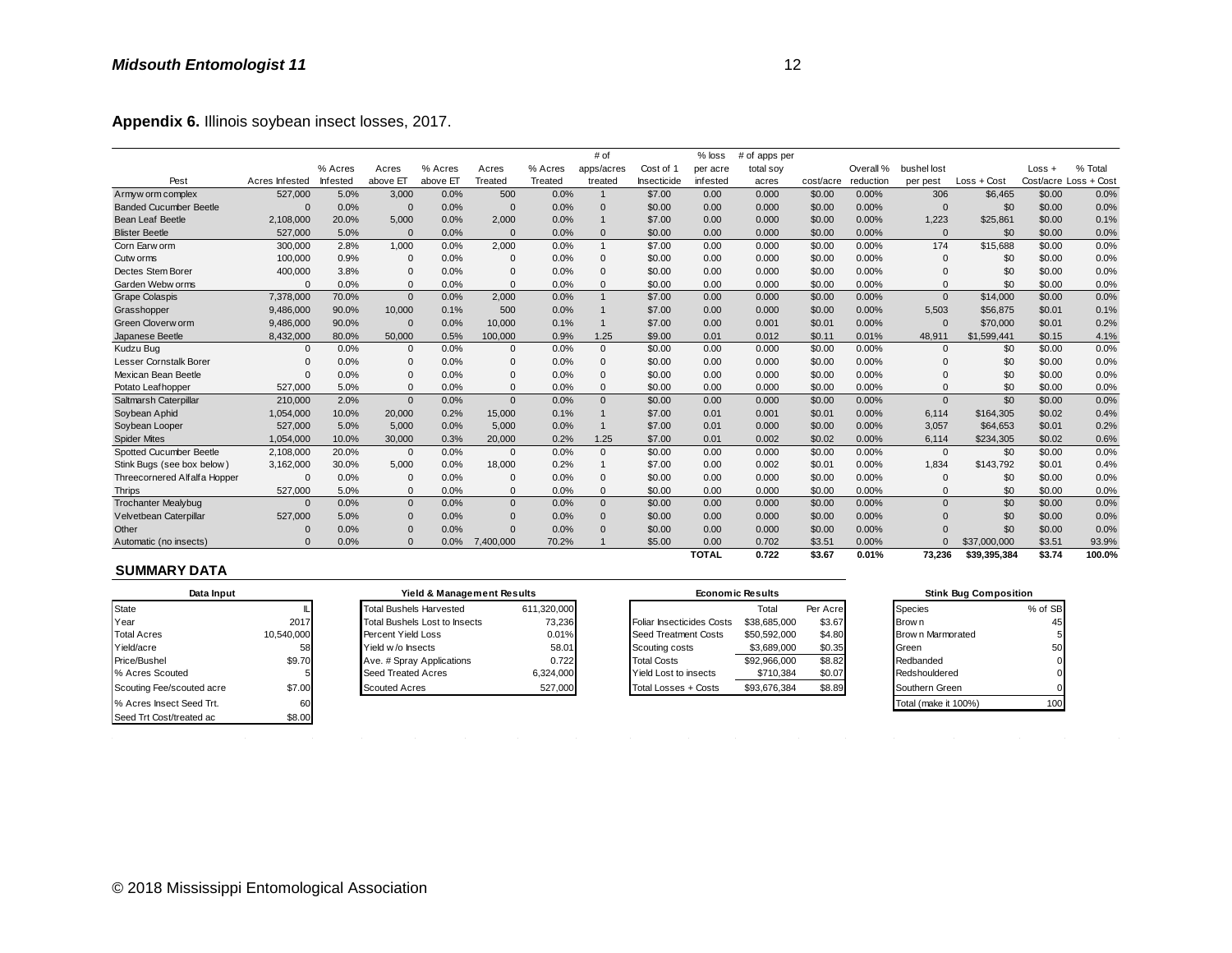|                               |                |          |              |          |              |         | # of                    |             | % loss          | # of apps per |           |           |                       |              |         |                       |
|-------------------------------|----------------|----------|--------------|----------|--------------|---------|-------------------------|-------------|-----------------|---------------|-----------|-----------|-----------------------|--------------|---------|-----------------------|
|                               |                | % Acres  | Acres        | % Acres  | Acres        | % Acres | apps/acres              | Cost of 1   | per acre        | total soy     |           |           | Overall % bushel lost |              | Loss +  | % Total               |
| Pest                          | Acres Infested | Infested | above ET     | above El | Treated      | Treated | treated                 | Insecticide | <i>infested</i> | acres         | cost/acre | reduction | per pest              | Loss + Cost  |         | Cost/acre Loss + Cost |
| Armyw orm complex             | 500,000        | 40.7%    | 150,000      | 12.2%    | 150,000      | 12.2%   | $\mathbf 1$             | \$8.00      | 0.25            | 0.122         | \$0.98    | 0.10%     | 70,583                | \$1,900,889  | \$1.55  | 2.3%                  |
| <b>Banded Cucumber Beetle</b> | 1,230,000      | 100.0%   | $\Omega$     | 0.0%     | $\Omega$     | 0.0%    | $\Omega$                | \$0.00      | 0.00            | 0.000         | \$0.00    | 0.00%     | $\Omega$              | \$0          | \$0.00  | 0.0%                  |
| <b>Bean Leaf Beetle</b>       | 10,000         | 0.8%     | $\Omega$     | 0.0%     | $\Omega$     | 0.0%    | $\Omega$                | \$0.00      | 0.00            | 0.000         | \$0.00    | 0.00%     | $\Omega$              | \$0          | \$0.00  | 0.0%                  |
| <b>Blister Beetle</b>         | 5,000          | 0.4%     | $\Omega$     | 0.0%     | $\Omega$     | 0.0%    | $\Omega$                | \$0.00      | 0.00            | 0.000         | \$0.00    | 0.00%     | $\Omega$              | \$0          | \$0.00  | 0.0%                  |
| Corn Earw orm                 | 500,000        | 40.7%    | 250,000      | 20.3%    | 200,000      | 16.3%   | $\overline{\mathbf{1}}$ | \$14.00     | 0.50            | 0.163         | \$2.28    | 0.20%     | 141,166               | \$4,201,778  | \$3.42  | 5.1%                  |
| Cutw orms                     | 10,000         | 0.8%     | $\mathbf 0$  | 0.0%     | <sup>0</sup> | 0.0%    | $\mathbf 0$             | \$0.00      | 0.00            | 0.000         | \$0.00    | 0.00%     | $\Omega$              | \$0          | \$0.00  | 0.0%                  |
| Dectes Stem Borer             | 1,000,000      | 81.3%    | $\mathbf 0$  | 0.0%     | $\Omega$     | 0.0%    | $\mathbf 0$             | \$0.00      | 0.00            | 0.000         | \$0.00    | 0.00%     | $\Omega$              | \$0          | \$0.00  | 0.0%                  |
| Garden Webw orms              | 6,000          | 0.5%     | $\Omega$     | 0.0%     | $\Omega$     | 0.0%    | $\Omega$                | \$0.00      | 0.00            | 0.000         | \$0.00    | 0.00%     | $\Omega$              | \$0          | \$0.00  | 0.0%                  |
| <b>Grape Colaspis</b>         | 1,230,000      | 100.0%   | $\mathbf{0}$ | 0.0%     | $\Omega$     | 0.0%    | $\mathbf{0}$            | \$0.00      | 0.00            | 0.000         | \$0.00    | 0.00%     | $\mathbf{0}$          | \$0          | \$0.00  | 0.0%                  |
| Grasshopper                   | 700.000        | 56.9%    | 2,000        | 0.2%     | 2,000        | 0.2%    | 0.25                    | \$8.00      | 0.01            | 0.000         | \$0.00    | 0.01%     | 3,953                 | \$43,250     | \$0.04  | 0.1%                  |
| Green Cloverw orm             | 1,230,000      | 100.0%   | 600,000      | 48.8%    | 400,000      | 32.5%   | $\overline{1}$          | \$8.00      | 0.50            | 0.325         | \$2.60    | 0.50%     | 347,268               | \$6,648,374  | \$5.41  | 8.0%                  |
| Japanese Beetle               |                | 0.0%     | $\Omega$     | 0.0%     | $\Omega$     | 0.0%    | $\mathbf{0}$            | \$0.00      | 0.00            | 0.000         | \$0.00    | 0.00%     | $\Omega$              | \$0          | \$0.00  | 0.0%                  |
| Kudzu Bug                     | 100,000        | 8.1%     | 10,000       | 0.8%     | 10,000       | 0.8%    | $\overline{\mathbf{1}}$ | \$8.00      | 0.01            | 0.008         | \$0.07    | 0.00%     | 565                   | \$85,607     | \$0.07  | 0.1%                  |
| <b>Lesser Cornstalk Borer</b> | 5,000          | 0.4%     | $\Omega$     | 0.0%     |              | 0.0%    | $\mathbf 0$             | \$0.00      | 0.00            | 0.000         | \$0.00    | 0.00%     | $\Omega$              | \$0          | \$0.00  | 0.0%                  |
| Mexican Bean Beetle           |                | 0.0%     | $\Omega$     | 0.0%     | <sup>0</sup> | 0.0%    | 0                       | \$0.00      | 0.00            | 0.000         | \$0.00    | 0.00%     | $\Omega$              | \$0          | \$0.00  | 0.0%                  |
| Potato Leafhopper             | 1,230,000      | 100.0%   | 150,000      | 12.2%    | 75,000       | 6.1%    | 0.5                     | \$8.00      | 0.05            | 0.030         | \$0.24    | 0.05%     | 34,727                | \$644,837    | \$0.52  | 0.8%                  |
| Saltmarsh Caterpillar         | 250,000        | 20.3%    | $\mathbf{0}$ | 0.0%     | $\Omega$     | 0.0%    | $\Omega$                | \$0.00      | 0.00            | 0.000         | \$0.00    | 0.00%     | $\mathbf{0}$          | \$0          | \$0.00  | 0.0%                  |
| Soybean Aphid                 |                | 0.0%     | $\Omega$     | 0.0%     | $\Omega$     | 0.0%    | $\Omega$                | \$0.00      | 0.00            | 0.000         | \$0.00    | 0.00%     | $\Omega$              | \$0          | \$0.00  | 0.0%                  |
| Soybean Looper                | 1,230,000      | 100.0%   | 1,000,000    | 81.3%    | 900,000      | 73.2%   |                         | \$18.00     | 1.25            | 0.732         | \$13.17   | 1.25%     | 868.171               | \$24,820,935 | \$20.18 | 30.0%                 |
| <b>Spider Mites</b>           | 1,000          | 0.1%     | $\Omega$     | 0.0%     | $\Omega$     | 0.0%    | $\Omega$                | \$0.00      | 0.00            | 0.000         | \$0.00    | 0.00%     | $\Omega$              | \$0          | \$0.00  | 0.0%                  |
| Spotted Cucumber Beetle       | 1,230,000      | 100.0%   | $\Omega$     | 0.0%     | $\Omega$     | 0.0%    | $\mathbf 0$             | \$0.00      | 0.00            | 0.000         | \$0.00    | 0.00%     | $\Omega$              | \$0          | \$0.00  | 0.0%                  |
| Stink Bugs (see box below)    | 1,230,000      | 100.0%   | ,230,000     | 100.0%   | 1,100,000    | 89.4%   | $\overline{2}$          | \$11.00     | 1.75            | 1.789         | \$19.67   | 1.75%     | 1.215.439             | \$36,269,309 | \$29.49 | 43.9%                 |
| Threecornered Alfalfa Hopper  | 1,230,000      | 100.0%   | 250,000      | 20.3%    | 150,000      | 12.2%   | 0.5                     | \$8.00      | 0.10            | 0.061         | \$0.49    | 0.10%     | 69.454                | \$1,289,675  | \$1.05  | 1.6%                  |
| Thrips                        | 1,230,000      | 100.0%   | $\Omega$     | 0.0%     | $\Omega$     | 0.0%    | $\mathbf 0$             | \$0.00      | 0.00            | 0.000         | \$0.00    | 0.00%     | 0                     | \$0          | \$0.00  | 0.0%                  |
| <b>Trochanter Mealybug</b>    | $\Omega$       | 0.0%     | $\mathbf{0}$ | 0.0%     | $\Omega$     | 0.0%    | $\Omega$                | \$0.00      | 0.00            | 0.000         | \$0.00    | 0.00%     | $\mathbf{0}$          | \$0          | \$0.00  | 0.0%                  |
| Velvetbean Caterpillar        | 1,000,000      | 81.3%    | 750,000      | 61.0%    | 500.000      | 40.7%   |                         | \$8.00      | 0.50            | 0.407         | \$3.25    | 0.41%     | 282.332               | \$6,803,556  | \$5.53  | 8.2%                  |
| Other                         |                | 0.0%     | $\Omega$     | 0.0%     |              | 0.0%    | $\Omega$                | \$0.00      | 0.00            | 0.000         | \$0.00    | 0.00%     | $\Omega$              | \$0          | \$0.00  | 0.0%                  |
| Automatic (no insects)        | $\Omega$       | 0.0%     | $\Omega$     | 0.0%     | $\Omega$     | 0.0%    | $\Omega$                | \$0.00      | 0.00            | 0.000         | \$0.00    | 0.00%     | $\Omega$              | \$0          | \$0.00  | 0.0%                  |
|                               |                |          |              |          |              |         |                         |             |                 | 3.637         | \$42.75   | 4.37%     | 3.033.657             | \$82,708,211 | \$67.24 | 100.0%                |

#### **SUMMARY DATA**

| Data Input                |           | Yield & Management Results     |            |                             | <b>Economic Results</b> |          | <b>Stink Bug Composition</b> |         |
|---------------------------|-----------|--------------------------------|------------|-----------------------------|-------------------------|----------|------------------------------|---------|
| State                     |           | <b>Total Bushels Harvested</b> | 66.420.000 |                             | Total                   | Per Acre | <b>Species</b>               | % of SB |
| Year                      | 2017      | Total Bushels Lost to Insects  | 3,033,657  | Foliar Insecticides Costs   | \$52,584,000            | \$42.75  | <b>Brown</b>                 |         |
| <b>Total Acres</b>        | 1,230,000 | Percent Yield Loss             | 4.37%      | Seed Treatment Costs        | \$14.022.000            | \$11.40  | <b>Brown Marmorated</b>      |         |
| Yield/acre                | 54        | Yield w/o Insects              | 56.47      | Scouting costs              | \$11,070,000            | \$9.00   | Green                        | 10      |
| Price/Bushel              | \$9.93    | Ave. # Spray Applications      | 3.637      | <b>Total Costs</b>          | \$77,676,000            | \$63.15  | Redbanded                    | 65      |
| % Acres Scouted           | 90        | Seed Treated Acres             | ,168,500   | Yield Lost to insects       | \$30.124.211            | \$24.49  | Redshouldered                |         |
| Scouting Fee/scouted acre | \$10.00   | <b>Scouted Acres</b>           | ,107,000   | <b>Total Losses + Costs</b> | \$107,800,211           | \$87.64  | Southern Green               | 15      |
| % Acres Insect Seed Trt.  | 95        |                                |            |                             |                         |          | Total                        | 100     |
| Seed Trt Cost/treated ac  | \$12.00   |                                |            |                             |                         |          |                              |         |

# Total Bushels Lost to Insects 3,033,657<br>Percent Yield Loss 4.37% Scouted Acres + Costs 3,107,000 **Yield & Management Results** Seed Treated Acres 1,168,500

| Automatic (no insects)    |          | 0.0% | 0.0%                                 |                            | 0.0%       | 0.00<br>\$0.00               | 0.000                   | \$0.00   | 0.00% |                   | \$0                          | \$0.00               |
|---------------------------|----------|------|--------------------------------------|----------------------------|------------|------------------------------|-------------------------|----------|-------|-------------------|------------------------------|----------------------|
| <b>SUMMARY DATA</b>       |          |      |                                      |                            |            |                              | 3.637                   | \$42.75  | 4.37% | 3.033.657         | \$82.708.211                 | \$67.24              |
| Data Input                |          |      |                                      | Yield & Management Results |            |                              | <b>Economic Results</b> |          |       |                   | <b>Stink Bug Composition</b> |                      |
|                           |          |      |                                      |                            |            |                              |                         |          |       |                   |                              |                      |
| State                     | LA       |      | <b>Total Bushels Harvested</b>       |                            | 66,420,000 |                              | Total                   | Per Acre |       | <b>Species</b>    |                              | % of SB              |
| Year                      | 2017     |      | <b>Total Bushels Lost to Insects</b> |                            | 3,033,657  | Foliar Insecticides Costs    | \$52,584,000            | \$42.75  |       | Brow n            |                              |                      |
| <b>Total Acres</b>        | ,230,000 |      | Percent Yield Loss                   |                            | 4.37%      | Seed Treatment Costs         | \$14.022.000            | \$11.40  |       | Brow n Marmorated |                              |                      |
| Yield/acre                |          |      | Yield w/o Insects                    |                            | 56.47      | Scouting costs               | \$11,070,000            | \$9.00   |       | Green             |                              | 10                   |
| Price/Bushel              | \$9.93   |      | Ave. # Spray Applications            |                            | 3.637      | <b>Total Costs</b>           | \$77.676.000            | \$63.15  |       | Redbanded         |                              | 65                   |
| % Acres Scouted           | 90       |      | Seed Treated Acres                   |                            | 1,168,500  | <b>Yield Lost to insects</b> | \$30,124,211            | \$24.49  |       | Redshouldered     |                              |                      |
| Scouting Fee/scouted acre | \$10.00  |      | <b>Scouted Acres</b>                 |                            | 1,107,000  | Total Losses + Costs         | \$107,800,211           | \$87.64  |       | Southern Green    |                              | 15                   |
| .                         |          |      |                                      |                            |            |                              |                         |          |       | - - -             |                              | $\sim$ $\sim$ $\sim$ |

| <b>Stink Bug Composition</b> |         |
|------------------------------|---------|
| Species                      | % of SB |
| Brow n                       |         |
| Brown Marmorated             |         |
| Green                        | 10      |
| Redbanded                    | 65      |
| Redshouldered                |         |
| Southern Green               | 15      |
| otal                         |         |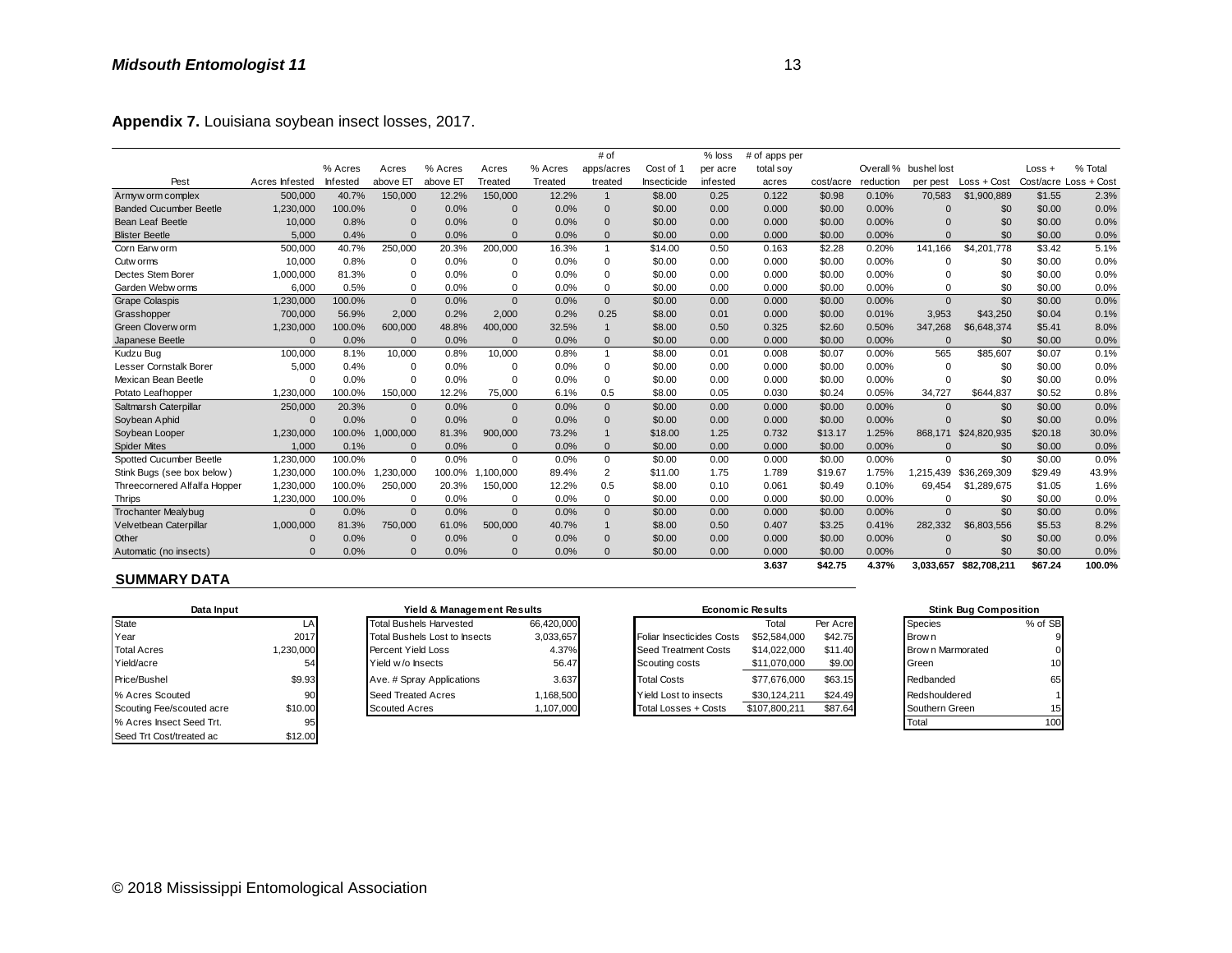| Appendix 8. Michigan soybean insect losses, 2017. |                |          |              |          |                |         |              |             |              |               |           |           |              |             |          |                       |
|---------------------------------------------------|----------------|----------|--------------|----------|----------------|---------|--------------|-------------|--------------|---------------|-----------|-----------|--------------|-------------|----------|-----------------------|
|                                                   |                |          |              |          |                |         | # of         |             | $%$ loss     | # of apps per |           |           |              |             |          |                       |
|                                                   |                | % Acres  | Acres        | % Acres  | Acres          | % Acres | apps/acres   | Cost of 1   | per acre     | total soy     |           | Overall % | bushel lost  |             | $Loss +$ | % Total               |
| Pest                                              | Acres Infested | Infested | above ET     | above ET | Treated        | Treated | treated      | Insecticide | infested     | acres         | cost/acre | reduction | per pest     | Loss + Cost |          | Cost/acre Loss + Cost |
| Armyw orm complex                                 | $\Omega$       | 0.0%     | $\mathbf{0}$ | 0.0%     | $\overline{0}$ | 0.0%    | $\mathbf{0}$ | \$0.00      | 0.00         | 0.000         | \$0.00    | 0.00%     | $\Omega$     | \$0         | \$0.00   | 0.0%                  |
| <b>Banded Cucumber Beetle</b>                     | 0              | 0.0%     | $\mathbf{0}$ | 0.0%     | $\overline{0}$ | 0.0%    | $\Omega$     | \$0.00      | 0.00         | 0.000         | \$0.00    | 0.00%     |              | \$0         | \$0.00   | 0.0%                  |
| <b>Bean Leaf Beetle</b>                           | 1,140,000      | 50.0%    | $\Omega$     | 0.0%     | $\Omega$       | 0.0%    | $\Omega$     | \$0.00      | 0.00         | 0.000         | \$0.00    | 0.00%     | $\mathsf{C}$ | \$0         | \$0.00   | 0.0%                  |
| <b>Blister Beetle</b>                             | $\Omega$       | 0.0%     | $\Omega$     | 0.0%     | $\Omega$       | 0.0%    | $\Omega$     | \$0.00      | 0.00         | 0.000         | \$0.00    | 0.00%     | $\sqrt{ }$   | \$0         | \$0.00   | 0.0%                  |
| Corn Earw orm                                     | $\Omega$       | 0.0%     | $\mathbf 0$  | 0.0%     | $\Omega$       | 0.0%    | $\mathbf 0$  | \$0.00      | 0.00         | 0.000         | \$0.00    | 0.00%     | $\mathbf 0$  | \$0         | \$0.00   | 0.0%                  |
| Cutw orms                                         | $\mathbf 0$    | 0.0%     | 0            | 0.0%     | $\Omega$       | 0.0%    | $\mathbf 0$  | \$0.00      | 0.00         | 0.000         | \$0.00    | 0.00%     | $\Omega$     | \$0         | \$0.00   | 0.0%                  |
| Dectes Stem Borer                                 | $\Omega$       | 0.0%     | $\mathbf 0$  | 0.0%     | $\Omega$       | 0.0%    | $\mathbf 0$  | \$0.00      | 0.00         | 0.000         | \$0.00    | 0.00%     | $\Omega$     | \$0         | \$0.00   | 0.0%                  |
| Garden Webw orms                                  | 22.800         | 1.0%     | $\mathbf 0$  | 0.0%     | $\Omega$       | 0.0%    | $\mathbf 0$  | \$0.00      | 0.00         | 0.000         | \$0.00    | 0.00%     | $\Omega$     | \$0         | \$0.00   | 0.0%                  |
| <b>Grape Colaspis</b>                             | $\Omega$       | 0.0%     | $\mathbf{0}$ | 0.0%     | $\Omega$       | 0.0%    | $\mathbf{0}$ | \$0.00      | 0.00         | 0.000         | \$0.00    | 0.00%     | $\Omega$     | \$0         | \$0.00   | 0.0%                  |
| Grasshopper                                       | 1,710,000      | 75.0%    | $\Omega$     | 0.0%     | $\Omega$       | 0.0%    | $\mathbf{0}$ | \$0.00      | 0.00         | 0.000         | \$0.00    | 0.00%     | $\sqrt{ }$   | \$0         | \$0.00   | 0.0%                  |
| Green Cloverw orm                                 | 1,140,000      | 50.0%    | $\Omega$     | 0.0%     | $\Omega$       | 0.0%    | $\Omega$     | \$0.00      | 0.00         | 0.000         | \$0.00    | 0.00%     | $\sqrt{ }$   | \$0         | \$0.00   | 0.0%                  |
| Japanese Beetle                                   | 1,710,000      | 75.0%    | $\mathbf{0}$ | 0.0%     | 114,000        | 5.0%    |              | \$15.00     | 0.00         | 0.050         | \$0.75    | 0.00%     | $\sqrt{ }$   | \$1,710,000 | \$0.75   | 33.3%                 |
| Kudzu Bug                                         | $\Omega$       | 0.0%     | 0            | 0.0%     | $\Omega$       | 0.0%    | $\mathbf 0$  | \$0.00      | 0.00         | 0.000         | \$0.00    | 0.00%     | $\mathbf 0$  | \$0         | \$0.00   | 0.0%                  |
| Lesser Cornstalk Borer                            | $\Omega$       | 0.0%     | $\Omega$     | 0.0%     | $\Omega$       | 0.0%    | $\mathbf 0$  | \$0.00      | 0.00         | 0.000         | \$0.00    | 0.00%     | $\Omega$     | \$0         | \$0.00   | 0.0%                  |
| Mexican Bean Beetle                               | $\Omega$       | 0.0%     | $\Omega$     | 0.0%     | $\Omega$       | 0.0%    | $\mathbf 0$  | \$0.00      | 0.00         | 0.000         | \$0.00    | 0.00%     | $\Omega$     | \$0         | \$0.00   | 0.0%                  |
| Potato Leafhopper                                 | 1,710,000      | 75.0%    | 0            | 0.0%     | $\mathbf 0$    | 0.0%    | $\mathbf 0$  | \$0.00      | 0.00         | 0.000         | \$0.00    | 0.00%     | $\Omega$     | \$0         | \$0.00   | 0.0%                  |
| Saltmarsh Caterpillar                             | 114,000        | 5.0%     | $\mathbf{0}$ | 0.0%     | $\Omega$       | 0.0%    | $\mathbf{0}$ | \$0.00      | 0.00         | 0.000         | \$0.00    | 0.00%     | $\Omega$     | \$0         | \$0.00   | 0.0%                  |
| Soybean Aphid                                     | 1,710,000      | 75.0%    | $\mathbf{0}$ | 0.0%     | 228,000        | 10.0%   | $\mathbf{1}$ | \$15.00     | 0.00         | 0.100         | \$1.50    | 0.00%     | $\sqrt{ }$   | \$3,420,000 | \$1.50   | 66.7%                 |
| Soybean Looper                                    | $\mathbf 0$    | 0.0%     | $\mathbf{0}$ | 0.0%     | $\Omega$       | 0.0%    | $\mathbf{0}$ | \$0.00      | 0.00         | 0.000         | \$0.00    | 0.00%     | $\Omega$     | \$0         | \$0.00   | 0.0%                  |
| <b>Spider Mites</b>                               | 114,000        | 5.0%     | $\Omega$     | 0.0%     | $\Omega$       | 0.0%    | $\Omega$     | \$0.00      | 0.00         | 0.000         | \$0.00    | 0.00%     | $\Omega$     | \$0         | \$0.00   | 0.0%                  |
| Spotted Cucumber Beetle                           | $\Omega$       | 0.0%     | 0            | 0.0%     | $\Omega$       | 0.0%    | $\mathbf 0$  | \$0.00      | 0.00         | 0.000         | \$0.00    | 0.00%     | $\mathbf 0$  | \$0         | \$0.00   | 0.0%                  |
| Stink Bugs (see box below)                        | 1,710,000      | 75.0%    | 0            | 0.0%     | $\Omega$       | 0.0%    | $\mathbf 0$  | \$0.00      | 0.00         | 0.000         | \$0.00    | 0.00%     | $\Omega$     | \$0         | \$0.00   | 0.0%                  |
| Threecornered Alfalfa Hopper                      | $\Omega$       | 0.0%     | $\mathbf 0$  | 0.0%     | $\Omega$       | 0.0%    | $\Omega$     | \$0.00      | 0.00         | 0.000         | \$0.00    | 0.00%     | $\Omega$     | \$0         | \$0.00   | 0.0%                  |
| <b>Thrips</b>                                     | $\mathbf 0$    | 0.0%     | 0            | 0.0%     | $\Omega$       | 0.0%    | $\mathbf 0$  | \$0.00      | 0.00         | 0.000         | \$0.00    | 0.00%     | $\Omega$     | \$0         | \$0.00   | 0.0%                  |
| <b>Trochanter Mealybug</b>                        | $\mathbf{0}$   | 0.0%     | $\mathbf{0}$ | 0.0%     | $\Omega$       | 0.0%    | $\mathbf{0}$ | \$0.00      | 0.00         | 0.000         | \$0.00    | 0.00%     | $\Omega$     | \$0         | \$0.00   | 0.0%                  |
| Velvetbean Caterpillar                            | $\mathbf 0$    | 0.0%     | $\mathbf{0}$ | 0.0%     | $\overline{0}$ | 0.0%    | $\mathbf{0}$ | \$0.00      | 0.00         | 0.000         | \$0.00    | 0.00%     | $\sqrt{ }$   | \$0         | \$0.00   | 0.0%                  |
| Other                                             | 0              | 0.0%     | $\mathbf{0}$ | 0.0%     | $\Omega$       | 0.0%    | $\mathbf 0$  | \$0.00      | 0.00         | 0.000         | \$0.00    | 0.00%     | $\Omega$     | \$0         | \$0.00   | 0.0%                  |
| Automatic (no insects)                            | $\Omega$       | 0.0%     | $\Omega$     | 0.0%     | $\Omega$       | 0.0%    | $\Omega$     | \$0.00      | 0.00         | 0.000         | \$0.00    | 0.00%     |              | \$0         | \$0.00   | 0.0%                  |
|                                                   |                |          |              |          |                |         |              |             | <b>TOTAL</b> | 0.150         | \$2.25    | 0.00%     | n            | \$5.130.000 | \$2.25   | 100.0%                |

| ----                      |           | <u>, .</u> | <u></u>                        |                            | $\cdots$   |              | <b></b>                   | ----         | -----                   |          | -----    |                      | $\mathbf{v}$                 | $\bullet\!\!\sim\!\!\bullet\!\!\sim\!\!\bullet$ |
|---------------------------|-----------|------------|--------------------------------|----------------------------|------------|--------------|---------------------------|--------------|-------------------------|----------|----------|----------------------|------------------------------|-------------------------------------------------|
| Automatic (no insects)    | $\Omega$  | 0.0%       | 0.0%<br>0                      |                            | 0.0%       | $\mathbf{0}$ | \$0.00                    | 0.00         | 0.000                   | \$0.00   | $0.00\%$ | 0                    | \$0                          | \$0.00                                          |
|                           |           |            |                                |                            |            |              |                           | <b>TOTAL</b> | 0.150                   | \$2.25   | $0.00\%$ | 0                    | \$5,130,000                  | \$2.25                                          |
| <b>SUMMARY DATA</b>       |           |            |                                |                            |            |              |                           |              |                         |          |          |                      |                              |                                                 |
| Data Input                |           |            |                                | Yield & Management Results |            |              |                           |              | <b>Economic Results</b> |          |          |                      | <b>Stink Bug Composition</b> |                                                 |
| <b>State</b>              |           |            | <b>Total Bushels Harvested</b> |                            | 96,900,000 |              |                           |              | Total                   | Per Acre |          | <b>Species</b>       |                              | % of SB                                         |
| Year                      | 2017      |            | Total Bushels Lost to Insects  |                            |            |              | Foliar Insecticides Costs |              | \$5,130,000             | \$2.25   |          | Brow n               |                              | 10                                              |
| <b>Total Acres</b>        | 2,280,000 |            | Percent Yield Loss             |                            | 0.00%      |              | Seed Treatment Costs      |              | \$9,120,000             | \$4.00   |          | Brow n Marmorated    |                              | 10                                              |
| Yield/acre                | 42.5      |            | Yield w/o Insects              |                            | 42.50      |              | Scouting costs            |              | \$399,000               | \$0.18   |          | Green                |                              | 80                                              |
| Price/Bushel              | \$9.22    |            | Ave. # Spray Applications      |                            | 0.150      |              | <b>Total Costs</b>        |              | \$14,649,000            | \$6.43   |          | Redbanded            |                              | 0                                               |
| % Acres Scouted           |           |            | Seed Treated Acres             |                            | 1,140,000  |              | Yield Lost to insects     |              | \$0                     | \$0.00   |          | Redshouldered        |                              |                                                 |
| Scouting Fee/scouted acre | \$3.50    |            | <b>Scouted Acres</b>           |                            | 114,000    |              | Total Losses + Costs      |              | \$14,649,000            | \$6.43   |          | Southern Green       |                              |                                                 |
| % Acres Insect Seed Trt.  | 50        |            |                                |                            |            |              |                           |              |                         |          |          | Total (make it 100%) |                              | 100                                             |
| Seed Trt Cost/treated ac  | \$8.00    |            |                                |                            |            |              |                           |              |                         |          |          |                      |                              |                                                 |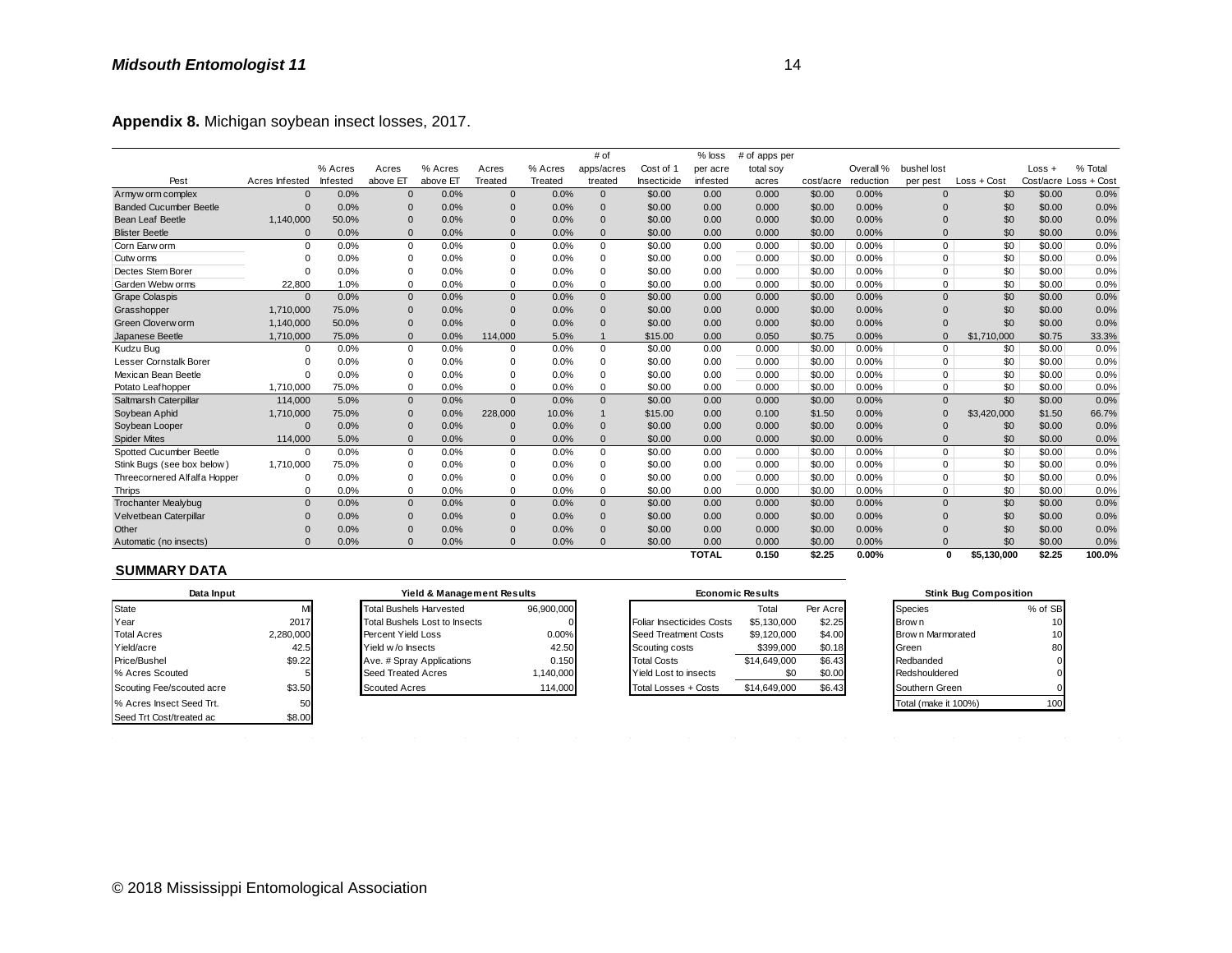| Appendix 9. Mississippi soybean insect losses, 2017. |                |          |              |          |              |         |                |             |          |               |           |           |                       |               |                       |         |
|------------------------------------------------------|----------------|----------|--------------|----------|--------------|---------|----------------|-------------|----------|---------------|-----------|-----------|-----------------------|---------------|-----------------------|---------|
|                                                      |                |          |              |          |              |         | # of           |             | $%$ loss | # of apps per |           |           |                       |               |                       |         |
|                                                      |                | % Acres  | Acres        | % Acres  | Acres        | % Acres | apps/acres     | Cost of 1   | per acre | total soy     |           |           | Overall % bushel lost |               | $Loss +$              | % Total |
| Pest                                                 | Acres Infested | Infested | above El     | above ET | Treated      | Treated | treated        | Insecticide | infested | acres         | cost/acre | reduction | per pest              | Loss + Cost   | Cost/acre Loss + Cost |         |
| Armyw orm complex                                    | 300,000        | 13.7%    | 150,000      | 6.8%     | 200,000      | 9.1%    | $\overline{1}$ | \$9.00      | 0.30     | 0.091         | \$0.82    | 0.04%     | 50,271                | \$2,290,141   | \$1.05                | 1.6%    |
| <b>Banded Cucumber Beetle</b>                        | 450,000        | 20.5%    | $\Omega$     | 0.0%     | $\Omega$     | 0.0%    | $\Omega$       | \$9.00      | 0.01     | 0.000         | \$0.00    | 0.00%     | 2,514                 | \$24,507      | \$0.01                | 0.0%    |
| Bean Leaf Beetle                                     | 1,600,000      | 73.1%    | 475,000      | 21.7%    | 500.000      | 22.8%   | $\mathbf{1}$   | \$11.00     | 0.20     | 0.228         | \$2.51    | 0.15%     | 178,741               | \$7,242,724   | \$3.31                | 5.0%    |
| <b>Blister Beetle</b>                                | 20,000         | 0.9%     | $\Omega$     | 0.0%     | $\Omega$     | 0.0%    | $\Omega$       | \$0.00      | 0.00     | 0.000         | \$0.00    | 0.00%     | 11                    | \$109         | \$0.00                | 0.0%    |
| Corn Earw orm                                        | 450,000        | 20.5%    | 300,000      | 13.7%    | 350,000      | 16.0%   | $\overline{1}$ | \$16.50     | 3.50     | 0.160         | \$2.64    | 0.72%     | 879.741               | \$14,352,472  | \$6.55                | 9.9%    |
| Cutw orms                                            | 250,000        | 11.4%    | 25,000       | 1.1%     | 15,000       | 0.7%    | $\overline{1}$ | \$9.00      | 0.10     | 0.007         | \$0.06    | 0.01%     | 13,964                | \$271,150     | \$0.12                | 0.2%    |
| Dectes Stem Borer                                    | 1,300,000      | 59.4%    | $\mathbf 0$  | 0.0%     | $\Omega$     | 0.0%    | $\mathbf 0$    | \$0.00      | 0.20     | 0.000         | \$0.00    | 0.12%     | 145,227               | \$1,415,964   | \$0.65                | 1.0%    |
| Garden Webw orms                                     | 75,000         | 3.4%     | $\mathbf 0$  | 0.0%     | $\Omega$     | 0.0%    | $\mathbf 0$    | \$0.00      | 0.15     | 0.000         | \$0.00    | 0.01%     | 6.284                 | \$61,268      | \$0.03                | 0.0%    |
| <b>Grape Colaspis</b>                                | 600,000        | 27.4%    | $\mathbf{0}$ | 0.0%     | $\Omega$     | 0.0%    | $\mathbf{0}$   | \$9.00      | 0.10     | 0.000         | \$0.00    | 0.03%     | 33,514                | \$326,761     | \$0.15                | 0.2%    |
| Grasshopper                                          | 800,000        | 36.5%    | 7,500        | 0.3%     | 8,500        | 0.4%    | $\mathbf{1}$   | \$8.00      | 0.10     | 0.004         | \$0.03    | 0.04%     | 44.685                | \$503.681     | \$0.23                | 0.3%    |
| Green Cloverw orm                                    | 1,850,000      | 84.5%    | 300,000      | 13.7%    | 310,000      | 14.2%   |                | \$9.00      | 0.50     | 0.142         | \$1.27    | 0.42%     | 516,673               | \$7,827,563   | \$3.57                | 5.4%    |
| Japanese Beetle                                      | 7,500          | 0.3%     | $\Omega$     | 0.0%     | $\Omega$     | 0.0%    | $\Omega$       | \$0.00      | 0.01     | 0.000         | \$0.00    | 0.00%     | 42                    | \$408         | \$0.00                | 0.0%    |
| Kudzu Bug                                            | 700,000        | 32.0%    | 75,000       | 3.4%     | 35,000       | 1.6%    | $\overline{1}$ | \$9.00      | 0.01     | 0.016         | \$0.14    | 0.00%     | 3,910                 | \$353.122     | \$0.16                | 0.2%    |
| Lesser Cornstalk Borer                               | 25,000         | 1.1%     | 0            | 0.0%     | $\Omega$     | 0.0%    | $\Omega$       | \$0.00      | 5.00     | 0.000         | \$0.00    | 0.06%     | 69,821                | \$680,752     | \$0.31                | 0.5%    |
| Mexican Bean Beetle                                  | $\Omega$       | 0.0%     | $\mathbf 0$  | 0.0%     | $\Omega$     | 0.0%    | $\Omega$       | \$0.00      | 0.00     | 0.000         | \$0.00    | 0.00%     | 0                     | \$0           | \$0.00                | 0.0%    |
| Potato Leafhopper                                    | 450.000        | 20.5%    | $\mathbf 0$  | 0.0%     | 2,500        | 0.1%    |                | \$8.00      | 0.01     | 0.001         | \$0.01    | 0.00%     | 2,514                 | \$44,507      | \$0.02                | 0.0%    |
| Saltmarsh Caterpillar                                | 325,000        | 14.8%    | 50,000       | 2.3%     | 50,000       | 2.3%    | $\mathbf{1}$   | \$13.00     | 0.50     | 0.023         | \$0.30    | 0.07%     | 90,767                | \$1,534,977   | \$0.70                | 1.1%    |
| Soybean Aphid                                        | $\sqrt{ }$     | 0.0%     | $\Omega$     | 0.0%     | $\Omega$     | 0.0%    | $\mathbf 0$    | \$0.00      | 0.00     | 0.000         | \$0.00    | 0.00%     | $\mathbf{0}$          | \$0           | \$0.00                | 0.0%    |
| Soybean Looper                                       | 900,000        | 41.1%    | 750,000      | 34.2%    | 950,000      | 43.4%   | $\overline{1}$ | \$16.00     | 1.50     | 0.434         | \$6.94    | 0.62%     | 754,063               | \$22,552,119  | \$10.30               | 15.6%   |
| <b>Spider Mites</b>                                  | 150,000        | 6.8%     | $\Omega$     | 0.0%     | $\Omega$     | 0.0%    | $\mathbf{0}$   | \$10.00     | 0.10     | 0.000         | \$0.00    | 0.01%     | 8,378                 | \$81,690      | \$0.04                | 0.1%    |
| Spotted Cucumber Beetle                              | 1,900,000      | 86.8%    | $\Omega$     | 0.0%     | $\Omega$     | 0.0%    | $\mathbf 0$    | \$9.00      | 0.10     | 0.000         | \$0.00    | 0.09%     | 106,127               | \$1,034,743   | \$0.47                | 0.7%    |
| Stink Bugs (see box below)                           | 2,000,000      | 91.3%    | 1,750,000    | 79.9%    | ,800,000     | 82.2%   | 2.1            | \$12.50     | 2.50     | 1.726         | \$21.58   | 2.28%     | 2,792,828             | \$74,480,069  | \$34.01               | 51.4%   |
| Threecornered Alfalfa Hopper                         | 2,000,000      | 91.3%    | 15,000       | 0.7%     | 25,000       | 1.1%    | $\overline{1}$ | \$8.50      | 0.01     | 0.011         | \$0.10    | 0.01%     | 11,171                | \$321,420     | \$0.15                | 0.2%    |
| Thrips                                               | 2,000,000      | 91.3%    | $\mathbf 0$  | 0.0%     | $\Omega$     | 0.0%    | $\Omega$       | \$0.00      | 0.00     | 0.000         | \$0.00    | 0.00%     | 0                     | \$0           | \$0.00                | 0.0%    |
| <b>Trochanter Mealybug</b>                           | $\Omega$       | 0.0%     | $\mathbf{0}$ | 0.0%     | $\mathbf{0}$ | 0.0%    | $\mathbf{0}$   | \$0.00      | 0.00     | 0.000         | \$0.00    | 0.00%     | $\mathbf{0}$          | \$0           | \$0.00                | 0.0%    |
| Velvetbean Caterpillar                               | 650,000        | 29.7%    | 325.000      | 14.8%    | 350,000      | 16.0%   | $\mathbf{1}$   | \$12.00     | 1.50     | 0.160         | \$1.92    | 0.45%     | 544.601               | \$9.509.863   | \$4.34                | 6.6%    |
| Other                                                | C              | 0.0%     | $\mathbf 0$  | 0.0%     | $\Omega$     | 0.0%    | $\mathbf 0$    | \$0.00      | 0.00     | 0.000         | \$0.00    | 0.00%     | $\mathbf{0}$          | \$0           | \$0.00                | 0.0%    |
| Automatic (no insects)                               | $\Omega$       | 0.0%     | $\Omega$     | 0.0%     | $\Omega$     | 0.0%    | $\Omega$       | \$0.00      | 0.00     | 0.000         | \$0.00    | 0.00%     | $\Omega$              | \$0           | \$0.00                | 0.0%    |
|                                                      |                |          |              |          |              |         |                |             |          | 3.003         | \$38.32   | 5.11%     | 6.255.847             | \$144,910,010 | \$66.17               | 100.0%  |

| Data Input                |           | Yield & Management Results     |             |                                  | <b>Economic Results</b> |          | <b>Stink Bug Composition</b> |         |  |
|---------------------------|-----------|--------------------------------|-------------|----------------------------------|-------------------------|----------|------------------------------|---------|--|
| State                     | ΜS        | <b>Total Bushels Harvested</b> | 116,070,000 |                                  | Total                   | Per Acre | <b>Species</b>               | % of SB |  |
| Year                      | 2017      | Total Bushels Lost to Insects  | 6,255,847   | <b>Foliar Insecticides Costs</b> | \$83,915,500            | \$38.32  | Brow n                       |         |  |
| <b>Total Acres</b>        | 2,190,000 | Percent Yield Loss             | 5.11%       | Seed Treatment Costs             | \$15,768,000            | \$7.20   | Brow n Marmorated            |         |  |
| Yield/acre                | 53        | Yield w/o Insects              | 55.86       | Scouting costs                   | \$12,732,660            | \$5.81   | Green                        | 10      |  |
| Price/Bushel              | \$9.75    | Ave. # Spray Applications      | 3.003       | <b>Total Costs</b>               | \$112.416.160           | \$51.33  | Redbanded                    | 65      |  |
| % Acres Scouted           | 90        | Seed Treated Acres             | 1,752,000   | Yield Lost to insects            | \$60,994,510            | \$27.85  | Redshouldered                |         |  |
| Scouting Fee/scouted acre | \$6.46    | <b>Scouted Acres</b>           | 1,971,000   | <b>Total Losses + Costs</b>      | \$173,410,670           | \$79.18  | Southern Green               | 19      |  |
| % Acres Insect Seed Trt.  | 80        |                                |             |                                  |                         |          | Total                        | 100     |  |
| Seed Trt Cost/treated ac  | \$9.00    |                                |             |                                  |                         |          |                              |         |  |

| Yield & Management Results           |             | Econ                   |
|--------------------------------------|-------------|------------------------|
| <b>Total Bushels Harvested</b>       | 116,070,000 |                        |
| <b>Total Bushels Lost to Insects</b> | 6,255,847   | Foliar Insecticides Co |
| Percent Yield Loss                   | 5.11%       | Seed Treatment Cost    |
| Yield w/o Insects                    | 55.86       | Scouting costs         |
| Ave. # Spray Applications            | 3.003       | <b>Total Costs</b>     |
| Seed Treated Acres                   | 1,752,000   | Yield Lost to insects  |
| <b>Scouted Acres</b>                 | 1,971,000   | Total Losses + Costs   |

| Automatic (no insects)    | $\Omega$  | 0.0% | $\Omega$                             | 0.0%                       | 0.0%        | $\mathbf{0}$ | \$0.00<br>0.00            | 0.000                   | \$0.00   | 0.00% |                   | \$0                          | \$0.00               |
|---------------------------|-----------|------|--------------------------------------|----------------------------|-------------|--------------|---------------------------|-------------------------|----------|-------|-------------------|------------------------------|----------------------|
| <b>SUMMARY DATA</b>       |           |      |                                      |                            |             |              |                           | 3.003                   | \$38.32  | 5.11% | 6.255.847         | \$144.910.010                | \$66.17              |
|                           |           |      |                                      |                            |             |              |                           |                         |          |       |                   |                              |                      |
| Data Input                |           |      |                                      | Yield & Management Results |             |              |                           | <b>Economic Results</b> |          |       |                   | <b>Stink Bug Composition</b> |                      |
| State                     | <b>MS</b> |      | <b>Total Bushels Harvested</b>       |                            | 116,070,000 |              |                           | Total                   | Per Acre |       | Species           |                              | % of SB              |
| Year                      | 2017      |      | <b>Total Bushels Lost to Insects</b> |                            | 6,255,847   |              | Foliar Insecticides Costs | \$83.915.500            | \$38.32  |       | Brow n            |                              |                      |
| <b>Total Acres</b>        | 2.190.000 |      | Percent Yield Loss                   |                            | 5.11%       |              | Seed Treatment Costs      | \$15,768,000            | \$7.20   |       | Brow n Marmorated |                              | 0                    |
| Yield/acre                | 53        |      | Yield w/o Insects                    |                            | 55.86       |              | Scouting costs            | \$12,732,660            | \$5.81   |       | Green             |                              | 10                   |
| Price/Bushel              | \$9.75    |      | Ave. # Spray Applications            |                            | 3.003       |              | <b>Total Costs</b>        | \$112,416,160           | \$51.33  |       | Redbanded         |                              | 65                   |
| % Acres Scouted           | 90        |      | Seed Treated Acres                   |                            | 1.752.000   |              | Yield Lost to insects     | \$60,994,510            | \$27.85  |       | Redshouldered     |                              |                      |
| Scouting Fee/scouted acre | \$6.46    |      | <b>Scouted Acres</b>                 |                            | 1,971,000   |              | Total Losses + Costs      | \$173,410,670           | \$79.18  |       | Southern Green    |                              | 19                   |
| . <b>.</b>                | --        |      |                                      |                            |             |              |                           |                         |          |       | - -               |                              | $\sim$ $\sim$ $\sim$ |

| <b>Stink Bug Composition</b> |         |
|------------------------------|---------|
| Species                      | % of SB |
| Brow n                       | 5       |
| Brow n Marmorated            |         |
| Green                        | 10      |
| Redbanded                    | 65      |
| Redshouldered                |         |
| Southern Green               | 19      |
| Total                        |         |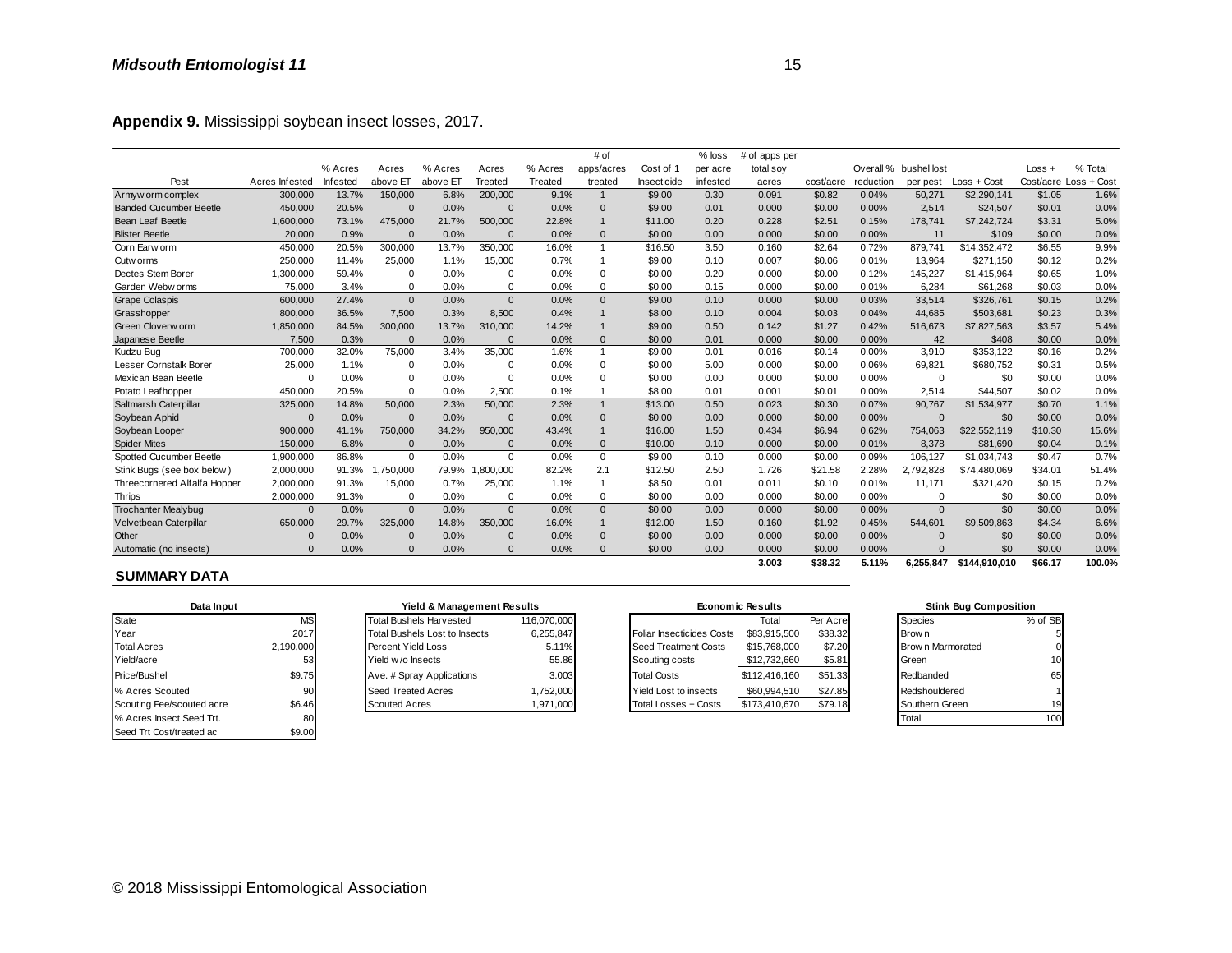|                               |                |          |              |          |           |         | # of                    |             | $%$ loss | # of apps per |           |           |                       |                        |          |                       |
|-------------------------------|----------------|----------|--------------|----------|-----------|---------|-------------------------|-------------|----------|---------------|-----------|-----------|-----------------------|------------------------|----------|-----------------------|
|                               |                | % Acres  | Acres        | % Acres  | Acres     | % Acres | apps/acres              | Cost of 1   | per acre | total soy     |           |           | Overall % bushel lost |                        | $Loss +$ | % Total               |
| Pest                          | Acres Infested | Infested | above ET     | above El | Treated   | Treated | treated                 | Insecticide | infested | acres         | cost/acre | reduction | per pest              | Loss + Cost            |          | Cost/acre Loss + Cost |
| Armyw orm complex             | 343,255        | 20.2%    | 51,646       | 3.0%     | 15,746    | 0.9%    | 1.5                     | \$12.00     | 0.50     | 0.014         | \$0.17    | 0.10%     | 73,316                | \$985,791              | \$0.58   | 1.3%                  |
| <b>Banded Cucumber Beetle</b> | $\Omega$       | 0.0%     | $\Omega$     | 0.0%     | $\Omega$  | 0.0%    | $\mathbf 0$             | \$0.00      | 0.00     | 0.000         | \$0.00    | 0.00%     | $\Omega$              | \$0                    | \$0.00   | 0.0%                  |
| <b>Bean Leaf Beetle</b>       | 1,142,756      | 67.2%    | 119.781      | 7.0%     | 123.446   | 7.3%    | 1.2                     | \$8.00      | 0.50     | 0.087         | \$0.70    | 0.34%     | 244.080               | \$3,523,372            | \$2.07   | 4.7%                  |
| <b>Blister Beetle</b>         | 543,540        | 32.0%    | $\mathbf{0}$ | 0.0%     | $\Omega$  | 0.0%    | $\overline{0}$          | \$0.00      | 0.00     | 0.000         | \$0.00    | 0.00%     | $\Omega$              | \$0                    | \$0.00   | 0.0%                  |
| Corn Earw orm                 | 1,426,681      | 83.9%    | ,301,974     | 76.6%    | 1,275,460 | 75.0%   | 1.1                     | \$13.50     | 5.00     | 0.825         | \$11.14   | 4.20%     | 3.047.238             | \$48,133,117           | \$28.31  | 64.1%                 |
| Cutw orms                     | 1,000          | 0.1%     | 0            | 0.0%     | $\Omega$  | 0.0%    | $\mathbf 0$             | \$0.00      | 0.00     | 0.000         | \$0.00    | 0.00%     | $\Omega$              | \$0                    | \$0.00   | 0.0%                  |
| Dectes Stem Borer             | 586,116        | 34.5%    | 0            | 0.0%     | $\Omega$  | 0.0%    | $\mathbf 0$             | \$0.00      | 0.01     | 0.000         | \$0.00    | 0.00%     | 2,504                 | \$23,986               | \$0.01   | 0.0%                  |
| Garden Webw orms              | $\Omega$       | 0.0%     | 0            | 0.0%     | $\Omega$  | 0.0%    | $\Omega$                | \$0.00      | 0.00     | 0.000         | \$0.00    | 0.00%     | $\Omega$              | \$0                    | \$0.00   | 0.0%                  |
| <b>Grape Colaspis</b>         | 807,688        | 47.5%    | $\mathbf{0}$ | 0.0%     | $\Omega$  | 0.0%    | $\mathbf{0}$            | \$0.00      | 0.00     | 0.000         | \$0.00    | 0.00%     | $\mathbf{0}$          | \$0                    | \$0.00   | 0.0%                  |
| Grasshopper                   | 618.489        | 36.4%    | 1,000        | 0.1%     | 1.000     | 0.1%    |                         | \$8.00      | 0.10     | 0.001         | \$0.00    | 0.04%     | 26.421                | \$261.109              | \$0.15   | 0.3%                  |
| Green Cloverw orm             | 1,300,691      | 76.5%    | 211,621      | 12.4%    | 111,353   | 6.6%    | 1.2                     | \$8.00      | 0.10     | 0.079         | \$0.63    | 0.08%     | 55,563                | \$1,601,280            | \$0.94   | 2.1%                  |
| Japanese Beetle               | 500,000        | 29.4%    | $\Omega$     | 0.0%     | $\Omega$  | 0.0%    | $\mathbf{0}$            | \$0.00      | 0.00     | 0.000         | \$0.00    | 0.00%     | $\Omega$              | \$0                    | \$0.00   | 0.0%                  |
| Kudzu Bug                     | 105,823        | 6.2%     | 200          | 0.0%     | $\Omega$  | 0.0%    | $\overline{\mathbf{1}}$ | \$8.00      | 0.10     | 0.000         | \$0.00    | 0.01%     | 4.521                 | \$43,307               | \$0.03   | 0.1%                  |
| <b>Lesser Cornstalk Borer</b> | $\Omega$       | 0.0%     | 0            | 0.0%     | $\Omega$  | 0.0%    | $^{\circ}$              | \$0.00      | 0.00     | 0.000         | \$0.00    | 0.00%     | 0                     | \$0                    | \$0.00   | 0.0%                  |
| Mexican Bean Beetle           | 139,192        | 8.2%     | 50,386       | 3.0%     | 37,790    | 2.2%    |                         | \$8.00      | 0.50     | 0.022         | \$0.18    | 0.04%     | 29,730                | \$587,133              | \$0.35   | 0.8%                  |
| Potato Leafhopper             | 51.646         | 3.0%     | 0            | 0.0%     | $\Omega$  | 0.0%    | $\mathbf 0$             | \$0.00      | 0.00     | 0.000         | \$0.00    | 0.00%     | $\Omega$              | \$0                    | \$0.00   | 0.0%                  |
| Saltmarsh Caterpillar         | 70,666         | 4.2%     | $\mathbf{0}$ | 0.0%     | $\Omega$  | 0.0%    | $\mathbf{0}$            | \$0.00      | 0.00     | 0.000         | \$0.00    | 0.00%     | $\mathbf{0}$          | \$0                    | \$0.00   | 0.0%                  |
| Soybean Aphid                 | $\Omega$       | 0.0%     | $\mathbf{0}$ | 0.0%     | $\Omega$  | 0.0%    | $\Omega$                | \$0.00      | 0.00     | 0.000         | \$0.00    | 0.00%     | $\Omega$              | \$0                    | \$0.00   | 0.0%                  |
| Soybean Looper                | 500,000        | 29.4%    | 75,000       | 4.4%     | 50,000    | 2.9%    |                         | \$14.00     | 2.00     | 0.029         | \$0.41    | 0.59%     | 427,179               | \$4,792,370            | \$2.82   | 6.4%                  |
| <b>Spider Mites</b>           | 20,406         | 1.2%     | $\mathbf{0}$ | 0.0%     | $\Omega$  | 0.0%    | $\Omega$                | \$0.00      | 0.50     | 0.000         | \$0.00    | 0.01%     | 4,359                 | \$41,754               | \$0.02   | 0.1%                  |
| Spotted Cucumber Beetle       | 704,145        | 41.4%    | 50,386       | 3.0%     | 37,790    | 2.2%    |                         | \$8.00      | 0.10     | 0.022         | \$0.18    | 0.04%     | 30,080                | \$590,482              | \$0.35   | 0.8%                  |
| Stink Bugs (see box below)    | 1,122,349      | 66.0%    | 350,000      | 20.6%    | 428,722   | 25.2%   |                         | \$8.00      | 1.00     | 0.252         | \$2.02    | 0.66%     | 479,443               | \$8,022,844            | \$4.72   | 10.7%                 |
| Threecornered Alfalfa Hopper  | 784,763        | 46.2%    | 20,154       | 1.2%     | 20,154    | 1.2%    |                         | \$8.00      | 0.50     | 0.012         | \$0.09    | 0.23%     | 167,617               | \$1,767,002            | \$1.04   | 2.4%                  |
| Thrips                        | 770,907        | 45.3%    | 0            | 0.0%     | $\Omega$  | 0.0%    | $\mathbf 0$             | \$0.00      | 0.00     | 0.000         | \$0.00    | 0.00%     | $\Omega$              | \$0                    | \$0.00   | 0.0%                  |
| <b>Trochanter Mealybug</b>    | $\Omega$       | 0.0%     | $\mathbf{0}$ | 0.0%     | $\Omega$  | 0.0%    | $\mathbf{0}$            | \$0.00      | 0.00     | 0.000         | \$0.00    | 0.00%     | $\Omega$              | \$0                    | \$0.00   | 0.0%                  |
| Velvetbean Caterpillar        | 132,515        | 7.8%     | 1,000        | 0.1%     | 1.000     | 0.1%    |                         | \$8.00      | 0.50     | 0.001         | \$0.00    | 0.04%     | 28.304                | \$279.150              | \$0.16   | 0.4%                  |
| Other                         | 50,386         | 3.0%     | $\Omega$     | 0.0%     | $\Omega$  | 0.0%    | $\mathbf 0$             | \$0.00      | 0.00     | 0.000         | \$0.00    | 0.00%     | $\Omega$              | \$0                    | \$0.00   | 0.0%                  |
| Automatic (no insects)        | $\Omega$       | 0.0%     | $\mathbf{0}$ | 0.0%     | 561,000   | 33.0%   |                         | \$8.00      | 0.00     | 0.330         | \$2.64    | 0.00%     |                       | \$4,488,000            | \$2.64   | 6.0%                  |
|                               |                |          |              |          |           |         |                         |             |          | 1.674         | \$18.16   | 6.36%     |                       | 4.620.352 \$75.140.697 | \$44.20  | 100.0%                |

#### **SUMMARY DATA**

| Data Input                |                | Yield & Management Results           |            |                           | <b>Economic Results</b> |          | <b>Stink Bug Composition</b> |         |
|---------------------------|----------------|--------------------------------------|------------|---------------------------|-------------------------|----------|------------------------------|---------|
| State                     | NC <sub></sub> | <b>Total Bushels Harvested</b>       | 68.000.000 |                           | Total                   | Per Acre | Species                      | % of SB |
| Year                      | 2017           | <b>Total Bushels Lost to Insects</b> | 4,620,352  | Foliar Insecticides Costs | \$30,877,727            | \$18.16  | <b>Brown</b>                 | 53      |
| <b>Total Acres</b>        | 1,700,000      | Percent Yield Loss                   | 6.36%      | Seed Treatment Costs      | \$3,570,000             | \$2.10   | Brow n Marmorated            |         |
| Yield/acre                | 40             | Yield w/o Insects                    | 42.72      | Scouting costs            | \$1,657,500             | \$0.98   | Green                        | 40      |
| <b>Price/Bushel</b>       | \$9.58         | Ave. # Spray Applications            | 1.674      | <b>Total Costs</b>        | \$36,105,227            | \$21.24  | Redbanded                    |         |
| % Acres Scouted           | 15             | Seed Treated Acres                   | 357,000    | Yield Lost to insects     | \$44,262,970            | \$26.04  | Redshouldered                |         |
| Scouting Fee/scouted acre | \$6.50         | <b>Scouted Acres</b>                 | 255,000    | Total Losses + Costs      | \$80,368,197            | \$47.28  | Southern Green               |         |
| % Acres Insect Seed Trt.  |                |                                      |            |                           |                         |          | Total                        | 100     |
| Seed Trt Cost/treated ac  | \$10.00        |                                      |            |                           |                         |          |                              |         |

# Total Bushels Lost to Insects 4,620,352 **Yield & Management Results** Seed Treated Acres 357,000<br>Scouted Acres 255,000

| Automatic (no insects)    |               | 0.0% | 0.0%                           | 561,000    | 33.0%   | \$8.00<br>0.00            | 0.330        | \$2.64   | $0.00\%$ |                   | $0$ \$4,488,000              | \$2.64     |
|---------------------------|---------------|------|--------------------------------|------------|---------|---------------------------|--------------|----------|----------|-------------------|------------------------------|------------|
|                           |               |      |                                |            |         |                           | 1.674        | \$18.16  | 6.36%    |                   | 4.620.352 \$75.140.697       | \$44.20    |
| <b>SUMMARY DATA</b>       |               |      |                                |            |         |                           |              |          |          |                   |                              |            |
| Data Input                |               |      | Yield & Management Results     |            |         | <b>Economic Results</b>   |              |          |          |                   | <b>Stink Bug Composition</b> |            |
| State                     | NC            |      | <b>Total Bushels Harvested</b> | 68,000,000 |         |                           | Total        | Per Acre |          | <b>Species</b>    |                              | % of SB    |
| Year                      | 2017          |      | Total Bushels Lost to Insects  | 4,620,352  |         | Foliar Insecticides Costs | \$30,877,727 | \$18.16  |          | Brow n            |                              | 53         |
| <b>Total Acres</b>        | ,700,000      |      | Percent Yield Loss             |            | 6.36%   | Seed Treatment Costs      | \$3,570,000  | \$2.10   |          | Brow n Marmorated |                              |            |
| Yield/acre                | 40            |      | Yield w/o Insects              |            | 42.72   | Scouting costs            | \$1,657,500  | \$0.98   |          | Green             |                              | 40         |
| Price/Bushel              | \$9.58        |      | Ave. # Spray Applications      |            | 1.674   | <b>Total Costs</b>        | \$36,105,227 | \$21.24  |          | Redbanded         |                              | 0          |
| % Acres Scouted           |               |      | Seed Treated Acres             |            | 357,000 | Yield Lost to insects     | \$44,262,970 | \$26.04  |          | Redshouldered     |                              |            |
| Scouting Fee/scouted acre | \$6.50        |      | <b>Scouted Acres</b>           |            | 255,000 | Total Losses + Costs      | \$80,368,197 | \$47.28  |          | Southern Green    |                              |            |
|                           | $\sim$ $\sim$ |      |                                |            |         |                           |              |          |          | $-1$              |                              | $\sqrt{2}$ |

| <b>Stink Bug Composition</b> |         |
|------------------------------|---------|
| Species                      | % of SB |
| Brow n                       | 53      |
| Brow n Marmorated            |         |
| Green                        | 40      |
| Redbanded                    |         |
| Redshouldered                |         |
| Southern Green               | 5       |
| ntal                         |         |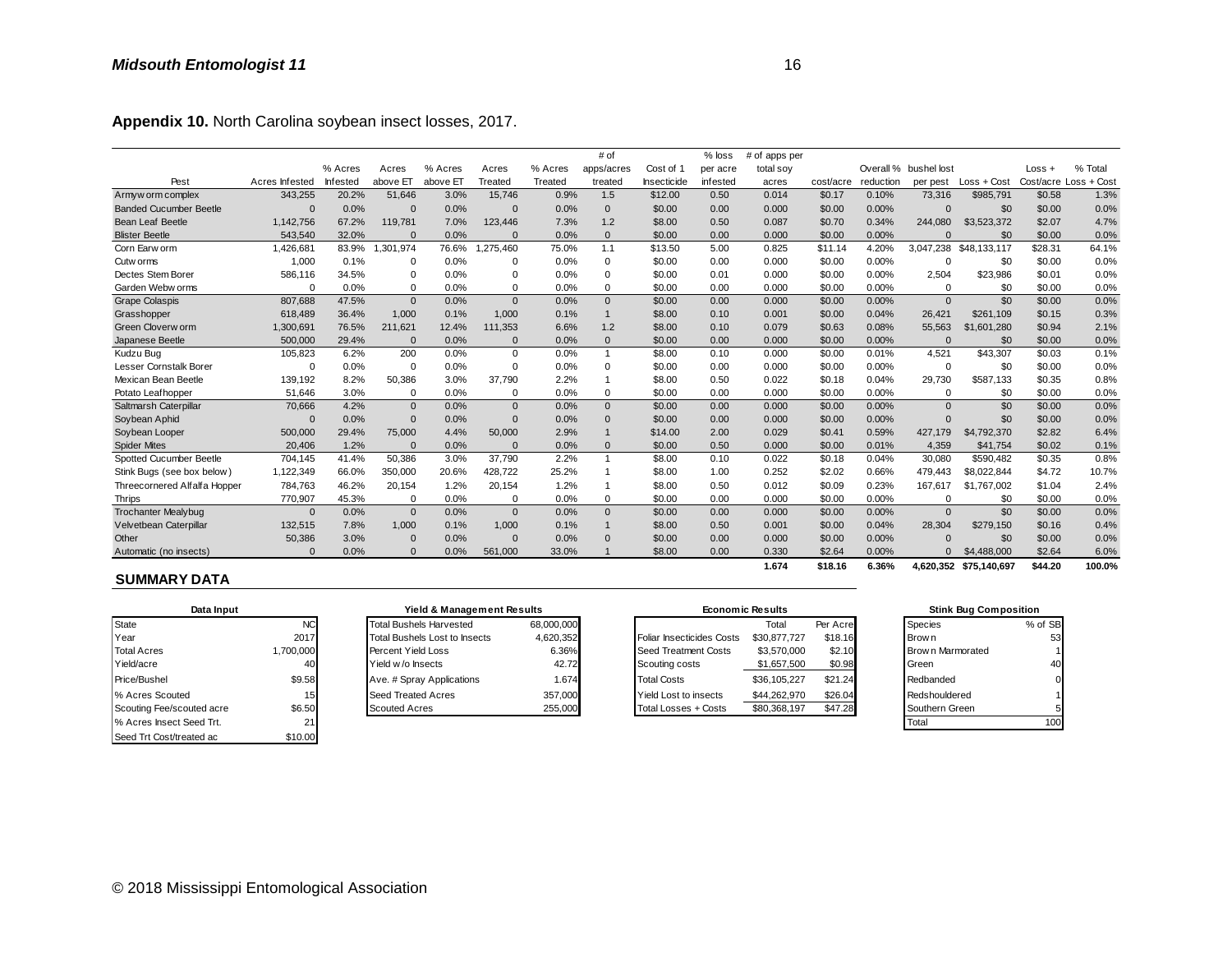| Appendix 11. Ohio soybean insect losses, 2017. |                |          |                |          |                |         |                |             |              |               |           |           |             |               |         |                       |
|------------------------------------------------|----------------|----------|----------------|----------|----------------|---------|----------------|-------------|--------------|---------------|-----------|-----------|-------------|---------------|---------|-----------------------|
|                                                |                |          |                |          |                |         | # of           |             | $%$ loss     | # of apps per |           |           |             |               |         |                       |
|                                                |                | % Acres  | Acres          | % Acres  | Acres          | % Acres | apps/acres     | Cost of 1   | per acre     | total soy     |           | Overall % | bushel lost |               | Loss +  | % Total               |
| Pest                                           | Acres Infested | Infested | above ET       | above ET | Treated        | Treated | treated        | Insecticide | infested     | acres         | cost/acre | reduction | per pest    | $Loss + Cost$ |         | Cost/acre Loss + Cost |
| Armyw orm complex                              | $\Omega$       | 0.0%     | $\mathbf{0}$   | 0.0%     | $\overline{0}$ | 0.0%    | $\mathbf{0}$   | \$0.00      | 0.00         | 0.000         | \$0.00    | 0.00%     | $\Omega$    | \$0           | \$0.00  | 0.0%                  |
| <b>Banded Cucumber Beetle</b>                  | $\Omega$       | 0.0%     | $\Omega$       | 0.0%     | $\Omega$       | 0.0%    | $\overline{0}$ | \$0.00      | 0.00         | 0.000         | \$0.00    | 0.00%     | $\Omega$    | \$0           | \$0.00  | 0.0%                  |
| <b>Bean Leaf Beetle</b>                        | 3,750,000      | 75.0%    | 150,000        | 3.0%     | 100,000        | 2.0%    | $\mathbf{1}$   | \$15.00     | 0.50         | 0.020         | \$0.30    | 0.38%     | 950,704     | \$10,341,549  | \$2.07  | 14.0%                 |
| <b>Blister Beetle</b>                          | $\Omega$       | 0.0%     | $\Omega$       | 0.0%     | $\Omega$       | 0.0%    | $\Omega$       | \$0.00      | 0.00         | 0.000         | \$0.00    | 0.00%     | n           | \$0           | \$0.00  | 0.0%                  |
| Corn Earw orm                                  | $\Omega$       | 0.0%     | $\Omega$       | 0.0%     | $\mathbf 0$    | 0.0%    | $\Omega$       | \$0.00      | 0.00         | 0.000         | \$0.00    | 0.00%     | $\Omega$    | \$0           | \$0.00  | 0.0%                  |
| Cutw orms                                      | 0              | 0.0%     | $\Omega$       | 0.0%     | $\Omega$       | 0.0%    | $\mathbf 0$    | \$0.00      | 0.00         | 0.000         | \$0.00    | 0.00%     | $\Omega$    | \$0           | \$0.00  | 0.0%                  |
| Dectes Stem Borer                              | O              | 0.0%     | $\Omega$       | 0.0%     | $\Omega$       | 0.0%    | $\Omega$       | \$0.00      | 0.00         | 0.000         | \$0.00    | 0.00%     | $\Omega$    | \$0           | \$0.00  | 0.0%                  |
| Garden Webw orms                               | $\Omega$       | 0.0%     | $\mathbf 0$    | 0.0%     | $\Omega$       | 0.0%    | $\mathbf 0$    | \$0.00      | 0.00         | 0.000         | \$0.00    | 0.00%     | $\Omega$    | \$0           | \$0.00  | 0.0%                  |
| <b>Grape Colaspis</b>                          | $\Omega$       | 0.0%     | $\mathbf{0}$   | 0.0%     | $\Omega$       | 0.0%    | $\mathbf{0}$   | \$0.00      | 0.00         | 0.000         | \$0.00    | 0.00%     | $\Omega$    | \$0           | \$0.00  | 0.0%                  |
| Grasshopper                                    | $\Omega$       | 0.0%     | $\overline{0}$ | 0.0%     | $\Omega$       | 0.0%    | $\mathbf 0$    | \$0.00      | 0.00         | 0.000         | \$0.00    | 0.00%     | $\Omega$    | \$0           | \$0.00  | 0.0%                  |
| Green Cloverw orm                              | 50,000         | 1.0%     | $\Omega$       | 0.0%     | $\Omega$       | 0.0%    | $\mathbf{0}$   | \$0.00      | 0.00         | 0.000         | \$0.00    | 0.00%     | $\Omega$    | \$0           | \$0.00  | 0.0%                  |
| Japanese Beetle                                | 500,000        | 10.0%    | $\mathbf{0}$   | 0.0%     | $\Omega$       | 0.0%    | $\Omega$       | \$0.00      | 0.00         | 0.000         | \$0.00    | 0.00%     | $\Omega$    | \$0           | \$0.00  | 0.0%                  |
| Kudzu Bug                                      | $\mathbf 0$    | 0.0%     | $\mathbf 0$    | 0.0%     | $\mathbf 0$    | 0.0%    | $\mathbf 0$    | \$0.00      | 0.00         | 0.000         | \$0.00    | 0.00%     | $\Omega$    | \$0           | \$0.00  | 0.0%                  |
| Lesser Cornstalk Borer                         | $\Omega$       | 0.0%     | $\Omega$       | 0.0%     | $\Omega$       | 0.0%    | $\mathbf 0$    | \$0.00      | 0.00         | 0.000         | \$0.00    | 0.00%     | $\Omega$    | \$0           | \$0.00  | 0.0%                  |
| Mexican Bean Beetle                            | 0              | 0.0%     | $\Omega$       | 0.0%     | $\Omega$       | 0.0%    | $\Omega$       | \$0.00      | 0.00         | 0.000         | \$0.00    | 0.00%     | $\Omega$    | \$0           | \$0.00  | 0.0%                  |
| Potato Leafhopper                              | O              | 0.0%     | $\mathbf 0$    | 0.0%     | $\Omega$       | 0.0%    | $\mathbf 0$    | \$0.00      | 0.00         | 0.000         | \$0.00    | 0.00%     | $\Omega$    | \$0           | \$0.00  | 0.0%                  |
| Saltmarsh Caterpillar                          | 750,000        | 15.0%    | $\mathbf{0}$   | 0.0%     | $\mathbf{0}$   | 0.0%    | $\mathbf{0}$   | \$0.00      | 0.00         | 0.000         | \$0.00    | 0.00%     | $\Omega$    | \$0           | \$0.00  | 0.0%                  |
| Soybean Aphid                                  | 500,000        | 10.0%    | $\mathbf{0}$   | 0.0%     | $\Omega$       | 0.0%    | $\mathbf{0}$   | \$0.00      | 0.00         | 0.000         | \$0.00    | 0.00%     | $\Omega$    | \$0           | \$0.00  | 0.0%                  |
| Soybean Looper                                 | 0              | 0.0%     | $\Omega$       | 0.0%     | $\Omega$       | 0.0%    | $\mathbf 0$    | \$0.00      | 0.00         | 0.000         | \$0.00    | 0.00%     | $\Omega$    | \$0           | \$0.00  | 0.0%                  |
| <b>Spider Mites</b>                            | $\Omega$       | 0.0%     | $\Omega$       | 0.0%     | $\Omega$       | 0.0%    | $\Omega$       | \$0.00      | 0.00         | 0.000         | \$0.00    | 0.00%     | $\Omega$    | \$0           | \$0.00  | 0.0%                  |
| Spotted Cucumber Beetle                        | $\Omega$       | 0.0%     | $\Omega$       | 0.0%     | $\Omega$       | 0.0%    | $\Omega$       | \$0.00      | 0.00         | 0.000         | \$0.00    | 0.00%     | $\Omega$    | \$0           | \$0.00  | 0.0%                  |
| Stink Bugs (see box below)                     | 2,000,000      | 40.0%    | 500,000        | 10.0%    | 250,000        | 5.0%    |                | \$15.00     | 5.00         | 0.050         | \$0.75    | 2.00%     | 5.070.423   | \$50,904,930  | \$10.18 | 69.0%                 |
| Threecornered Alfalfa Hopper                   | 0              | 0.0%     | $\Omega$       | 0.0%     | $\Omega$       | 0.0%    | $\mathbf 0$    | \$0.00      | 0.00         | 0.000         | \$0.00    | 0.00%     | $\Omega$    | \$0           | \$0.00  | 0.0%                  |
| <b>Thrips</b>                                  | 0              | 0.0%     | $\mathbf 0$    | 0.0%     | 0              | 0.0%    | $\mathbf 0$    | \$0.00      | 0.00         | 0.000         | \$0.00    | 0.00%     | $\Omega$    | \$0           | \$0.00  | 0.0%                  |
| <b>Trochanter Mealybug</b>                     | $\Omega$       | 0.0%     | $\mathbf{0}$   | 0.0%     | $\Omega$       | 0.0%    | $\mathbf{0}$   | \$0.00      | 0.00         | 0.000         | \$0.00    | 0.00%     | $\Omega$    | \$0           | \$0.00  | 0.0%                  |
| Velvetbean Caterpillar                         | $\mathbf 0$    | 0.0%     | $\mathbf{0}$   | 0.0%     | $\mathbf 0$    | 0.0%    | $\mathbf 0$    | \$0.00      | 0.00         | 0.000         | \$0.00    | 0.00%     | $\Omega$    | \$0           | \$0.00  | 0.0%                  |
| Other                                          | 0              | 0.0%     | $\mathbf 0$    | 0.0%     | $\Omega$       | 0.0%    | $\mathbf 0$    | \$0.00      | 0.00         | 0.000         | \$0.00    | 0.00%     | $\Omega$    | \$0           | \$0.00  | 0.0%                  |
| Automatic (no insects)                         | O              | 0.0%     | $\Omega$       | 0.0%     | 2,500,000      | 50.0%   |                | \$5.00      | 0.00         | 0.500         | \$2.50    | 0.00%     |             | \$12,500,000  | \$2.50  | 16.9%                 |
|                                                |                |          |                |          |                |         |                |             | <b>TOTAL</b> | 0.570         | \$3.55    | 2.38%     | 6.021.127   | \$73.746.479  | \$14.75 | 100.0%                |

|           | $\cdots$ |          |                                           |                                                                                    |                                                                   |                                           |                    | -.--         |                                                                                         |                                                      |       |           |              | <b></b>                                                                                                      |
|-----------|----------|----------|-------------------------------------------|------------------------------------------------------------------------------------|-------------------------------------------------------------------|-------------------------------------------|--------------------|--------------|-----------------------------------------------------------------------------------------|------------------------------------------------------|-------|-----------|--------------|--------------------------------------------------------------------------------------------------------------|
| $\Omega$  | 0.0%     | $\Omega$ |                                           | 2,500,000                                                                          | 50.0%                                                             |                                           | \$5.00             | 0.00         | 0.500                                                                                   | \$2.50                                               | 0.00% | $\Omega$  | \$12,500,000 | \$2.50                                                                                                       |
|           |          |          |                                           |                                                                                    |                                                                   |                                           |                    | <b>TOTAL</b> | 0.570                                                                                   | \$3.55                                               | 2.38% | 6,021,127 | \$73,746,479 | \$14.75                                                                                                      |
|           |          |          |                                           |                                                                                    |                                                                   |                                           |                    |              |                                                                                         |                                                      |       |           |              |                                                                                                              |
|           |          |          |                                           |                                                                                    |                                                                   |                                           |                    |              |                                                                                         |                                                      |       |           |              |                                                                                                              |
| OH        |          |          |                                           |                                                                                    |                                                                   |                                           |                    |              | Total                                                                                   | Per Acre                                             |       | Species   |              | % of SB                                                                                                      |
| 2017      |          |          |                                           |                                                                                    | 6.021.127                                                         |                                           |                    |              | \$17,750,000                                                                            | \$3.55                                               |       |           |              | 33                                                                                                           |
| 5,000,000 |          |          |                                           |                                                                                    | 2.38%                                                             |                                           |                    |              | \$24,500,000                                                                            | \$4.90                                               |       |           |              | 34                                                                                                           |
| 49.5      |          |          |                                           |                                                                                    | 50.70                                                             |                                           |                    |              | \$15,000,000                                                                            | \$3.00                                               |       | Green     |              | 33                                                                                                           |
| \$9.30    |          |          |                                           |                                                                                    | 0.570                                                             |                                           | <b>Total Costs</b> |              | \$57,250,000                                                                            | \$11.45                                              |       | Redbanded |              | 0                                                                                                            |
| 30        |          |          |                                           |                                                                                    | 3,500,000                                                         |                                           |                    |              | \$55,996,479                                                                            | \$11.20                                              |       |           |              | 0                                                                                                            |
| \$10.00   |          |          |                                           |                                                                                    | 1,500,000                                                         |                                           |                    |              | \$113,246,479                                                                           | \$22.65                                              |       |           |              | $\Omega$                                                                                                     |
| 70        |          |          |                                           |                                                                                    |                                                                   |                                           |                    |              |                                                                                         |                                                      |       |           |              | 100                                                                                                          |
| \$7.00    |          |          |                                           |                                                                                    |                                                                   |                                           |                    |              |                                                                                         |                                                      |       |           |              |                                                                                                              |
|           |          |          | Yield w/o Insects<br><b>Scouted Acres</b> | 0.0%<br><b>Total Bushels Harvested</b><br>Percent Yield Loss<br>Seed Treated Acres | <b>Total Bushels Lost to Insects</b><br>Ave. # Spray Applications | Yield & Management Results<br>247.500.000 |                    |              | Seed Treatment Costs<br>Scouting costs<br>Yield Lost to insects<br>Total Losses + Costs | <b>Economic Results</b><br>Foliar Insecticides Costs |       |           | Brow n       | <b>Stink Bug Composition</b><br>Brow n Marmorated<br>Redshouldered<br>Southern Green<br>Total (make it 100%) |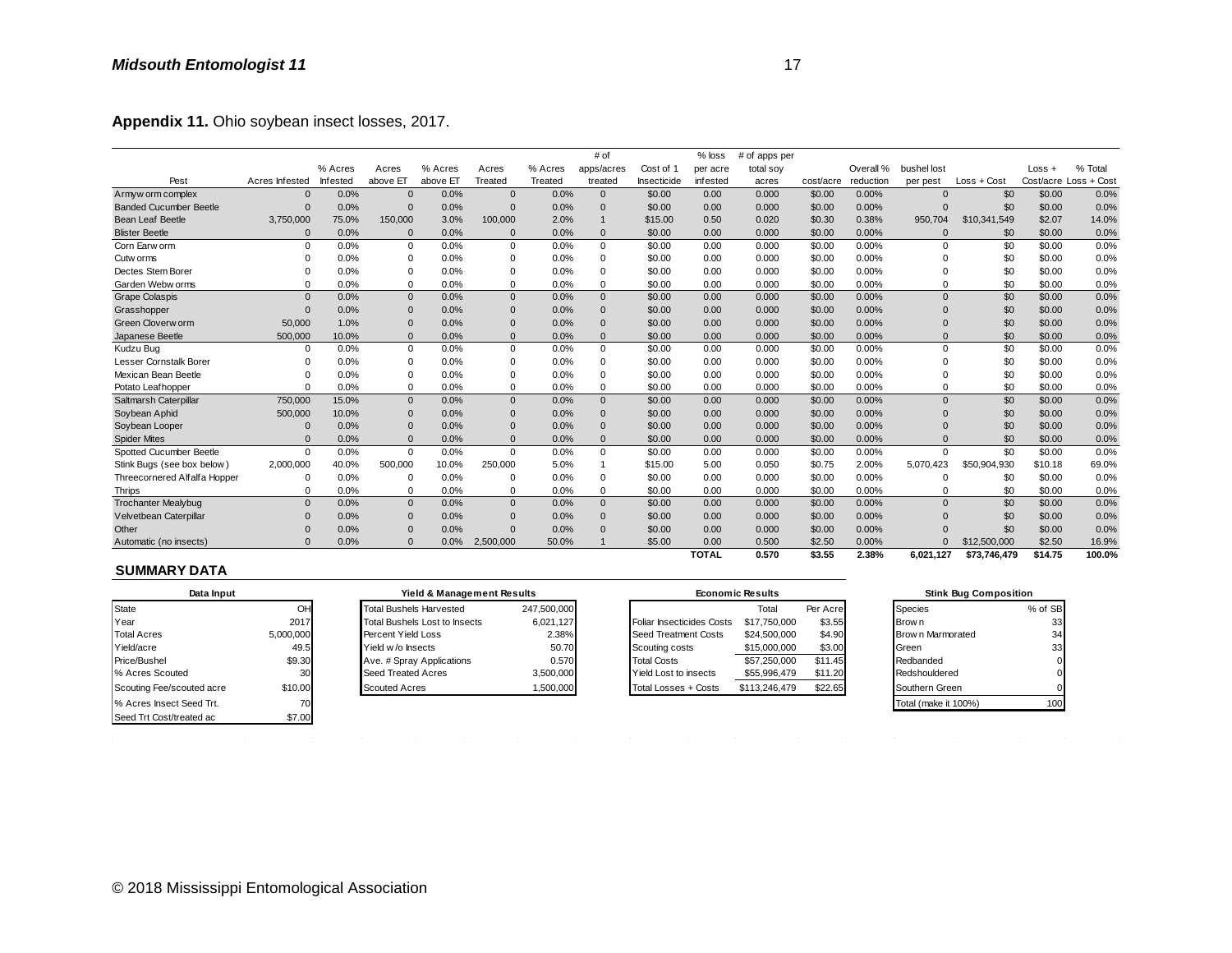| Appendix 12. Oklahoma soybean insect losses, 2017. |                |          |                |          |                |         |                |             |              |               |           |           |              |             |        |                       |
|----------------------------------------------------|----------------|----------|----------------|----------|----------------|---------|----------------|-------------|--------------|---------------|-----------|-----------|--------------|-------------|--------|-----------------------|
|                                                    |                |          |                |          |                |         | # of           |             | $%$ loss     | # of apps per |           |           |              |             |        |                       |
|                                                    |                | % Acres  | Acres          | % Acres  | Acres          | % Acres | apps/acres     | Cost of 1   | per acre     | total soy     |           | Overall % | bushel lost  |             | Loss + | % Total               |
| Pest                                               | Acres Infested | Infested | above ET       | above ET | Treated        | Treated | treated        | Insecticide | infested     | acres         | cost/acre | reduction | per pest     | Loss + Cost |        | Cost/acre Loss + Cost |
| Armyw orm complex                                  | 55,000         | 8.6%     | 13,500         | 2.1%     | 6,500          | 1.0%    | $\mathbf{1}$   | \$4.00      | 10.00        | 0.010         | \$0.04    | 0.86%     | 162,367      | \$1,552,248 | \$2.43 | 48.2%                 |
| <b>Banded Cucumber Beetle</b>                      | 0              | 0.0%     | $\overline{0}$ | 0.0%     | $\mathbf 0$    | 0.0%    | $\mathbf 0$    | \$0.00      | 0.00         | 0.000         | \$0.00    | 0.00%     | $\mathbf{0}$ | \$0         | \$0.00 | 0.0%                  |
| <b>Bean Leaf Beetle</b>                            | 0              | 0.0%     | $\Omega$       | 0.0%     | $\Omega$       | 0.0%    | $\mathbf{0}$   | \$0.00      | 0.00         | 0.000         | \$0.00    | 0.00%     | $\Omega$     | \$0         | \$0.00 | 0.0%                  |
| <b>Blister Beetle</b>                              | $\Omega$       | 0.0%     | $\Omega$       | 0.0%     | $\Omega$       | 0.0%    | $\Omega$       | \$0.00      | 0.00         | 0.000         | \$0.00    | 0.00%     | $\Omega$     | \$0         | \$0.00 | 0.0%                  |
| Corn Earw orm                                      | 7.000          | 1.1%     | 3,000          | 0.5%     | 3,000          | 0.5%    | $\overline{1}$ | \$4.00      | 10.00        | 0.005         | \$0.02    | 0.11%     | 20,665       | \$206,250   | \$0.32 | 6.4%                  |
| Cutw orms                                          | 0              | 0.0%     | $\Omega$       | 0.0%     | 0              | 0.0%    | $\mathbf 0$    | \$0.00      | 0.00         | 0.000         | \$0.00    | 0.00%     | 0            | \$0         | \$0.00 | 0.0%                  |
| Dectes Stem Borer                                  | $\Omega$       | 0.0%     | $\Omega$       | 0.0%     | $\mathbf 0$    | 0.0%    | $\mathbf 0$    | \$0.00      | 0.00         | 0.000         | \$0.00    | 0.00%     | $\Omega$     | \$0         | \$0.00 | 0.0%                  |
| Garden Webw orms                                   | $\Omega$       | 0.0%     | $\mathbf 0$    | 0.0%     | $\Omega$       | 0.0%    | $\mathbf 0$    | \$0.00      | 0.00         | 0.000         | \$0.00    | 0.00%     | $\Omega$     | \$0         | \$0.00 | 0.0%                  |
| <b>Grape Colaspis</b>                              | $\Omega$       | 0.0%     | $\mathbf{0}$   | 0.0%     | $\Omega$       | 0.0%    | $\Omega$       | \$0.00      | 0.00         | 0.000         | \$0.00    | 0.00%     | $\Omega$     | \$0         | \$0.00 | 0.0%                  |
| Grasshopper                                        | 7.000          | 1.1%     | $\mathbf{0}$   | 0.0%     | 500            | 0.1%    | $\mathbf{1}$   | \$4.00      | 5.00         | 0.001         | \$0.00    | 0.05%     | 10,332       | \$99,125    | \$0.15 | 3.1%                  |
| Green Cloverw orm                                  | 13,500         | 2.1%     | $\Omega$       | 0.0%     | $\overline{0}$ | 0.0%    | $\mathbf{0}$   | \$4.00      | 0.00         | 0.000         | \$0.00    | 0.00%     | $\Omega$     | \$0         | \$0.00 | 0.0%                  |
| Japanese Beetle                                    | $\Omega$       | 0.0%     | $\mathbf{0}$   | 0.0%     | $\Omega$       | 0.0%    | $\Omega$       | \$0.00      | 0.00         | 0.000         | \$0.00    | 0.00%     | $\Omega$     | \$0         | \$0.00 | 0.0%                  |
| Kudzu Bug                                          | $\mathbf 0$    | 0.0%     | $\mathbf 0$    | 0.0%     | $\mathbf 0$    | 0.0%    | $\mathbf 0$    | \$0.00      | 0.00         | 0.000         | \$0.00    | 0.00%     | $\Omega$     | \$0         | \$0.00 | 0.0%                  |
| Lesser Cornstalk Borer                             | $\Omega$       | 0.0%     | $\mathbf 0$    | 0.0%     | $\Omega$       | 0.0%    | $\mathbf 0$    | \$0.00      | 0.00         | 0.000         | \$0.00    | 0.00%     | $\Omega$     | \$0         | \$0.00 | 0.0%                  |
| Mexican Bean Beetle                                | $\Omega$       | 0.0%     | $\Omega$       | 0.0%     | $\Omega$       | 0.0%    | $\Omega$       | \$0.00      | 0.00         | 0.000         | \$0.00    | 0.00%     | $\Omega$     | \$0         | \$0.00 | 0.0%                  |
| Potato Leafhopper                                  | $\Omega$       | 0.0%     | $\mathbf 0$    | 0.0%     | $\mathbf 0$    | 0.0%    | $\mathbf 0$    | \$0.00      | 0.00         | 0.000         | \$0.00    | 0.00%     | $\Omega$     | \$0         | \$0.00 | 0.0%                  |
| Saltmarsh Caterpillar                              | $\Omega$       | 0.0%     | $\mathbf{0}$   | 0.0%     | $\mathbf{0}$   | 0.0%    | $\mathbf{0}$   | \$0.00      | 0.00         | 0.000         | \$0.00    | 0.00%     | $\Omega$     | \$0         | \$0.00 | 0.0%                  |
| Soybean Aphid                                      | $\Omega$       | 0.0%     | $\mathbf{0}$   | 0.0%     | $\Omega$       | 0.0%    | $\mathbf{0}$   | \$0.00      | 0.00         | 0.000         | \$0.00    | 0.00%     | $\Omega$     | \$0         | \$0.00 | 0.0%                  |
| Soybean Looper                                     | 20,000         | 3.1%     | 13,500         | 2.1%     | 10,000         | 1.6%    | $\mathbf{1}$   | \$4.00      | 10.00        | 0.016         | \$0.06    | 0.31%     | 59,042       | \$594,999   | \$0.93 | 18.5%                 |
| <b>Spider Mites</b>                                | 1,000          | 0.2%     | $\Omega$       | 0.0%     | $\Omega$       | 0.0%    | $\mathbf{0}$   | \$0.00      | 0.00         | 0.000         | \$0.00    | 0.00%     | $\Omega$     | \$0         | \$0.00 | 0.0%                  |
| Spotted Cucumber Beetle                            | $\mathbf 0$    | 0.0%     | $\mathbf 0$    | 0.0%     | $\mathbf 0$    | 0.0%    | $\mathbf 0$    | \$0.00      | 0.00         | 0.000         | \$0.00    | 0.00%     | $\Omega$     | \$0         | \$0.00 | 0.0%                  |
| Stink Bugs (see box below)                         | 27,500         | 4.3%     | $\mathbf 0$    | 0.0%     | $\mathbf 0$    | 0.0%    | $\Omega$       | \$0.00      | 10.00        | 0.000         | \$0.00    | 0.43%     | 81.183       | \$763.124   | \$1.19 | 23.7%                 |
| Threecornered Alfalfa Hopper                       | 7,000          | 1.1%     | $\Omega$       | 0.0%     | 1,000          | 0.2%    |                | \$4.00      | 0.00         | 0.002         | \$0.01    | 0.00%     | $\Omega$     | \$4,000     | \$0.01 | 0.1%                  |
| <b>Thrips</b>                                      | $\Omega$       | 0.0%     | $\Omega$       | 0.0%     | $\Omega$       | 0.0%    | $\mathbf 0$    | \$0.00      | 0.00         | 0.000         | \$0.00    | 0.00%     | $\Omega$     | \$0         | \$0.00 | 0.0%                  |
| <b>Trochanter Mealybug</b>                         | $\mathbf 0$    | 0.0%     | $\mathbf{0}$   | 0.0%     | $\mathbf{0}$   | 0.0%    | $\mathbf{0}$   | \$0.00      | 0.00         | 0.000         | \$0.00    | 0.00%     | $\Omega$     | \$0         | \$0.00 | 0.0%                  |
| Velvetbean Caterpillar                             | $\Omega$       | 0.0%     | $\mathbf{0}$   | 0.0%     | $\Omega$       | 0.0%    | $\mathbf 0$    | \$0.00      | 0.00         | 0.000         | \$0.00    | 0.00%     | $\Omega$     | \$0         | \$0.00 | 0.0%                  |
| Other                                              | 0              | 0.0%     | $\Omega$       | 0.0%     | $\mathbf 0$    | 0.0%    | $\mathbf{0}$   | \$0.00      | 0.00         | 0.000         | \$0.00    | 0.00%     | $\Omega$     | \$0         | \$0.00 | 0.0%                  |
| Automatic (no insects)                             | $\Omega$       | 0.0%     | $\Omega$       | 0.0%     | $\Omega$       | 0.0%    | $\Omega$       | \$0.00      | 0.00         | 0.000         | \$0.00    | 0.00%     | $\Omega$     | \$0         | \$0.00 | 0.0%                  |
|                                                    |                |          |                |          |                |         |                |             | <b>TOTAL</b> | 0.033         | \$0.13    | 1.77%     | 333.590      | \$3,219,746 | \$5.03 | 100.0%                |

| ----                      |          | <u>, .</u> | <u>, .</u>                     | $\cdots$   |              | <b></b><br>----                  | -----                   |          | ----- |                      | $\mathbf{v}$                 | $\bullet\!\!\sim\!\!\bullet\!\!\sim\!\!\bullet$ |
|---------------------------|----------|------------|--------------------------------|------------|--------------|----------------------------------|-------------------------|----------|-------|----------------------|------------------------------|-------------------------------------------------|
| Automatic (no insects)    | $\Omega$ | 0.0%       | 0.0%<br>0                      | 0.0%       | $\mathbf{0}$ | \$0.00<br>0.00                   | 0.000                   | \$0.00   | 0.00% |                      | \$0                          | \$0.00                                          |
|                           |          |            |                                |            |              | <b>TOTAL</b>                     | 0.033                   | \$0.13   | 1.77% | 333,590              | \$3,219,746                  | \$5.03                                          |
| <b>SUMMARY DATA</b>       |          |            |                                |            |              |                                  |                         |          |       |                      |                              |                                                 |
| Data Input                |          |            | Yield & Management Results     |            |              |                                  | <b>Economic Results</b> |          |       |                      | <b>Stink Bug Composition</b> |                                                 |
| State                     | OK       |            | <b>Total Bushels Harvested</b> | 18,560,000 |              |                                  | Total                   | Per Acre |       | Species              |                              | % of SB                                         |
| Year                      | 2017     |            | Total Bushels Lost to Insects  | 333,590    |              | <b>Foliar Insecticides Costs</b> | \$84,000                | \$0.13   |       | Brow n               |                              | 50                                              |
| <b>Total Acres</b>        | 640,000  |            | Percent Yield Loss             | 1.77%      |              | Seed Treatment Costs             | \$1,344,000             | \$2.10   |       | Brow n Marmorated    |                              | 0                                               |
| Yield/acre                | 29       |            | Yield w/o Insects              | 29.52      |              | Scouting costs                   | \$0                     | \$0.00   |       | Green                |                              | 50                                              |
| Price/Bushel              | \$9.40   |            | Ave. # Spray Applications      | 0.033      |              | <b>Total Costs</b>               | \$1,428,000             | \$2.23   |       | Redbanded            |                              | 0                                               |
| % Acres Scouted           | 20       |            | Seed Treated Acres             | 192,000    |              | Yield Lost to insects            | \$3,135,746             | \$4.90   |       | Redshouldered        |                              | 0                                               |
| Scouting Fee/scouted acre | \$0.00   |            | <b>Scouted Acres</b>           | 128,000    |              | Total Losses + Costs             | \$4,563,746             | \$7.13   |       | Southern Green       |                              |                                                 |
| % Acres Insect Seed Trt.  | 30       |            |                                |            |              |                                  |                         |          |       | Total (make it 100%) |                              | 100                                             |
| Seed Trt Cost/treated ac  | \$7.00   |            |                                |            |              |                                  |                         |          |       |                      |                              |                                                 |
|                           |          |            |                                |            |              |                                  |                         |          |       |                      |                              |                                                 |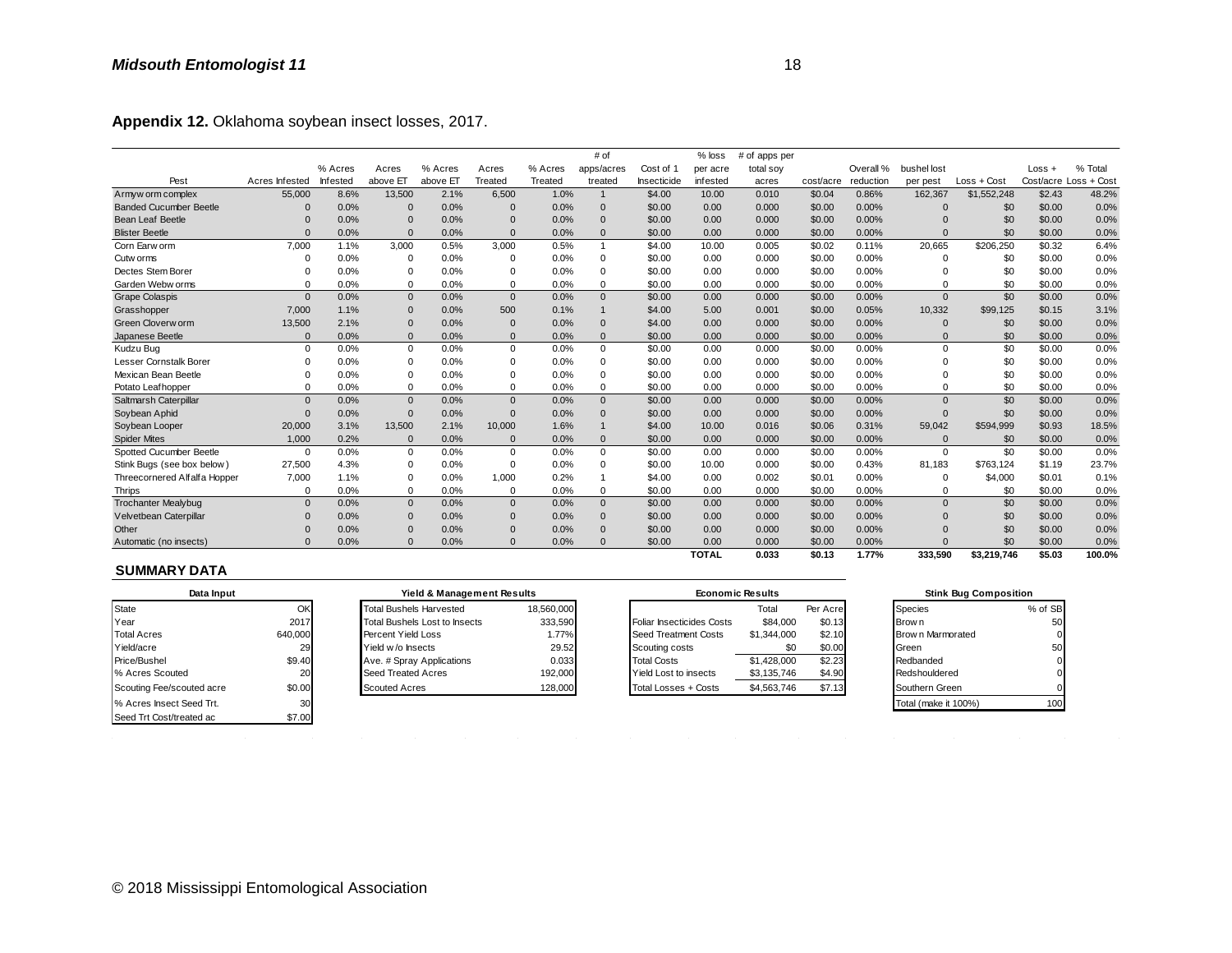| Appendix 13. South Carolina soybean insect losses, 2017. |                |          |              |          |                |         |              |             |              |               |           |           |             |               |         |                       |
|----------------------------------------------------------|----------------|----------|--------------|----------|----------------|---------|--------------|-------------|--------------|---------------|-----------|-----------|-------------|---------------|---------|-----------------------|
|                                                          |                |          |              |          |                |         | # of         |             | $%$ loss     | # of apps per |           |           |             |               |         |                       |
|                                                          |                | % Acres  | Acres        | % Acres  | Acres          | % Acres | apps/acres   | Cost of 1   | per acre     | total soy     |           | Overall % | bushel lost |               | Loss +  | % Total               |
| Pest                                                     | Acres Infested | Infested | above ET     | above ET | Treated        | Treated | treated      | Insecticide | infested     | acres         | cost/acre | reduction | per pest    | $Loss + Cost$ |         | Cost/acre Loss + Cost |
| Armyw orm complex                                        | 400,000        | 100.0%   | $\mathbf{0}$ | 0.0%     | $\overline{0}$ | 0.0%    | $\mathbf{0}$ | \$0.00      | 0.00         | 0.000         | \$0.00    | 0.00%     | $\Omega$    | \$0           | \$0.00  | 0.0%                  |
| <b>Banded Cucumber Beetle</b>                            | 400,000        | 100.0%   | $\Omega$     | 0.0%     | $\Omega$       | 0.0%    | $\mathbf{0}$ | \$0.00      | 0.00         | 0.000         | \$0.00    | 0.00%     | $\Omega$    | \$0           | \$0.00  | 0.0%                  |
| <b>Bean Leaf Beetle</b>                                  | 100,000        | 25.0%    | $\Omega$     | 0.0%     | $\Omega$       | 0.0%    | $\mathbf{0}$ | \$0.00      | 0.00         | 0.000         | \$0.00    | 0.00%     | $\Omega$    | \$0           | \$0.00  | 0.0%                  |
| <b>Blister Beetle</b>                                    | 200,000        | 50.0%    | $\Omega$     | 0.0%     | $\Omega$       | 0.0%    | $\Omega$     | \$0.00      | 0.00         | 0.000         | \$0.00    | 0.00%     | $\Omega$    | \$0           | \$0.00  | 0.0%                  |
| Corn Earw orm                                            | 400,000        | 100.0%   | 200,000      | 50.0%    | 150,000        | 37.5%   | $\mathbf{1}$ | \$7.00      | 1.50         | 0.375         | \$2.63    | 1.50%     | 243,070     | \$3,383,475   | \$8.46  | 17.3%                 |
| Cutw orms                                                | 400,000        | 100.0%   | $\Omega$     | 0.0%     | $\Omega$       | 0.0%    | $\mathbf 0$  | \$0.00      | 0.00         | 0.000         | \$0.00    | 0.00%     | $\Omega$    | \$0           | \$0.00  | 0.0%                  |
| Dectes Stem Borer                                        | 400,000        | 100.0%   | $\Omega$     | 0.0%     | $\Omega$       | 0.0%    | $\Omega$     | \$0.00      | 0.00         | 0.000         | \$0.00    | 0.00%     | $\Omega$    | \$0           | \$0.00  | 0.0%                  |
| Garden Webw orms                                         | 100,000        | 25.0%    | $\Omega$     | 0.0%     | $\Omega$       | 0.0%    | $\mathbf 0$  | \$0.00      | 0.00         | 0.000         | \$0.00    | 0.00%     | $\mathbf 0$ | \$0           | \$0.00  | 0.0%                  |
| <b>Grape Colaspis</b>                                    | 50,000         | 12.5%    | $\mathbf{0}$ | 0.0%     | $\Omega$       | 0.0%    | $\mathbf{0}$ | \$0.00      | 0.00         | 0.000         | \$0.00    | 0.00%     | $\Omega$    | \$0           | \$0.00  | 0.0%                  |
| Grasshopper                                              | 400,000        | 100.0%   | 40,000       | 10.0%    | 40,000         | 10.0%   | $\mathbf{1}$ | \$7.00      | 0.10         | 0.100         | \$0.70    | 0.10%     | 16,205      | \$435,565     | \$1.09  | 2.2%                  |
| Green Cloverw orm                                        | 400,000        | 100.0%   | 20,000       | 5.0%     | $\Omega$       | 0.0%    | $\mathbf{0}$ | \$0.00      | 0.00         | 0.000         | \$0.00    | 0.00%     | $\Omega$    | \$0           | \$0.00  | 0.0%                  |
| Japanese Beetle                                          | 100,000        | 25.0%    | $\Omega$     | 0.0%     | $\Omega$       | 0.0%    | $\Omega$     | \$0.00      | 0.00         | 0.000         | \$0.00    | 0.00%     | $\Omega$    | \$0           | \$0.00  | 0.0%                  |
| Kudzu Bug                                                | 400,000        | 100.0%   | 40,000       | 10.0%    | $\mathbf 0$    | 0.0%    | $\mathbf 0$  | \$0.00      | 0.00         | 0.000         | \$0.00    | 0.00%     | $\Omega$    | \$0           | \$0.00  | 0.0%                  |
| Lesser Cornstalk Borer                                   | 100,000        | 25.0%    | 20,000       | 5.0%     | $\Omega$       | 0.0%    | $\mathbf 0$  | \$0.00      | 0.00         | 0.000         | \$0.00    | 0.00%     | $\Omega$    | \$0           | \$0.00  | 0.0%                  |
| Mexican Bean Beetle                                      | $\Omega$       | 0.0%     | $\Omega$     | 0.0%     | $\Omega$       | 0.0%    | $\Omega$     | \$0.00      | 0.00         | 0.000         | \$0.00    | 0.00%     | $\Omega$    | \$0           | \$0.00  | 0.0%                  |
| Potato Leafhopper                                        | $\Omega$       | 0.0%     | $\mathbf 0$  | 0.0%     | $\Omega$       | 0.0%    | $\mathbf 0$  | \$0.00      | 0.00         | 0.000         | \$0.00    | 0.00%     | $\mathbf 0$ | \$0           | \$0.00  | 0.0%                  |
| Saltmarsh Caterpillar                                    | 200,000        | 50.0%    | $\mathbf{0}$ | 0.0%     | $\mathbf{0}$   | 0.0%    | $\mathbf{0}$ | \$0.00      | 0.00         | 0.000         | \$0.00    | 0.00%     | $\Omega$    | \$0           | \$0.00  | 0.0%                  |
| Soybean Aphid                                            | $\Omega$       | 0.0%     | $\Omega$     | 0.0%     | $\Omega$       | 0.0%    | $\mathbf{0}$ | \$0.00      | 0.00         | 0.000         | \$0.00    | 0.00%     | $\Omega$    | \$0           | \$0.00  | 0.0%                  |
| Soybean Looper                                           | 400,000        | 100.0%   | 300,000      | 75.0%    | 200,000        | 50.0%   | $\mathbf{1}$ | \$20.00     | 1.50         | 0.500         | \$10.00   | 1.50%     | 243,070     | \$6,333,475   | \$15.83 | 32.3%                 |
| <b>Spider Mites</b>                                      | 400,000        | 100.0%   | $\Omega$     | 0.0%     | $\Omega$       | 0.0%    | $\Omega$     | \$0.00      | 0.00         | 0.000         | \$0.00    | 0.00%     | $\Omega$    | \$0           | \$0.00  | 0.0%                  |
| Spotted Cucumber Beetle                                  | 400,000        | 100.0%   | $\Omega$     | 0.0%     | $\mathbf 0$    | 0.0%    | $\Omega$     | \$0.00      | 0.00         | 0.000         | \$0.00    | 0.00%     | $\Omega$    | \$0           | \$0.00  | 0.0%                  |
| Stink Bugs (see box below)                               | 400,000        | 100.0%   | 350,000      | 87.5%    | 325,000        | 81.3%   | 2            | \$7.00      | 3.00         | 1.625         | \$11.38   | 3.00%     | 486.141     | \$9,216,951   | \$23.04 | 47.0%                 |
| Threecornered Alfalfa Hopper                             | 400,000        | 100.0%   | 40,000       | 10.0%    | $\Omega$       | 0.0%    | $\mathbf 0$  | \$0.00      | 0.00         | 0.000         | \$0.00    | 0.00%     | $\Omega$    | \$0           | \$0.00  | 0.0%                  |
| Thrips                                                   | 400,000        | 100.0%   | $\Omega$     | 0.0%     | 0              | 0.0%    | $\mathbf 0$  | \$0.00      | 0.00         | 0.000         | \$0.00    | 0.00%     | $\Omega$    | \$0           | \$0.00  | 0.0%                  |
| <b>Trochanter Mealybug</b>                               | $\Omega$       | 0.0%     | $\mathbf{0}$ | 0.0%     | $\Omega$       | 0.0%    | $\mathbf{0}$ | \$0.00      | 0.00         | 0.000         | \$0.00    | 0.00%     | $\Omega$    | \$0           | \$0.00  | 0.0%                  |
| Velvetbean Caterpillar                                   | 400,000        | 100.0%   | 40.000       | 10.0%    | 10,000         | 2.5%    | $\mathbf{1}$ | \$7.00      | 0.10         | 0.025         | \$0.18    | 0.10%     | 16,205      | \$225,565     | \$0.56  | 1.2%                  |
| Other                                                    | 0              | 0.0%     | $\Omega$     | 0.0%     | 0              | 0.0%    | $\mathbf{0}$ | \$0.00      | 0.00         | 0.000         | \$0.00    | 0.00%     | $\Omega$    | \$0           | \$0.00  | 0.0%                  |
| Automatic (no insects)                                   | O              | 0.0%     | $\Omega$     | 0.0%     | $\Omega$       | 0.0%    | $\Omega$     | \$0.00      | 0.00         | 0.000         | \$0.00    | 0.00%     | $\Omega$    | \$0           | \$0.00  | 0.0%                  |
|                                                          |                |          |              |          |                |         |              |             | <b>TOTAL</b> | 2.625         | \$24.88   | 6.20%     | 1.004.691   | \$19.595.032  | \$48.99 | 100.0%                |

| ----                      |           | $\cdots$ |                                      | <u>, .</u>                 |          | $\cdots$   |                             |              |                         |          | ----- |                      |                              | $\bullet\!\!\sim\!\!\bullet\!\!\sim\!\!\bullet$ |
|---------------------------|-----------|----------|--------------------------------------|----------------------------|----------|------------|-----------------------------|--------------|-------------------------|----------|-------|----------------------|------------------------------|-------------------------------------------------|
| Automatic (no insects)    | $\Omega$  | 0.0%     |                                      | 0.0%                       | $\Omega$ | 0.0%       | \$0.00                      | 0.00         | 0.000                   | \$0.00   | 0.00% |                      | \$0                          | \$0.00                                          |
|                           |           |          |                                      |                            |          |            |                             | <b>TOTAL</b> | 2.625                   | \$24.88  | 6.20% | 1,004,691            | \$19,595,032                 | \$48.99                                         |
| <b>SUMMARY DATA</b>       |           |          |                                      |                            |          |            |                             |              |                         |          |       |                      |                              |                                                 |
| Data Input                |           |          |                                      | Yield & Management Results |          |            |                             |              | <b>Economic Results</b> |          |       |                      | <b>Stink Bug Composition</b> |                                                 |
| State                     | <b>SC</b> |          | <b>Total Bushels Harvested</b>       |                            |          | 15,200,000 |                             |              | Total                   | Per Acre |       | Species              |                              | % of SB                                         |
| Year                      | 2017      |          | <b>Total Bushels Lost to Insects</b> |                            |          | 1,004,691  | Foliar Insecticides Costs   |              | \$9,950,000             | \$24.88  |       | Brow n               |                              | 28                                              |
| <b>Total Acres</b>        | 400,000   |          | Percent Yield Loss                   |                            |          | 6.20%      | Seed Treatment Costs        |              | \$1,800,000             | \$4.50   |       | Brow n Marmorated    |                              |                                                 |
| Yield/acre                | 38        |          | Yield w/o Insects                    |                            |          | 40.51      | Scouting costs              |              | \$840,000               | \$2.10   |       | Green                |                              | 15                                              |
| Price/Bushel              | \$9.60    |          | Ave. # Spray Applications            |                            |          | 2.625      | <b>Total Costs</b>          |              | \$12,590,000            | \$31.48  |       | Redbanded            |                              | 10                                              |
| % Acres Scouted           |           |          | Seed Treated Acres                   |                            |          | 200,000    | Yield Lost to insects       |              | \$9,645,032             | \$24.1'  |       | Redshouldered        |                              |                                                 |
| Scouting Fee/scouted acre | \$7.00    |          | <b>Scouted Acres</b>                 |                            |          | 120,000    | <b>Total Losses + Costs</b> |              | \$22,235,032            | \$55.59  |       | Southern Green       |                              | 45                                              |
| % Acres Insect Seed Trt.  | 50        |          |                                      |                            |          |            |                             |              |                         |          |       | Total (make it 100%) |                              | 100                                             |
| Seed Trt Cost/treated ac  | \$9.00    |          |                                      |                            |          |            |                             |              |                         |          |       |                      |                              |                                                 |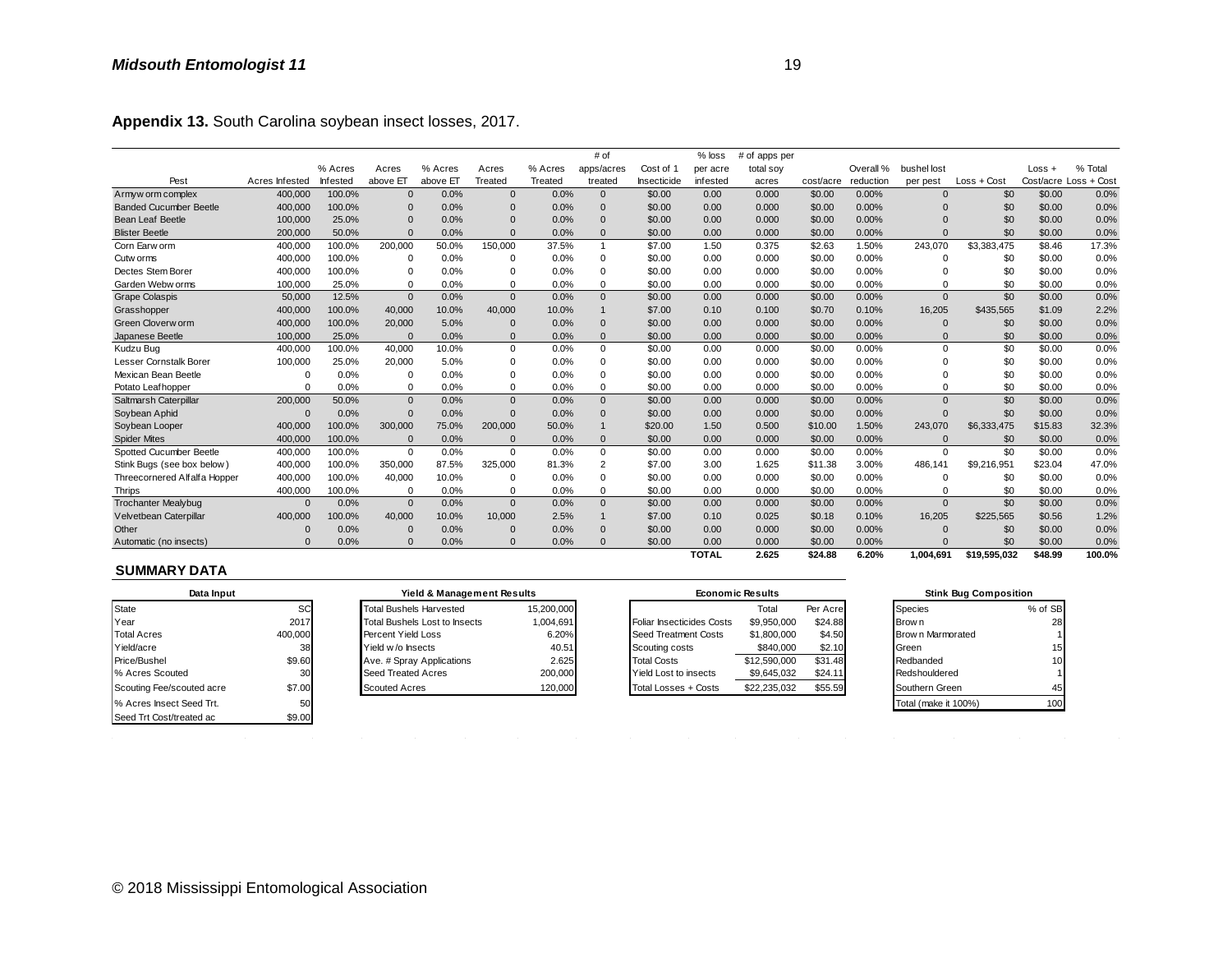|                               |                |          |              |          |          |         | # of           |             | % loss   | # of apps per |           |           |                       |              |          |                       |
|-------------------------------|----------------|----------|--------------|----------|----------|---------|----------------|-------------|----------|---------------|-----------|-----------|-----------------------|--------------|----------|-----------------------|
|                               |                | % Acres  | Acres        | % Acres  | Acres    | % Acres | apps/acres     | Cost of 1   | per acre | total soy     |           |           | Overall % bushel lost |              | $Loss +$ | % Total               |
| Pest                          | Acres Infested | Infested | above ET     | above ET | Treated  | Treated | treated        | Insecticide | infested | acres         | cost/acre | reduction | per pest              | Loss + Cost  |          | Cost/acre Loss + Cost |
| Armyw orm complex             | 120,000        | 7.2%     | 4,500        | 0.3%     | 900      | 0.1%    | $\mathbf{1}$   | \$8.25      | 0.20     | 0.001         | \$0.00    | 0.01%     | 12,317                | \$126,282    | \$0.08   | 0.5%                  |
| <b>Banded Cucumber Beetle</b> | $\Omega$       | 0.0%     | $\mathbf{0}$ | 0.0%     | $\Omega$ | 0.0%    | $\mathbf{0}$   | \$0.00      | 0.00     | 0.000         | \$0.00    | 0.00%     | $\Omega$              | \$0          | \$0.00   | 0.0%                  |
| <b>Bean Leaf Beetle</b>       | 1,670,000      | 100.0%   | 30,000       | 1.8%     | 20,000   | 1.2%    | 1.2            | \$8.00      | 0.10     | 0.014         | \$0.11    | 0.10%     | 85.704                | \$1,019,044  | \$0.61   | 3.9%                  |
| <b>Blister Beetle</b>         | 14,000         | 0.8%     | $\mathbf{0}$ | 0.0%     | $\Omega$ | 0.0%    | $\mathbf{0}$   | \$0.00      | 0.00     | 0.000         | \$0.00    | 0.00%     | $\Omega$              | \$0          | \$0.00   | 0.0%                  |
| Corn Earw orm                 | 200,000        | 12.0%    | 40,000       | 2.4%     | 33.000   | 2.0%    | $\mathbf{1}$   | \$11.00     | 1.90     | 0.020         | \$0.22    | 0.23%     | 195.015               | \$2,244.897  | \$1.34   | 8.6%                  |
| Cutw orms                     | 20,000         | 1.2%     | 0            | 0.0%     | 0        | 0.0%    | $\mathbf 0$    | \$0.00      | 0.00     | 0.000         | \$0.00    | 0.00%     | $\Omega$              | \$0          | \$0.00   | 0.0%                  |
| Dectes Stem Borer             | 1,100,000      | 65.9%    | 0            | 0.0%     | 9,000    | 0.5%    |                | \$7.50      | 0.30     | 0.005         | \$0.04    | 0.20%     | 169,355               | \$1,701,779  | \$1.02   | 6.5%                  |
| Garden Webw orms              | $\Omega$       | 0.0%     | 0            | 0.0%     | 0        | 0.0%    | $\mathbf 0$    | \$0.00      | 0.00     | 0.000         | \$0.00    | 0.00%     | $\Omega$              | \$0          | \$0.00   | 0.0%                  |
| <b>Grape Colaspis</b>         | 20,000         | 1.2%     | $\mathbf{0}$ | 0.0%     | $\Omega$ | 0.0%    | $\Omega$       | \$0.00      | 0.00     | 0.000         | \$0.00    | 0.00%     | $\Omega$              | \$0          | \$0.00   | 0.0%                  |
| Grasshopper                   | 55.000         | 3.3%     | 1.000        | 0.1%     | 200      | 0.0%    |                | \$7.50      | 0.05     | 0.000         | \$0.00    | 0.00%     | 1.411                 | \$15,119     | \$0.01   | 0.1%                  |
| Green Cloverw orm             | 1,500,000      | 89.8%    | 22,000       | 1.3%     | 22,000   | 1.3%    |                | \$7.50      | 0.30     | 0.013         | \$0.10    | 0.27%     | 230,939               | \$2,393,563  | \$1.43   | 9.1%                  |
| Japanese Beetle               | 900,000        | 53.9%    | 750          | 0.0%     | 1,000    | 0.1%    | $\overline{1}$ | \$7.75      | 0.05     | 0.001         | \$0.00    | 0.03%     | 23.094                | \$230,606    | \$0.14   | 0.9%                  |
| Kudzu Bug                     | 900,000        | 53.9%    | 70,000       | 4.2%     | 55,000   | 3.3%    | 1.1            | \$7.75      | 0.40     | 0.036         | \$0.28    | 0.22%     | 184,751               | \$2,251,725  | \$1.35   | 8.6%                  |
| Lesser Cornstalk Borer        | 1,000          | 0.1%     | 0            | 0.0%     | $\Omega$ | 0.0%    | $\mathbf 0$    | \$0.00      | 0.00     | 0.000         | \$0.00    | 0.00%     | $\mathbf 0$           | \$0          | \$0.00   | 0.0%                  |
| Mexican Bean Beetle           | 1,300          | 0.1%     | 100          | 0.0%     | 100      | 0.0%    | $\overline{1}$ | \$7.50      | 0.30     | 0.000         | \$0.00    | 0.00%     | 200                   | \$2,681      | \$0.00   | 0.0%                  |
| Potato Leaf hopper            | $\Omega$       | 0.0%     | 0            | 0.0%     | $\Omega$ | 0.0%    | $\Omega$       | \$0.00      | 0.00     | 0.000         | \$0.00    | 0.00%     | $\Omega$              | \$0          | \$0.00   | 0.0%                  |
| Saltmarsh Caterpillar         | 10,000         | 0.6%     | 300          | 0.0%     | 300      | 0.0%    | $\mathbf{1}$   | \$8.00      | 0.05     | 0.000         | \$0.00    | 0.00%     | 257                   | \$4,876      | \$0.00   | 0.0%                  |
| Soybean Aphid                 | 3,300          | 0.2%     | $\mathbf{0}$ | 0.0%     | $\Omega$ | 0.0%    | $\overline{0}$ | \$0.00      | 0.00     | 0.000         | \$0.00    | 0.00%     | $\Omega$              | \$0          | \$0.00   | 0.0%                  |
| Soybean Looper                | 400,000        | 24.0%    | 32,000       | 1.9%     | 20,000   | 1.2%    | $\mathbf 1$    | \$14.00     | 0.30     | 0.012         | \$0.17    | 0.07%     | 61,584                | \$874,283    | \$0.52   | 3.3%                  |
| <b>Spider Mites</b>           | 3,000          | 0.2%     | $\mathbf{0}$ | 0.0%     | $\Omega$ | 0.0%    | $\mathbf{0}$   | \$0.00      | 0.00     | 0.000         | \$0.00    | 0.00%     | $\Omega$              | \$0          | \$0.00   | 0.0%                  |
| Spotted Cucumber Beetle       | 40,000         | 2.4%     | $\Omega$     | 0.0%     | $\Omega$ | 0.0%    | $\Omega$       | \$0.00      | 0.00     | 0.000         | \$0.00    | 0.00%     | $\Omega$              | \$0          | \$0.00   | 0.0%                  |
| Stink Bugs (see box below)    | 1,670,000      | 100.0%   | 72,000       | 4.3%     | 90.000   | 5.4%    |                | \$7.75      | 0.40     | 0.054         | \$0.42    | 0.40%     | 342.816               | \$4,005,677  | \$2.40   | 15.3%                 |
| Threecornered Alfalfa Hopper  | 1,670,000      | 100.0%   | 90,000       | 5.4%     | 60,000   | 3.6%    |                | \$7.75      | 0.15     | 0.036         | \$0.28    | 0.15%     | 128,556               | \$1,705,567  | \$1.02   | 6.5%                  |
| <b>Thrips</b>                 | 1,670,000      | 100.0%   | $\Omega$     | 0.0%     | 15,000   | 0.9%    |                | \$5.00      | 0.02     | 0.009         | \$0.04    | 0.02%     | 17.141                | \$240,409    | \$0.14   | 0.9%                  |
| <b>Trochanter Mealybug</b>    | $\Omega$       | 0.0%     | $\mathbf{0}$ | 0.0%     | $\Omega$ | 0.0%    | $\mathbf{0}$   | \$0.00      | 0.00     | 0.000         | \$0.00    | 0.00%     | $\mathbf{0}$          | \$0          | \$0.00   | 0.0%                  |
| Velvetbean Caterpillar        | 15,000         | 0.9%     | $\mathbf{0}$ | 0.0%     | $\Omega$ | 0.0%    | $\mathbf{0}$   | \$0.00      | 0.05     | 0.000         | \$0.00    | 0.00%     | 385                   | \$3,714      | \$0.00   | 0.0%                  |
| Other                         | 950,000        | 56.9%    | 45,000       | 2.7%     | 10,000   | 0.6%    |                | \$3.00      | 1.54     | 0.006         | \$0.02    | 0.88%     | 750,552               | \$7,272,829  | \$4.35   | 27.8%                 |
| Automatic (no insects)        | $\Omega$       | 0.0%     | $\Omega$     | 0.0%     | 690,000  | 41.3%   |                | \$3.00      | 0.00     | 0.413         | \$1.24    | 0.00%     | $\Omega$              | \$2,070,000  | \$1.24   | 7.9%                  |
|                               |                |          |              |          |          |         |                |             |          | 0.620         | \$2.93    | 2.57%     | 2.204.078             | \$26.163.052 | \$15.67  | 100.0%                |

#### **SUMMARY DATA**

| Data Input                |           | Yield & Management Results     |            |                           | <b>Economic Results</b> |          | <b>Stink Bug Composition</b> |         |
|---------------------------|-----------|--------------------------------|------------|---------------------------|-------------------------|----------|------------------------------|---------|
| State                     |           | <b>Total Bushels Harvested</b> | 83,500,000 |                           | Total                   | Per Acre | <b>Species</b>               | % of SB |
| Year                      | 2017      | Total Bushels Lost to Insects  | 2,204,078  | Foliar Insecticides Costs | \$4,893,700             | \$2.93   | Brow n                       | 12      |
| <b>Total Acres</b>        | 1,670,000 | Percent Yield Loss             | 2.57%      | Seed Treatment Costs      | \$5,611,200             | \$3.36   | Brown Marmorated             |         |
| Yield/acre                |           | Yield w/o Insects              | 51.32      | Scouting costs            | \$4,734,450             | \$2.84   | Green                        | 79      |
| Price/Bushel              | \$9.65    | Ave. # Spray Applications      | 0.620      | <b>Total Costs</b>        | \$15.239.350            | \$9.13   | Redbanded                    |         |
| % Acres Scouted           | 42        | <b>Seed Treated Acres</b>      | 801,600    | Yield Lost to insects     | \$21,269,352            | \$12.74  | Redshouldered                |         |
| Scouting Fee/scouted acre | \$6.75    | <b>Scouted Acres</b>           | 701,400    | Total Losses + Costs      | \$36,508,702            | \$21.86  | Southern Green               |         |
| % Acres Insect Seed Trt.  | 48        |                                |            |                           |                         |          | Total                        | 100     |
| Seed Trt Cost/treated ac  | \$7.00    |                                |            |                           |                         |          |                              |         |

# Total Bushels Lost to Insects 2,204,078 Scouted Acres + Costs Total 200 **Yield & Management Results** Seed Treated Acres 801,600

| Automatic (no insects)     |                    | 0.0%                 |                                      | 0.0% 690.000 | 41.3%      | \$3.00<br>0.00                   | 0.413                   | \$1.24   | $0.00\%$ |                   | \$2,070,000                  | \$1.24  |
|----------------------------|--------------------|----------------------|--------------------------------------|--------------|------------|----------------------------------|-------------------------|----------|----------|-------------------|------------------------------|---------|
|                            |                    |                      |                                      |              |            |                                  | 0.620                   | \$2.93   | 2.57%    |                   | 2,204,078 \$26,163,052       | \$15.67 |
| <b>SUMMARY DATA</b>        |                    |                      |                                      |              |            |                                  |                         |          |          |                   |                              |         |
| Data Input                 |                    |                      | Yield & Management Results           |              |            |                                  | <b>Economic Results</b> |          |          |                   | <b>Stink Bug Composition</b> |         |
| State                      |                    |                      | <b>Total Bushels Harvested</b>       |              | 83,500,000 |                                  | Total                   | Per Acre |          | <b>Species</b>    |                              | % of SB |
| Year                       | 2017               |                      | <b>Total Bushels Lost to Insects</b> |              | 2.204.078  | <b>Foliar Insecticides Costs</b> | \$4,893,700             | \$2.93   |          | Brow n            |                              | 12      |
| <b>Total Acres</b>         | 1,670,000          |                      | Percent Yield Loss                   |              | 2.57%      | Seed Treatment Costs             | \$5.611.200             | \$3.36   |          | Brow n Marmorated |                              |         |
| Yield/acre                 | 50                 |                      | Yield w/o Insects                    |              | 51.32      | Scouting costs                   | \$4,734,450             | \$2.84   |          | Green             |                              | 79      |
| Price/Bushel               | \$9.65             |                      | Ave. # Spray Applications            |              | 0.620      | <b>Total Costs</b>               | \$15,239,350            | \$9.13   |          | Redbanded         |                              |         |
| % Acres Scouted            | 42                 |                      | Seed Treated Acres                   |              | 801,600    | Yield Lost to insects            | \$21,269,352            | \$12.74  |          | Redshouldered     |                              |         |
| Scouting Fee/scouted acre  | \$6.75             | <b>Scouted Acres</b> |                                      |              | 701,400    | Total Losses + Costs             | \$36,508,702            | \$21.86  |          | Southern Green    |                              |         |
| $0/$ Acros Incool Cool Tri | $\Lambda$ $\Omega$ |                      |                                      |              |            |                                  |                         |          |          | Total             |                              | 100     |

| <b>Stink Bug Composition</b> |                |
|------------------------------|----------------|
| Species                      | % of SB        |
| Brow n                       | 12             |
| Brow n Marmorated            | 3              |
| Green                        | 79             |
| Redbanded                    | $\overline{2}$ |
| Redshouldered                | $\overline{2}$ |
| Southern Green               | $\overline{2}$ |
| otal                         |                |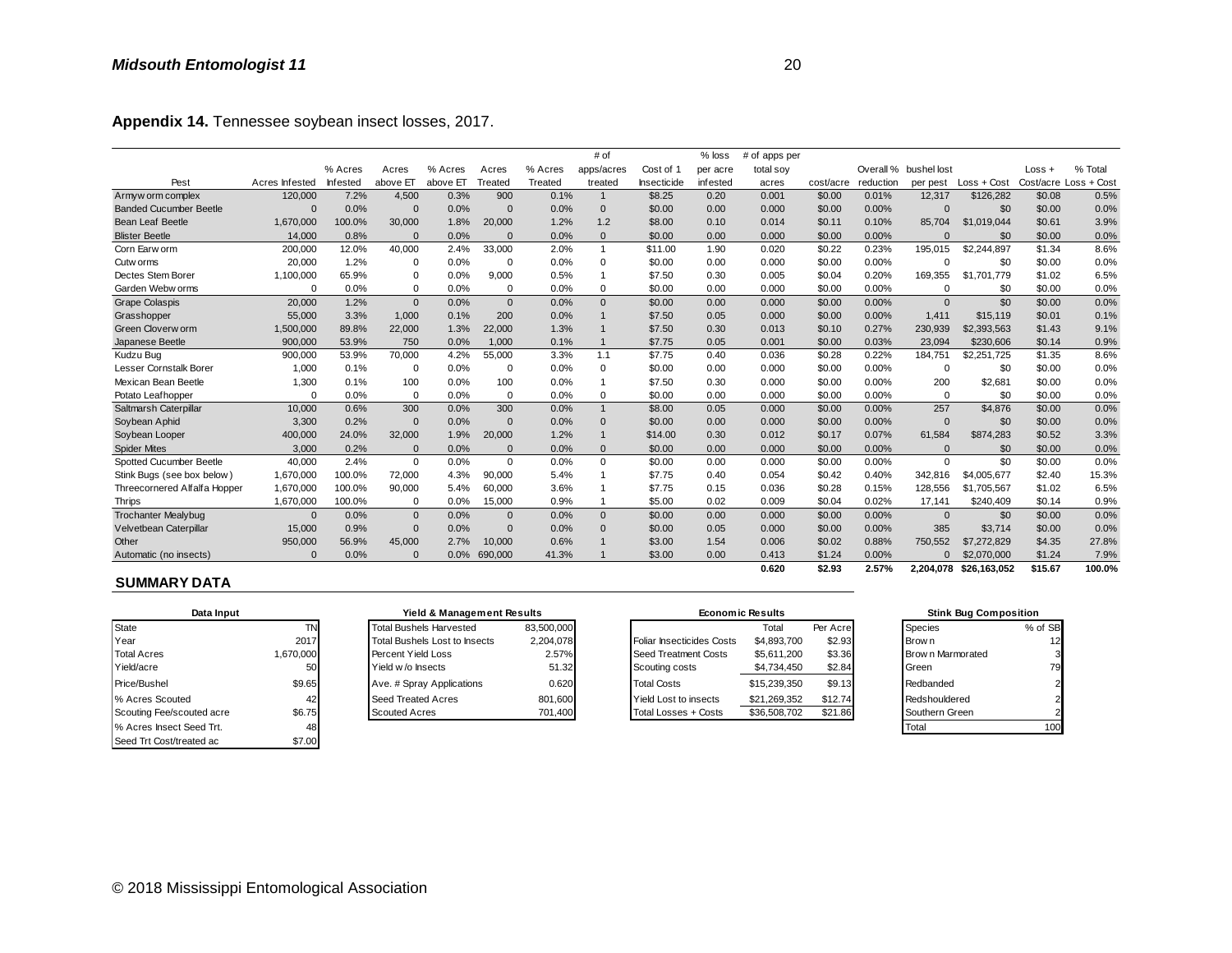| Appendix 15. Texas soybean insect losses, 2017. |                |          |              |          |                |         |              |             |              |               |           |           |             |               |          |                       |
|-------------------------------------------------|----------------|----------|--------------|----------|----------------|---------|--------------|-------------|--------------|---------------|-----------|-----------|-------------|---------------|----------|-----------------------|
|                                                 |                |          |              |          |                |         | # of         |             | $%$ loss     | # of apps per |           |           |             |               |          |                       |
|                                                 |                | % Acres  | Acres        | % Acres  | Acres          | % Acres | apps/acres   | Cost of 1   | per acre     | total soy     |           | Overall % | bushel lost |               | $Loss +$ | % Total               |
| Pest                                            | Acres Infested | Infested | above ET     | above ET | Treated        | Treated | treated      | Insecticide | infested     | acres         | cost/acre | reduction | per pest    | $Loss + Cost$ |          | Cost/acre Loss + Cost |
| Armyw orm complex                               | 500            | 0.3%     | 500          | 0.3%     | 500            | 0.3%    |              | \$20.00     | 1.00         | 0.003         | \$0.06    | 0.00%     | 215         | \$11,979      | \$0.07   | 0.1%                  |
| <b>Banded Cucumber Beetle</b>                   | 128,000        | 80.0%    | 1,600        | 1.0%     | $\overline{0}$ | 0.0%    | $\Omega$     | \$0.00      | 0.00         | 0.000         | \$0.00    | 0.00%     | $\sqrt{ }$  | \$0           | \$0.00   | 0.0%                  |
| Bean Leaf Beetle                                | $\Omega$       | 0.0%     | $\Omega$     | 0.0%     | $\Omega$       | 0.0%    | $\Omega$     | \$0.00      | 0.00         | 0.000         | \$0.00    | 0.00%     | $\sqrt{ }$  | \$0           | \$0.00   | 0.0%                  |
| <b>Blister Beetle</b>                           | $\Omega$       | 0.0%     | $\Omega$     | 0.0%     | $\Omega$       | 0.0%    | $\Omega$     | \$0.00      | 0.00         | 0.000         | \$0.00    | 0.00%     | $\sqrt{ }$  | \$0           | \$0.00   | 0.0%                  |
| Corn Earw orm                                   | 5,000          | 3.1%     | 5,000        | 3.1%     | 5,000          | 3.1%    | $\mathbf{1}$ | \$20.00     | 2.50         | 0.031         | \$0.63    | 0.08%     | 5,378       | \$149,480     | \$0.93   | 1.0%                  |
| Cutw orms                                       | 4.000          | 2.5%     | 0            | 0.0%     | $\Omega$       | 0.0%    | $\mathbf 0$  | \$0.00      | 0.50         | 0.000         | \$0.00    | 0.01%     | 861         | \$7,917       | \$0.05   | 0.1%                  |
| Dectes Stem Borer                               | 4.000          | 2.5%     | 0            | 0.0%     | $\Omega$       | 0.0%    | $\mathbf 0$  | \$0.00      | 0.50         | 0.000         | \$0.00    | 0.01%     | 861         | \$7,917       | \$0.05   | 0.1%                  |
| Garden Webw orms                                | $\Omega$       | 0.0%     | $\mathbf 0$  | 0.0%     | $\Omega$       | 0.0%    | $\mathbf 0$  | \$0.00      | 0.00         | 0.000         | \$0.00    | 0.00%     | $\mathbf 0$ | \$0           | \$0.00   | 0.0%                  |
| <b>Grape Colaspis</b>                           | $\mathbf{0}$   | 0.0%     | $\Omega$     | 0.0%     | $\Omega$       | 0.0%    | $\mathbf{0}$ | \$0.00      | 0.00         | 0.000         | \$0.00    | 0.00%     | $\Omega$    | \$0           | \$0.00   | 0.0%                  |
| Grasshopper                                     | 80,000         | 50.0%    | $\Omega$     | 0.0%     | $\Omega$       | 0.0%    | $\mathbf 0$  | \$0.00      | 0.00         | 0.000         | \$0.00    | 0.00%     | $\Omega$    | \$0           | \$0.00   | 0.0%                  |
| Green Cloverw orm                               | 128,000        | 80.0%    | 128,000      | 80.0%    | 128,000        | 80.0%   | 0.2          | \$20.00     | 2.00         | 0.160         | \$3.20    | 1.60%     | 110,148     | \$1,525,357   | \$9.53   | 10.2%                 |
| Japanese Beetle                                 | $\Omega$       | 0.0%     | $\Omega$     | 0.0%     | $\Omega$       | 0.0%    | $\mathbf{0}$ | \$0.00      | 0.00         | 0.000         | \$0.00    | 0.00%     | $\Omega$    | \$0           | \$0.00   | 0.0%                  |
| Kudzu Bug                                       | $\mathbf 0$    | 0.0%     | 0            | 0.0%     | $\Omega$       | 0.0%    | $\mathbf 0$  | \$0.00      | 0.00         | 0.000         | \$0.00    | 0.00%     | $\mathbf 0$ | \$0           | \$0.00   | 0.0%                  |
| Lesser Cornstalk Borer                          | 4,000          | 2.5%     | $\Omega$     | 0.0%     | $\Omega$       | 0.0%    | $\mathbf 0$  | \$0.00      | 0.50         | 0.000         | \$0.00    | 0.01%     | 861         | \$7,917       | \$0.05   | 0.1%                  |
| Mexican Bean Beetle                             | $\Omega$       | 0.0%     | $\Omega$     | 0.0%     | $\Omega$       | 0.0%    | $\mathbf 0$  | \$0.00      | 0.00         | 0.000         | \$0.00    | 0.00%     | $\Omega$    | \$0           | \$0.00   | 0.0%                  |
| Potato Leafhopper                               | $\Omega$       | 0.0%     | $\mathbf 0$  | 0.0%     | $\mathbf 0$    | 0.0%    | $\mathbf 0$  | \$0.00      | 0.00         | 0.000         | \$0.00    | 0.00%     | $\Omega$    | \$0           | \$0.00   | 0.0%                  |
| Saltmarsh Caterpillar                           | $\mathbf{0}$   | 0.0%     | $\mathbf{0}$ | 0.0%     | $\mathbf{0}$   | 0.0%    | $\mathbf{0}$ | \$0.00      | 0.00         | 0.000         | \$0.00    | 0.00%     | $\Omega$    | \$0           | \$0.00   | 0.0%                  |
| Soybean Aphid                                   | $\Omega$       | 0.0%     | $\Omega$     | 0.0%     | $\Omega$       | 0.0%    | $\mathbf{0}$ | \$0.00      | 0.00         | 0.000         | \$0.00    | 0.00%     | $\Omega$    | \$0           | \$0.00   | 0.0%                  |
| Soybean Looper                                  | 128,000        | 80.0%    | 128,000      | 80.0%    | 128,000        | 80.0%   | 0.2          | \$20.00     | 2.00         | 0.160         | \$3.20    | 1.60%     | 110,148     | \$1,525,357   | \$9.53   | 10.2%                 |
| <b>Spider Mites</b>                             | 4,000          | 2.5%     | 4,000        | 2.5%     | 4,000          | 2.5%    | $\mathbf{1}$ | \$20.00     | 1.00         | 0.025         | \$0.50    | 0.03%     | 1,721       | \$95,834      | \$0.60   | 0.6%                  |
| Spotted Cucumber Beetle                         | 80,000         | 50.0%    | $\mathbf 0$  | 0.0%     | $\Omega$       | 0.0%    | 0            | \$0.00      | 0.00         | 0.000         | \$0.00    | 0.00%     | $\Omega$    | \$0           | \$0.00   | 0.0%                  |
| Stink Bugs (see box below)                      | 144,000        | 90.0%    | 144,000      | 90.0%    | 144,000        | 90.0%   | 1.5          | \$20.00     | 10.00        | 1.350         | \$27.00   | 9.00%     | 619,580     | \$10.020.135  | \$62.63  | 67.2%                 |
| Threecornered Alfalfa Hopper                    | 144,000        | 90.0%    | 0            | 0.0%     | $\Omega$       | 0.0%    | $\mathbf 0$  | \$0.00      | 0.00         | 0.000         | \$0.00    | 0.00%     | $\Omega$    | \$0           | \$0.00   | 0.0%                  |
| <b>Thrips</b>                                   | 40,000         | 25.0%    | $\Omega$     | 0.0%     | $\Omega$       | 0.0%    | $\mathbf 0$  | \$0.00      | 0.25         | 0.000         | \$0.00    | 0.06%     | 4,303       | \$39,584      | \$0.25   | 0.3%                  |
| <b>Trochanter Mealybug</b>                      | $\Omega$       | 0.0%     | $\Omega$     | 0.0%     | $\Omega$       | 0.0%    | $\mathbf{0}$ | \$0.00      | 0.00         | 0.000         | \$0.00    | 0.00%     | $\Omega$    | \$0           | \$0.00   | 0.0%                  |
| Velvetbean Caterpillar                          | 128,000        | 80.0%    | 128,000      | 80.0%    | 128,000        | 80.0%   | 0.2          | \$20.00     | 2.00         | 0.160         | \$3.20    | 1.60%     | 110,148     | \$1,525,357   | \$9.53   | 10.2%                 |
| Other                                           | $\mathbf 0$    | 0.0%     | $\mathbf 0$  | 0.0%     | $\Omega$       | 0.0%    | $\mathbf{0}$ | \$0.00      | 0.00         | 0.000         | \$0.00    | 0.00%     | $\sqrt{ }$  | \$0           | \$0.00   | 0.0%                  |
| Automatic (no insects)                          | $\Omega$       | 0.0%     | $\Omega$     | 0.0%     | $\Omega$       | 0.0%    | $\Omega$     | \$0.00      | 0.00         | 0.000         | \$0.00    | 0.00%     |             | \$0           | \$0.00   | 0.0%                  |
|                                                 |                |          |              |          |                |         |              |             | <b>TOTAL</b> | 1.889         | \$37.79   | 14.01%    | 964.221     | \$14.916.835  | \$93.23  | 100.0%                |

#### **SUMMARY DATA**

 $\sim$ 

|                           |           | $\cdots$ | - - - -                        |          | .         |          |                           |      |                         |          | <u></u> |                      |                              | <b>v</b> .vv |
|---------------------------|-----------|----------|--------------------------------|----------|-----------|----------|---------------------------|------|-------------------------|----------|---------|----------------------|------------------------------|--------------|
| Automatic (no insects)    | 0         | 0.0%     | 0.0%<br>$\Omega$               | $\Omega$ | $0.0\%$   | $\Omega$ | \$0.00                    | 0.00 | 0.000                   | \$0.00   | 0.00%   | $\Omega$             | \$0                          | \$0.00       |
|                           |           |          |                                |          |           |          | <b>TOTAL</b>              |      | 1.889                   | \$37.79  | 14.01%  | 964.221              | \$14,916,835                 | \$93.23      |
| <b>SUMMARY DATA</b>       |           |          |                                |          |           |          |                           |      |                         |          |         |                      |                              |              |
| Data Input                |           |          | Yield & Management Results     |          |           |          |                           |      | <b>Economic Results</b> |          |         |                      | <b>Stink Bug Composition</b> |              |
| State                     | <b>TX</b> |          | <b>Total Bushels Harvested</b> |          | 5.920.000 |          |                           |      | Total                   | Per Acre |         | Species              |                              | % of SB      |
| Year                      | 2017      |          | Total Bushels Lost to Insects  |          | 964.221   |          | Foliar Insecticides Costs |      | \$6,046,000             | \$37.79  |         | Brow n               |                              | 10           |
| <b>Total Acres</b>        | 160,000   |          | Percent Yield Loss             |          | 14.01%    |          | Seed Treatment Costs      |      | \$1,728,000             | \$10.80  |         | Brow n Marmorated    |                              |              |
| Yield/acre                | 37        |          | Yield w/o Insects              |          | 43.03     |          | Scouting costs            |      | \$320,000               | \$2.00   |         | Green                |                              | 10           |
| Price/Bushel              | \$9.20    |          | Ave. # Spray Applications      |          | 1.889     |          | <b>Total Costs</b>        |      | \$8.094.000             | \$50.59  |         | Redbanded            |                              | 70           |
| % Acres Scouted           | 20        |          | Seed Treated Acres             |          | 144,000   |          | Yield Lost to insects     |      | \$8,870,835             | \$55.44  |         | Redshouldered        |                              | 01           |
| Scouting Fee/scouted acre | \$10.00   |          | <b>Scouted Acres</b>           |          | 32,000    |          | Total Losses + Costs      |      | \$16,964,835            | \$106.03 |         | Southern Green       |                              | 10           |
| % Acres Insect Seed Trt.  | 90        |          |                                |          |           |          |                           |      |                         |          |         | Total (make it 100%) |                              | 100          |
| Seed Trt Cost/treated ac  | \$12.00   |          |                                |          |           |          |                           |      |                         |          |         |                      |                              |              |

 $\sim$ 

 $\sim$ 

 $\sim$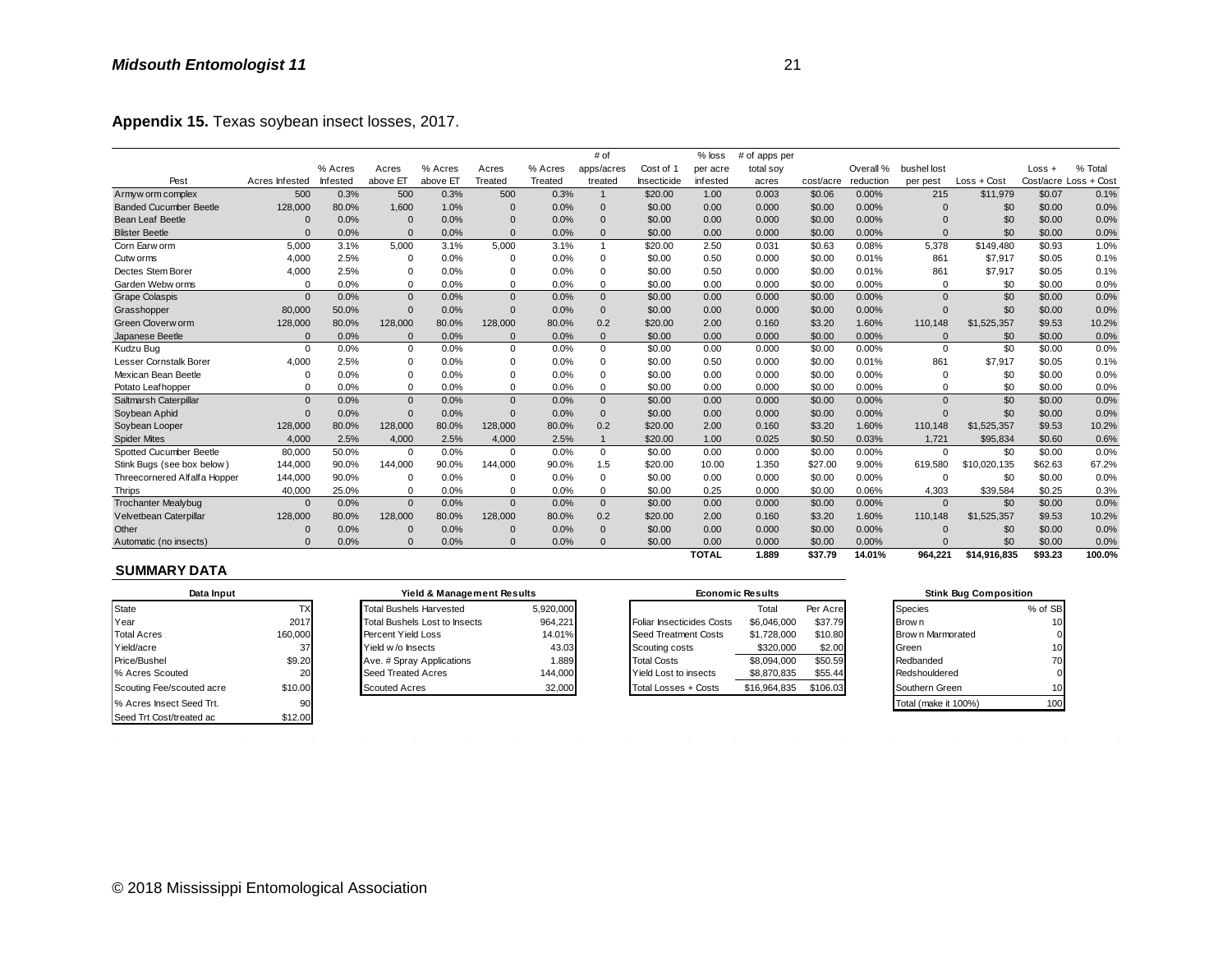| Appendix 16. Virginia soybean insect losses, 2017. |                |                            |              |                                |              |            |                |                           |          |                         |           |           |                       |                              |          |                       |
|----------------------------------------------------|----------------|----------------------------|--------------|--------------------------------|--------------|------------|----------------|---------------------------|----------|-------------------------|-----------|-----------|-----------------------|------------------------------|----------|-----------------------|
|                                                    |                |                            |              |                                |              |            | # of           |                           | $%$ loss | # of apps per           |           |           |                       |                              |          |                       |
|                                                    |                | % Acres                    | Acres        | % Acres                        | Acres        | % Acres    | apps/acres     | Cost of 1                 | per acre | total soy               |           |           | Overall % bushel lost |                              | $Loss +$ | % Total               |
| Pest                                               | Acres Infested | Infested                   | above ET     | above ET                       | Treated      | Treated    | treated        | Insecticide               | infested | acres                   | cost/acre | reduction | per pest              | Loss + Cost                  |          | Cost/acre Loss + Cost |
| Armyw orm complex                                  | 56,000         | 10.0%                      | $\mathbf{0}$ | 0.0%                           | $\Omega$     | 0.0%       | $\mathbf 0$    | \$0.00                    | 0.00     | 0.000                   | \$0.00    | 0.00%     | $\overline{0}$        | \$0                          | \$0.00   | 0.0%                  |
| <b>Banded Cucumber Beetle</b>                      | $\Omega$       | 0.0%                       | $\mathbf 0$  | 0.0%                           | $\mathbf 0$  | 0.0%       | $\mathbf{0}$   | \$0.00                    | 0.00     | 0.000                   | \$0.00    | 0.00%     | $\Omega$              | \$0                          | \$0.00   | 0.0%                  |
| <b>Bean Leaf Beetle</b>                            | $\Omega$       | 0.0%                       | $\mathbf{0}$ | 0.0%                           | $\Omega$     | 0.0%       | $\mathbf{0}$   | \$0.00                    | 0.00     | 0.000                   | \$0.00    | 0.00%     | $\Omega$              | \$0                          | \$0.00   | 0.0%                  |
| <b>Blister Beetle</b>                              | $\Omega$       | 0.0%                       | $\mathbf{0}$ | 0.0%                           | $\Omega$     | 0.0%       | $\mathbf{0}$   | \$0.00                    | 0.00     | 0.000                   | \$0.00    | 0.00%     | $\Omega$              | \$0                          | \$0.00   | 0.0%                  |
| Corn Earw orm                                      | 224,000        | 40.0%                      | 112,000      | 20.0%                          | 168,000      | 30.0%      | $\mathbf{1}$   | \$15.00                   | 5.00     | 0.300                   | \$4.50    | 2.00%     | 507.819               | \$7,344,278                  | \$13.11  | 74.4%                 |
| Cutw orms                                          | $\Omega$       | 0.0%                       | 0            | 0.0%                           | $\Omega$     | 0.0%       | $\mathbf 0$    | \$0.00                    | 0.00     | 0.000                   | \$0.00    | 0.00%     | $\Omega$              | \$0                          | \$0.00   | 0.0%                  |
| Dectes Stem Borer                                  | 28,000         | 5.0%                       | 0            | 0.0%                           | 0            | 0.0%       | 0              | \$0.00                    | 0.00     | 0.000                   | \$0.00    | 0.00%     | $\Omega$              | \$0                          | \$0.00   | 0.0%                  |
| Garden Webw orms                                   | $\Omega$       | 0.0%                       | 0            | 0.0%                           | 0            | 0.0%       | $\mathbf 0$    | \$0.00                    | 0.00     | 0.000                   | \$0.00    | 0.00%     | $\Omega$              | \$0                          | \$0.00   | 0.0%                  |
| <b>Grape Colaspis</b>                              | $\Omega$       | 0.0%                       | $\mathbf{0}$ | 0.0%                           | $\Omega$     | 0.0%       | $\mathbf{0}$   | \$0.00                    | 0.00     | 0.000                   | \$0.00    | 0.00%     | $\Omega$              | \$0                          | \$0.00   | 0.0%                  |
| Grasshopper                                        | 56,000         | 10.0%                      | 5.600        | 1.0%                           | 2.800        | 0.5%       | $\mathbf{1}$   | \$10.00                   | 0.50     | 0.005                   | \$0.05    | 0.05%     | 12.695                | \$148,607                    | \$0.27   | 1.5%                  |
| Green Cloverw orm                                  | 224,000        | 40.0%                      | $\mathbf{0}$ | 0.0%                           | $\mathbf 0$  | 0.0%       | $\mathbf{0}$   | \$0.00                    | 0.00     | 0.000                   | \$0.00    | 0.00%     | $\Omega$              | \$0                          | \$0.00   | 0.0%                  |
| Japanese Beetle                                    | 0              | 0.0%                       | $\mathbf{0}$ | 0.0%                           | $\Omega$     | 0.0%       | $\mathbf{0}$   | \$0.00                    | 0.00     | 0.000                   | \$0.00    | 0.00%     | $\Omega$              | \$0                          | \$0.00   | 0.0%                  |
| Kudzu Bug                                          | 5,600          | 1.0%                       | 0            | 0.0%                           | $\mathbf 0$  | 0.0%       | $\mathbf 0$    | \$0.00                    | 0.00     | 0.000                   | \$0.00    | 0.00%     | $\mathbf 0$           | \$0                          | \$0.00   | 0.0%                  |
| Lesser Cornstalk Borer                             | 0              | 0.0%                       | $\Omega$     | 0.0%                           | 0            | 0.0%       | $\bf 0$        | \$0.00                    | 0.00     | 0.000                   | \$0.00    | 0.00%     | $\Omega$              | \$0                          | \$0.00   | 0.0%                  |
| Mexican Bean Beetle                                | 2,800          | 0.5%                       | $\Omega$     | 0.0%                           | $\Omega$     | 0.0%       | $\mathbf 0$    | \$0.00                    | 0.00     | 0.000                   | \$0.00    | 0.00%     | $\Omega$              | \$0                          | \$0.00   | 0.0%                  |
| Potato Leaf hopper                                 | $\Omega$       | 0.0%                       | $\Omega$     | 0.0%                           | $\Omega$     | 0.0%       | $\mathbf 0$    | \$0.00                    | 0.00     | 0.000                   | \$0.00    | 0.00%     | $\Omega$              | \$0                          | \$0.00   | 0.0%                  |
| Saltmarsh Caterpillar                              | $\mathbf{0}$   | 0.0%                       | $\mathbf{0}$ | 0.0%                           | $\mathbf{0}$ | 0.0%       | $\mathbf{0}$   | \$0.00                    | 0.00     | 0.000                   | \$0.00    | 0.00%     | $\Omega$              | \$0                          | \$0.00   | 0.0%                  |
| Soybean Aphid                                      | 2,800          | 0.5%                       | 1,400        | 0.3%                           | 1,000        | 0.2%       | $\mathbf{1}$   | \$10.00                   | 0.50     | 0.002                   | \$0.02    | 0.00%     | 635                   | \$16,030                     | \$0.03   | 0.2%                  |
| Soybean Looper                                     | 56,000         | 10.0%                      | 2,800        | 0.5%                           | 3,000        | 0.5%       | $\mathbf{1}$   | \$20.00                   | 5.00     | 0.005                   | \$0.11    | 0.50%     | 126,955               | \$1,266,070                  | \$2.26   | 12.8%                 |
| <b>Spider Mites</b>                                | $\Omega$       | 0.0%                       | $\mathbf{0}$ | 0.0%                           | $\Omega$     | 0.0%       | $\mathbf{0}$   | \$0.00                    | 0.00     | 0.000                   | \$0.00    | 0.00%     | $\Omega$              | \$0                          | \$0.00   | 0.0%                  |
| Spotted Cucumber Beetle                            | $\Omega$       | 0.0%                       | $\mathbf 0$  | 0.0%                           | $\Omega$     | 0.0%       | $\mathbf 0$    | \$0.00                    | 0.00     | 0.000                   | \$0.00    | 0.00%     | $\Omega$              | \$0                          | \$0.00   | 0.0%                  |
| Stink Bugs (see box below)                         | 112,000        | 20.0%                      | 11,200       | 2.0%                           | 11,000       | 2.0%       | $\overline{1}$ | \$10.00                   | 2.00     | 0.020                   | \$0.20    | 0.40%     | 101,564               | \$1,074,856                  | \$1.92   | 10.9%                 |
| Threecornered Alfalfa Hopper                       | 5,600          | 1.0%                       | 2,800        | 0.5%                           | 1,400        | 0.3%       | $\overline{1}$ | \$10.00                   | 0.50     | 0.003                   | \$0.03    | 0.01%     | 1,270                 | \$26,061                     | \$0.05   | 0.3%                  |
| Thrips                                             | 560,000        | 100.0%                     | 0            | 0.0%                           | $\Omega$     | 0.0%       | $\mathbf 0$    | \$0.00                    | 0.00     | 0.000                   | \$0.00    | 0.00%     | $\Omega$              | \$0                          | \$0.00   | 0.0%                  |
| <b>Trochanter Mealybug</b>                         | $\Omega$       | 0.0%                       | $\mathbf{0}$ | 0.0%                           | $\mathbf{0}$ | 0.0%       | $\mathbf{0}$   | \$0.00                    | 0.00     | 0.000                   | \$0.00    | 0.00%     | $\mathbf{0}$          | \$0                          | \$0.00   | 0.0%                  |
| Velvetbean Caterpillar                             | $\Omega$       | 0.0%                       | $\mathbf{0}$ | 0.0%                           | $\mathbf{0}$ | 0.0%       | $\mathbf{0}$   | \$0.00                    | 0.00     | 0.000                   | \$0.00    | 0.00%     | $\Omega$              | \$0                          | \$0.00   | 0.0%                  |
| Other                                              | $\Omega$       | 0.0%                       | $\mathbf 0$  | 0.0%                           | $\Omega$     | 0.0%       | $\mathbf 0$    | \$0.00                    | 0.00     | 0.000                   | \$0.00    | 0.00%     | $\Omega$              | \$0                          | \$0.00   | 0.0%                  |
| Automatic (no insects)                             | $\Omega$       | 0.0%                       | $\Omega$     | 0.0%                           | $\Omega$     | 0.0%       | $\Omega$       | \$0.00                    | 0.00     | 0.000                   | \$0.00    | 0.00%     | $\Omega$              | \$0                          | \$0.00   | 0.0%                  |
| <b>SUMMARY DATA</b>                                |                |                            |              |                                |              |            |                |                           |          | 0.334                   | \$4.90    | 2.96%     | 750.937               | \$9,875,901                  | \$17.64  | 100.0%                |
| Data Input                                         |                | Yield & Management Results |              |                                |              |            |                |                           |          | <b>Economic Results</b> |           |           |                       | <b>Stink Bug Composition</b> |          |                       |
| State                                              | VA             |                            |              | <b>Total Bushels Harvested</b> |              | 24,640,000 |                |                           |          | Total                   | Per Acre  |           | <b>Species</b>        |                              | % of SB  |                       |
| Year                                               | 2017           |                            |              | Total Bushels Lost to Insects  |              | 750,937    |                | Foliar Insecticides Costs |          | \$2,742,000             | \$4.90    |           | Brow n                |                              | 14       |                       |
|                                                    |                |                            |              |                                |              |            |                |                           |          |                         |           |           |                       |                              |          |                       |

| Data Input                |         | Yield & Management Results     |            |                    |                           | <b>Economic Results</b> |          | <b>Stink Bug Composition</b> |         |
|---------------------------|---------|--------------------------------|------------|--------------------|---------------------------|-------------------------|----------|------------------------------|---------|
| State                     | VAI     | <b>Total Bushels Harvested</b> | 24,640,000 |                    |                           | Total                   | Per Acre | <b>Species</b>               | % of SB |
| Year                      | 2017    | Total Bushels Lost to Insects  | 750,937    |                    | Foliar Insecticides Costs | \$2,742,000             | \$4.90   | Brow n                       | 14      |
| <b>Total Acres</b>        | 560,000 | Percent Yield Loss             | 2.96%      |                    | Seed Treatment Costs      | \$672,000               | \$1.20   | Brow n Marmorated            |         |
| Yield/acre                |         | Yield w/o Insects              | 45.34      |                    | Scouting costs            | \$672,000               | \$1.20   | Green                        | 85      |
| Price/Bushel              | \$9.50  | Ave. # Spray Applications      | 0.334      | <b>Total Costs</b> |                           | \$4.086.000             | \$7.30   | Redbanded                    |         |
| % Acres Scouted           | 10      | Seed Treated Acres             | 56,000     |                    | Yield Lost to insects     | \$7.133.901             | \$12.74  | Redshouldered                |         |
| Scouting Fee/scouted acre | \$12.00 | Scouted Acres                  | 56,000     |                    | Total Losses + Costs      | \$11,219,901            | \$20.04  | Southern Green               |         |
| % Acres Insect Seed Trt.  | 10      |                                |            |                    |                           |                         |          | Total                        | 100     |
| Seed Trt Cost/treated ac  | \$12.00 |                                |            |                    |                           |                         |          |                              |         |

| <b>Yield &amp; Management Results</b> |            | Econ                   |
|---------------------------------------|------------|------------------------|
| <b>Total Bushels Harvested</b>        | 24.640.000 |                        |
| <b>Total Bushels Lost to Insects</b>  | 750,937    | Foliar Insecticides Co |
| Percent Yield Loss                    | 2.96%      | Seed Treatment Cos     |
| Yield w/o Insects                     | 45.34      | Scouting costs         |
| Ave. # Spray Applications             | 0.334      | <b>Total Costs</b>     |
| Seed Treated Acres                    | 56,000     | Yield Lost to insects  |
| <b>Scouted Acres</b>                  | 56,000     | Total Losses + Costs   |

| Automatic (no insects)    |                 | $0.0\%$                              | $0.0\%$                               | $0.0\%$    | \$0.00<br>0.00            | 0.000                   | \$0.00   | $0.00\%$ |                   | \$0                          | \$0.00  |
|---------------------------|-----------------|--------------------------------------|---------------------------------------|------------|---------------------------|-------------------------|----------|----------|-------------------|------------------------------|---------|
|                           |                 |                                      |                                       |            |                           | 0.334                   | \$4.90   | 2.96%    | 750.937           | \$9,875,901                  | \$17.64 |
| <b>SUMMARY DATA</b>       |                 |                                      |                                       |            |                           |                         |          |          |                   |                              |         |
| Data Input                |                 |                                      | <b>Yield &amp; Management Results</b> |            |                           | <b>Economic Results</b> |          |          |                   | <b>Stink Bug Composition</b> |         |
| State                     | VA              | <b>Total Bushels Harvested</b>       |                                       | 24,640,000 |                           | Total                   | Per Acre |          | <b>Species</b>    |                              | % of SB |
| Year                      | 2017            | <b>Total Bushels Lost to Insects</b> |                                       | 750.937    | Foliar Insecticides Costs | \$2,742,000             | \$4.90   |          | Brow n            |                              | 14      |
| <b>Total Acres</b>        | 560,000         | Percent Yield Loss                   |                                       | 2.96%      | Seed Treatment Costs      | \$672,000               | \$1.20   |          | Brow n Marmorated |                              |         |
| Yield/acre                | 44              | Yield w/o Insects                    |                                       | 45.34      | Scouting costs            | \$672,000               | \$1.20   |          | Green             |                              | 85      |
| Price/Bushel              | \$9.50          | Ave. # Spray Applications            |                                       | 0.334      | <b>Total Costs</b>        | \$4,086,000             | \$7.30   |          | Redbanded         |                              |         |
| % Acres Scouted           | 10              | Seed Treated Acres                   |                                       | 56,000     | Yield Lost to insects     | \$7,133,901             | \$12.74  |          | Redshouldered     |                              |         |
| Scouting Fee/scouted acre | \$12.00         | <b>Scouted Acres</b>                 |                                       | 56,000     | Total Losses + Costs      | \$11,219,901            | \$20.04  |          | Southern Green    |                              |         |
| % Acres Insect Seed Trt   | 10 <sup>1</sup> |                                      |                                       |            |                           |                         |          |          | Total             |                              | 100     |

| <b>Stink Bug Composition</b> |         |  |  |  |  |  |  |  |  |
|------------------------------|---------|--|--|--|--|--|--|--|--|
| <b>Species</b>               | % of SB |  |  |  |  |  |  |  |  |
| Brow n                       |         |  |  |  |  |  |  |  |  |
| Brow n Marmorated            |         |  |  |  |  |  |  |  |  |
| Green                        | 85      |  |  |  |  |  |  |  |  |
| Redbanded                    |         |  |  |  |  |  |  |  |  |
| Redshouldered                |         |  |  |  |  |  |  |  |  |
| Southern Green               |         |  |  |  |  |  |  |  |  |
| ntal                         |         |  |  |  |  |  |  |  |  |